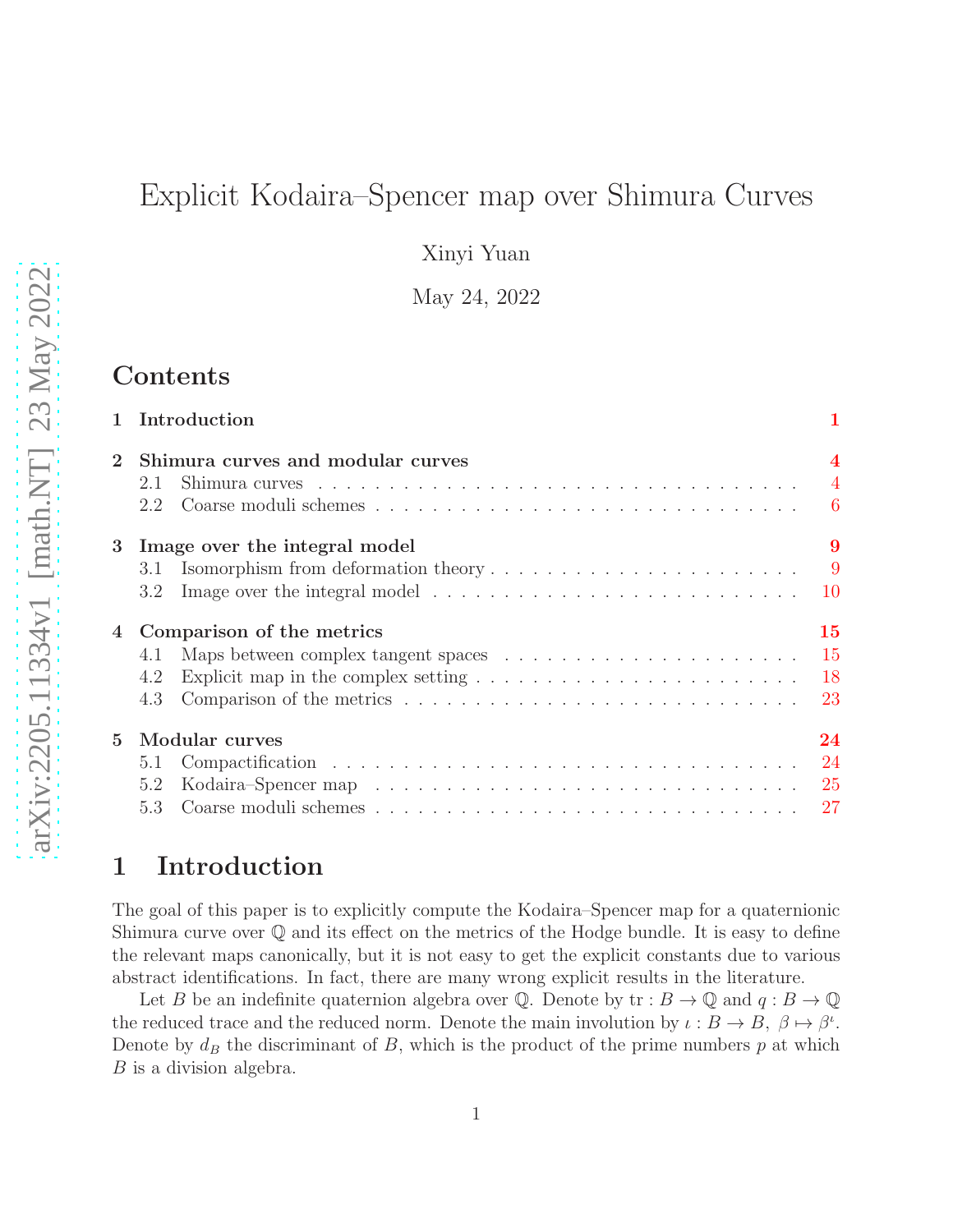Fix a maximal order  $O_B$  of B throughout this paper. The main involution stabilize  $O_B$ by the formula  $\beta^i = \text{tr}(\beta) - \beta$ . Let  $U = \prod_p U_p$  be an open subgroup of  $\widehat{O}_B^{\times}$ . Let  $n = n(U)$ be the product of primes p such that  $U_p$  is not maximal, i.e.  $U_p \neq O_{B,p}^{\times}$ .

Associated to these data, there is a Shimura curve  $X_U$  over  $\mathbb{C}$ , and the Shimura curve has a canonical integral model  $\mathcal{X}_U$  over  $\mathbb{Z}[1/n]$ . In fact,  $\mathcal{X}_U$  is a stack over  $\mathbb{Z}[1/n]$  such that for any  $\mathbb{Z}[1/n]$ -scheme  $S, \mathcal{X}_U(S)$  is the category of triples  $(A, i, \overline{\eta})$  as follows:

(1) A is an abelian scheme of relative dimension 2 over  $S$ ;

(2)  $i: O_B \to \text{End}_S(A)$  is a ring homomorphism satisfying the determinant condition

$$
\det(\beta|_{\mathrm{Lie}(A/S)}) = q(\beta), \quad \forall \beta \in O_B;
$$

(3)  $\bar{\eta}$  is a U-level structure on A.

Then  $\mathcal{X}_U$  is a flat regular Deligne–Mumford stack over  $\mathbb{Z}[1/n]$ , but it is actually a regular scheme if U is sufficiently small. We refer to  $\S2$  $\S2$  for more details.

The moduli structure does not indicate any polarization, but it turns out that a polarization is automatic. Fix an element  $\mu \in O_B$  such that  $\mu^2 = -d_B$  throughout this paper. This gives a positive involution on B by  $\beta^* = \mu^{-1} \beta^i \mu$ . Then for any triple  $(A, i, \bar{\eta})$  over S as above, there exists a unique principle polarization  $\lambda : A \to A^t$  whose Rosati involution on End<sub>S</sub>(A) is compatible with the positive involution  $*$  on  $O_B$  via i.

Denote by  $\pi : A \to X_U$  the universal abelian scheme, and by  $\lambda : A \to A^t$  the universal principle polarization (depending on  $\mu$ ). Denote by  $\epsilon : \mathcal{X}_U \to \mathcal{A}$  and  $\epsilon^t : \mathcal{X}_U \to \mathcal{A}^t$  the identity sections.

We have the relative differential sheaves  $\Omega_{\mathcal{A}/\mathbb{Z}[1/n]}$ ,  $\Omega_{\mathcal{A}/\mathcal{X}_U}$  and  $\Omega_{\mathcal{X}_U/\mathbb{Z}[1/n]}$ , the relative dualizing sheaves  $\omega_{\mathcal{A}/X_U}$  and  $\omega_{\mathcal{X}_U/\mathbb{Z}[1/n]}$ , and the relative tangent sheaves  $T_{\mathcal{A}/X_U}$  and  $T_{X_U/\mathbb{Z}[1/n]}$ (of derivations). We further have the Lie algebra

$$
\mathrm{Lie}(\mathcal{A}) := \epsilon^* T_{\mathcal{A}/\mathcal{X}_U} \simeq \pi_* T_{\mathcal{A}/\mathcal{X}_U},
$$

and the Hodge bundles

$$
\underline{\Omega}_{\mathcal{A}} := \epsilon^* \Omega_{\mathcal{A}/\mathcal{X}_U} \simeq \pi_* \Omega_{\mathcal{A}/\mathcal{X}_U}, \qquad \underline{\omega}_{\mathcal{A}} := \epsilon^* \omega_{\mathcal{A}/\mathcal{X}_U} \simeq \pi_* \omega_{\mathcal{A}/\mathcal{X}_U}.
$$

We have easy canonical isomorphisms

$$
\underline{\Omega}_{\mathcal{A}} \simeq \mathrm{Lie}(\mathcal{A})^{\vee}, \qquad \underline{\omega}_{\mathcal{A}} \simeq \det \underline{\Omega}_{\mathcal{A}}.
$$

These definitions work for Deligne–Mumford stacks via étale descent.

Endow the Hodge bundle  $\underline{\omega}_{\mathcal{A}}$  over  $\mathcal{X}_U$  with the *Faltings metric*  $\|\cdot\|_{\text{Fal}}$  as follows. For any point  $x \in \mathcal{X}_U(\mathbb{C})$ , and any section  $\alpha \in \underline{\omega}_\mathcal{A}(x) \simeq \Gamma(\mathcal{A}_x, \omega_{\mathcal{A}_x/\mathbb{C}})$ , the Faltings metric is defined by

$$
\|\alpha\|_{\mathrm{Fal}}^2 := \frac{1}{(2\pi)^2} \left| \int_{\mathcal{A}_x(\mathbb{C})} \alpha \wedge \overline{\alpha} \right|.
$$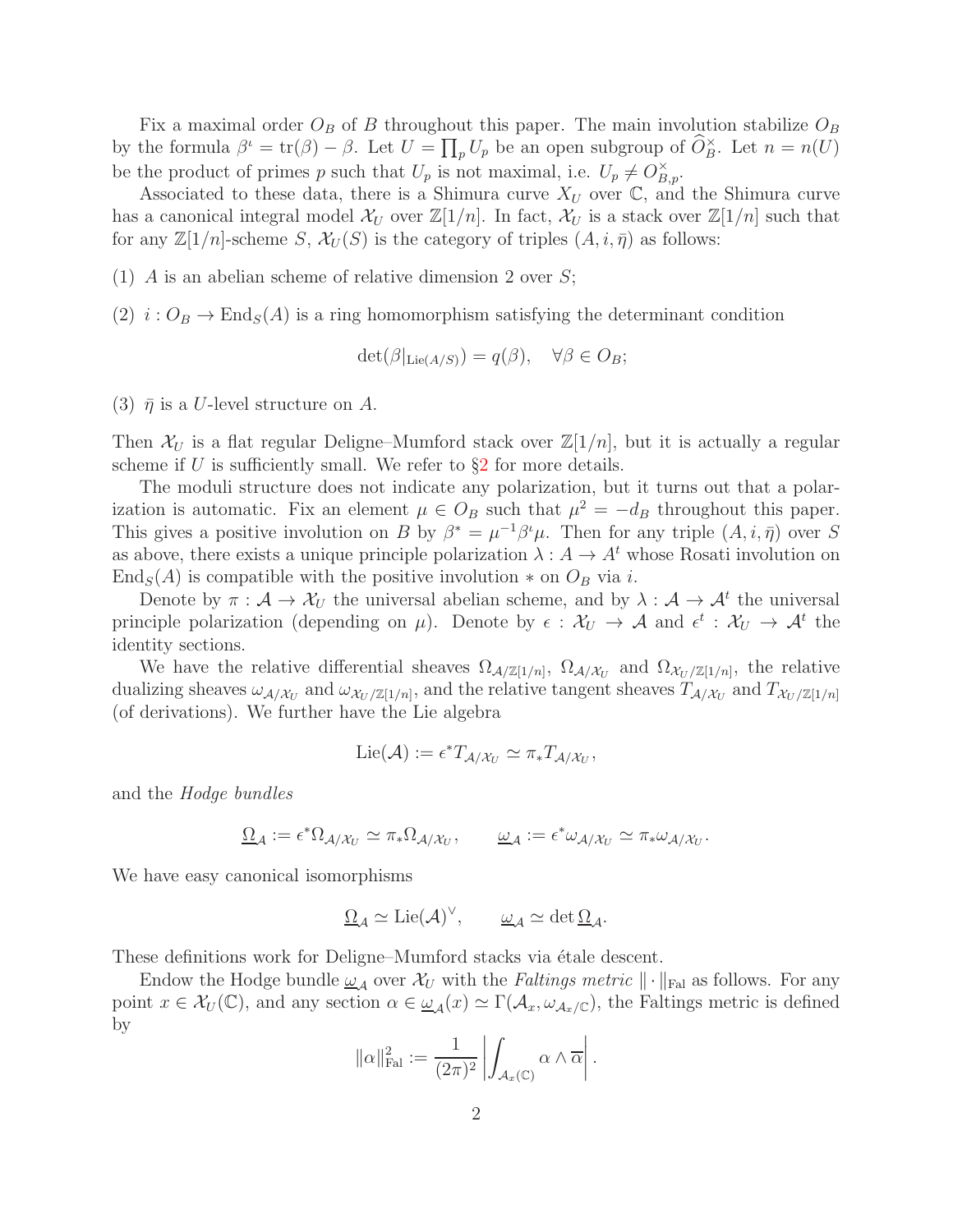Here  $\mathcal{A}_x$  is the fiber of  $\mathcal A$  above x, which is a complex abelian surface,  $\alpha$  is viewed as a holomorphic 2-form over  $\mathcal{A}_x$  via the canonical isomorphism  $\omega_A(x) \simeq \Gamma(\mathcal{A}_x, \omega_{\mathcal{A}_x/\mathbb{C}})$ .

Note that  $\mathcal{X}_U$  is regular, so the dualizing sheaf  $\omega_{\mathcal{X}_U/\mathbb{Z}[1/n]}$  is a line bundle over  $\mathcal{X}_U$ . Endow  $\omega_{\mathcal{X}_U/\mathbb{Z}[1/n]}$  over  $\mathcal{X}_U$  with the *Petersson metric*  $\|\cdot\|_{\text{Pet}}$  as follows. Via the complex uniformization of H to every connected component of  $\mathcal{X}_U(\mathbb{C})$ , it suffices to define a metric on  $\omega_{\mathcal{H}/\mathbb{C}}$  that descends to  $\omega_{\mathcal{X}_U(\mathbb{C})/\mathbb{C}}$ . Denote by  $\tau$  the usual coordinate function of  $\mathcal{H} \subset \mathbb{C}$ . Then we have a canonical identification  $\omega_{\mathcal{H}/\mathbb{C}} = \mathcal{O}_{\mathcal{H}} d\tau$ . The Petersson metric is defined by

$$
||d\tau||_{\text{Pet}} := 2 \operatorname{Im}(\tau).
$$

Finally, we are ready to introduce the Kodaira–Spencer map. Start with the exact sequence

$$
0 \longrightarrow \pi^* \Omega_{\mathcal{X}_U/\mathbb{Z}[1/n]} \longrightarrow \Omega_{\mathcal{A}/\mathbb{Z}[1/n]} \longrightarrow \Omega_{\mathcal{A}/\mathcal{X}_U} \longrightarrow 0.
$$

Apply derived functors of  $\pi_*$ . It gives a connecting morphism

$$
\phi_0: \pi_*\Omega_{\mathcal{A}/\mathcal{X}_U} \longrightarrow R^1\pi_*\left(\pi^*\Omega_{\mathcal{X}_U/\mathbb{Z}[1/n]}\right).
$$

This is the Kodaira–Spencer map. There are canonical isomorphisms

$$
R^1\pi_* (\pi^*\Omega_{\mathcal{X}_U/\mathbb{Z}[1/n]}) \longrightarrow R^1\pi_*\mathcal{O}_{\mathcal{A}} \otimes \Omega_{\mathcal{X}_U/\mathbb{Z}[1/n]} \longrightarrow \mathrm{Lie}(\mathcal{A}^t) \otimes \Omega_{\mathcal{X}_U/\mathbb{Z}[1/n]} \longrightarrow \underline{\Omega}^{\vee}_{\mathcal{A}^t} \otimes \Omega_{\mathcal{X}_U/\mathbb{Z}[1/n]},
$$

where  $\mathcal{A}^t \to \mathcal{X}_U$  denotes the dual abelian scheme of  $\mathcal{A} \to \mathcal{X}_U$ . Then the Kodaira–Spencer map is also written as

$$
\phi_1: \underline{\Omega}_{\mathcal{A}} \longrightarrow \underline{\Omega}_{\mathcal{A}^t}^{\vee} \otimes \Omega_{\mathcal{X}_U/\mathbb{Z}[1/n]}.
$$

There is a canonical isomorphism  $\Omega_{\mathcal{X}_U/\mathbb{Z}[1/n]} \to \omega_{\mathcal{X}_U/\mathbb{Z}[1/n]}$  over the smooth locus  $\mathcal{X}_U^{\text{sm}}$  of  $\mathcal{X}_U$  over  $\mathbb{Z}[1/n]$ , and this isomorphism extends to a morphism over the  $\mathcal{X}_U$  due to the fact that  $\mathcal{X}_U$  is regular and  $\mathcal{X}_U \setminus \mathcal{X}_U^{\text{sm}}$  has codimension 2. Then the Kodaira–Spencer map induces a morphism

$$
\phi_2: \underline{\Omega}_{\mathcal{A}} \longrightarrow \underline{\Omega}_{\mathcal{A}^t}^{\vee} \otimes \omega_{\mathcal{X}_U/\mathbb{Z}[1/n]}.
$$

Taking determinants, we get a morphism

$$
\psi_1 : \underline{\omega}_{\mathcal{A}} \longrightarrow \underline{\omega}_{\mathcal{A}^t}^{\vee} \otimes \omega_{\mathcal{X}_U/\mathbb{Z}[1/n]}^{\otimes 2}.
$$

This further induces a canonical morphism

$$
\psi_2: \underline{\omega}_{\mathcal{A}} \otimes \underline{\omega}_{\mathcal{A}^t} \longrightarrow \omega_{\mathcal{X}_U/\mathbb{Z}[1/n]}^{\otimes 2}.
$$

Finally, via the principal polarization  $\lambda : \mathcal{A} \to \mathcal{A}^t$ , it induces a canonical morphism

$$
\psi_3: \underline{\omega}_{\mathcal{A}}^{\otimes 2} \longrightarrow \omega_{\mathcal{X}_U/\mathbb{Z}[1/n]}^{\otimes 2}.
$$

The following is the main result of this paper.

<span id="page-2-0"></span>**Theorem 1.1.** The canonical map  $\psi_3 : \underline{\omega}_\mathcal{A}^{\otimes 2} \to \omega_{\mathcal{X}_U}^{\otimes 2}$  $\frac{\otimes 2}{\mathcal{X}_U/\mathbb{Z}[1/n]}$  is injective, and its image is the  $subsheaf d_B \omega_{\mathcal{X}_{U}}^{\otimes 2}$  $\frac{\otimes 2}{\mathcal{X}_U/\mathbb{Z}[1/n]}$  of  $\omega_{\mathcal{X}_U}^{\otimes 2}$  $\frac{\otimes 2}{\mathcal{X}_U/\mathbb{Z}[1/n]}.$  Moreover, under  $\psi_3$ , we have  $\|\cdot\|_{\text{Pal}}^2 = \|\cdot\|_{\text{Pet}}^2$ .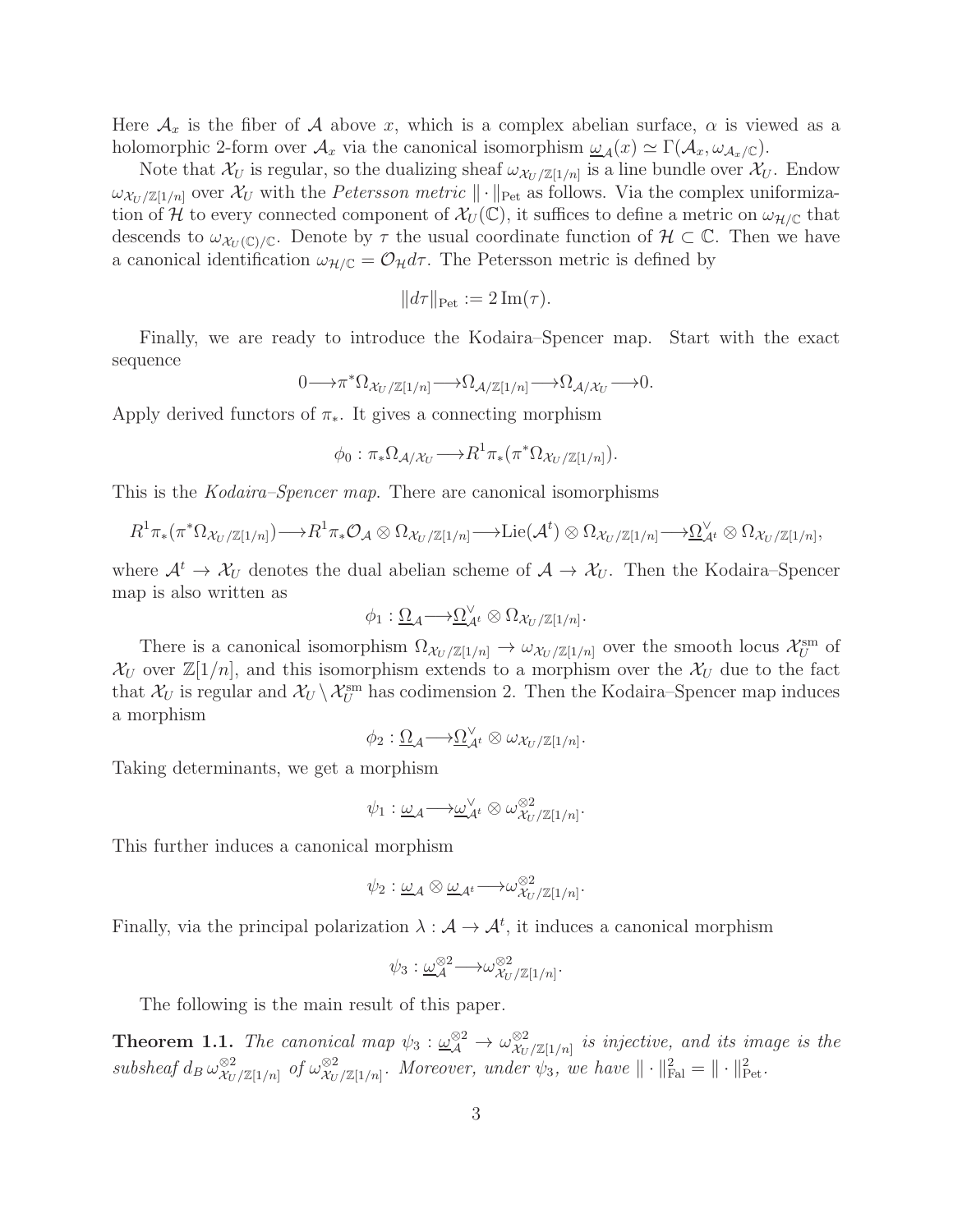From the result, we see that if B is a division algebra, then there is no morphism  $\underline{\omega}_A \rightarrow$  $\omega_{\mathcal{X}_U/\mathbb{Z}[1/n]}$  whose square is equal to  $\psi_3 : \underline{\omega}_\mathcal{A}^{\otimes 2} \to \omega_{\mathcal{X}_U}^{\otimes 2}$  $\frac{\otimes 2}{\mathcal{X}_U/\mathbb{Z}[1/n]}$ .

Note that our results agree with [\[YZ,](#page-29-0) Theorem 3.7, Theorem 4.10], but do not agree with [\[KRY1,](#page-28-0) Proposition 3.2, Lemma 3.3].

If B is a division algebra and  $U = \widehat{O}_B^{\times}$  is maximal, then  $\mathcal{X}_U$  is proper over  $\mathbb{Z}$ , and we can compute arithmetic intersection numbers of the above hermitian line bundles. As a consequence of Theorem [1.1,](#page-2-0)

$$
\frac{\widehat{\deg}(\widehat{c}_1(\omega_{\mathcal{X}_U/\mathbb{Z}}, \|\cdot\|_{\text{Pet}})^2)}{2 \deg(\omega_{\mathcal{X}_{U,\mathbb{Q}}/\mathbb{Q}})} = \frac{\widehat{\deg}(\widehat{c}_1(\underline{\omega}_{\mathcal{A}}, \|\cdot\|_{\text{ Fal}})^2)}{2 \deg(\underline{\omega}_{\mathcal{A},\mathbb{Q}})} + \frac{1}{2} \log d_{B}.
$$

This is precisely stated in Theorem [2.2,](#page-7-0) which also includes arithmetic intersection numbers over the coarse moduli schemes. A similar result for modular curves (in the case  $B = M_2(\mathbb{Q})$ ) is in Theorem [5.3.](#page-27-0) Then the main theorem of Yuan [\[Yua\]](#page-29-1), a formula on the modular height of quaternionic Shimura curves over totally real fields, is compatible with the formulas of Kühn  $Kuh$  and Kudla–Rapoport–Yang  $[KRY2]$  over  $\mathbb Q$ . This the main motivation of this paper.

Remark 1.2. In this paper, we only consider integral models  $\mathcal{X}_U$  over  $\mathbb{Z}[1/n]$ , but one can extend them to proper integral models  $\mathcal{X}_U^*$  over  $\mathbb Z$  using Drinfel'd level structures. Then Theorem [1.1](#page-2-0) for  $\mathcal{X}_{\widehat{O}_B^\times}$  implies a similar result for  $\mathcal{X}_U^*$  by considering the morphism  $\mathcal{X}_U^* \to \mathcal{X}_{\widehat{O}_B^\times}$ .

This paper is organized as follows. In §[2,](#page-3-0) we introduce more on Shimura curves and their coarse moduli schemes. In §[3,](#page-8-0) we prove the first statement of Theorem [1.1,](#page-2-0) which follows from deformation theory with a lengthy extra argument at places  $p|d_B$ . In §[4,](#page-14-0) we prove the second statement of Theorem [1.1,](#page-2-0) which follows from a lengthy explicit computation of the Kodaira–Spencer map in terms of complex uniformization. In §[5,](#page-23-0) we extend the main results of this paper to the Deligne–Rapoport compactification of modular curves.

#### Acknowledgment

The author would like to thank Kai-Wen Lan and Congling Qiu for many helpful communications.

# <span id="page-3-0"></span>2 Shimura curves and modular curves

In this section, we review some basics on integral models of Shimura curves. While our main result in Theorem [1.1](#page-2-0) is described in term of moduli stacks, we will also consider its consequence in terms of coarse moduli schemes here.

#### <span id="page-3-1"></span>2.1 Shimura curves

Let us review integral models of Shimura curves following the expositions of [\[Mil,](#page-28-3) [BC,](#page-28-4) [Buz\]](#page-28-5). We will repeat some terminology of the previous section, but give more details in the following.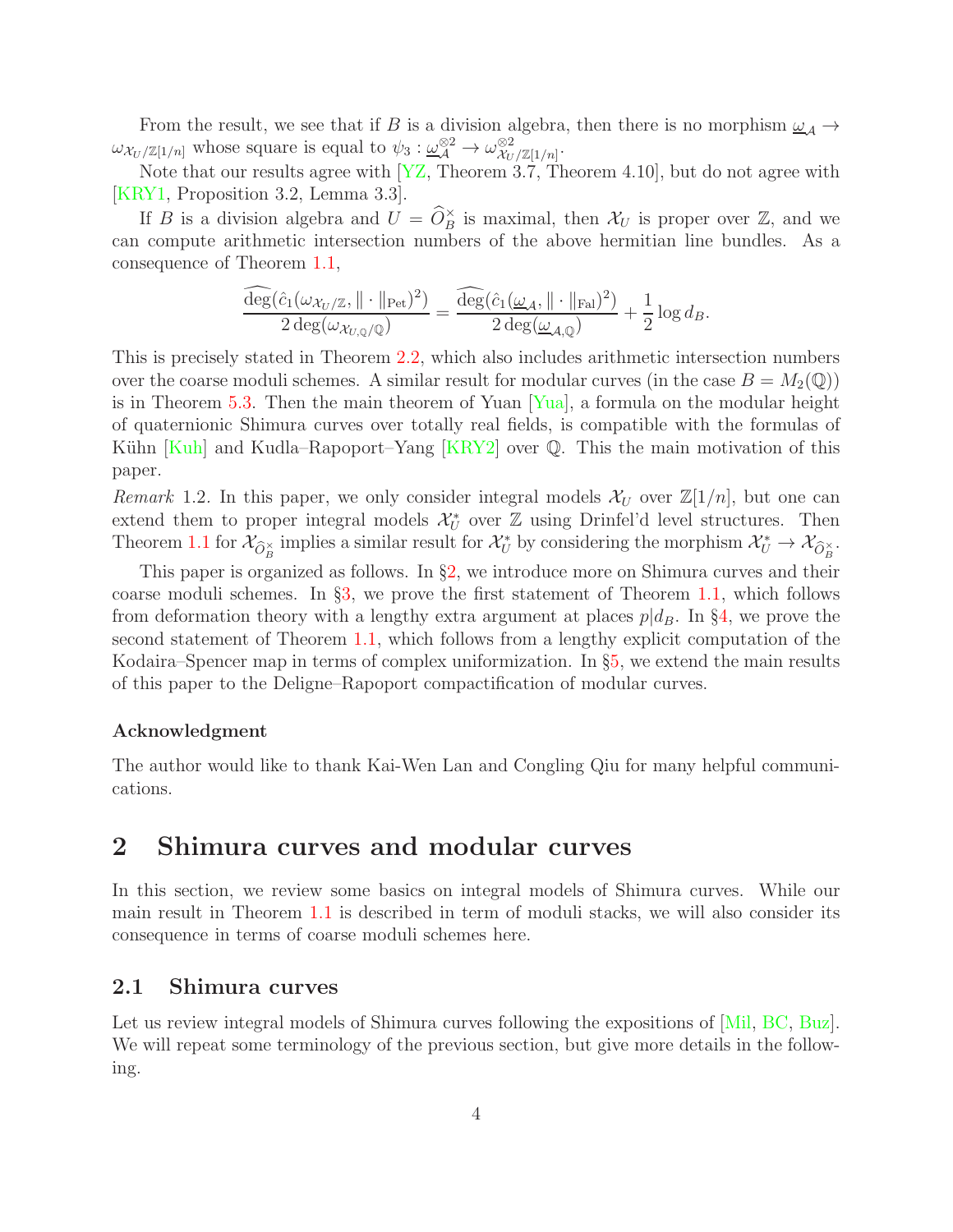Let B be an indefinite quaternion algebra over Q. Denote by  $\text{tr}: B \to \mathbb{Q}$  and  $q: B \to \mathbb{Q}$ the reduced trace and the reduced norm. Denote the main involution by  $\iota : B \to B$ ,  $\beta \mapsto \beta^{\iota}$ . Denote by  $d_B$  the discriminant of B, which is the product of prime numbers p at which B is a division algebra.

Fix a maximal order  $O_B$  of B throughout this paper. The main involution stabilize  $O_B$ by the formula  $\beta^{\iota} = \text{tr}(\beta) - \beta$ . Denote  $\widehat{O}_B = O_B \otimes_{\mathbb{Z}} \widehat{\mathbb{Z}}$  and  $O_{B,p} = O_B \otimes_{\mathbb{Z}} \mathbb{Z}_p$  for any prime p. Let  $U = \prod_p U_p$  be an open subgroup of  $\widehat{O}_B^{\times}$ . Let

$$
n = n(U) = \prod_{p: U_p \neq O_{B,p}^{\times}} p
$$

be the product of primes p such that  $U_p$  is not maximal.

By assumption, U contains  $U(N)$  for some positive integer N, where

$$
U(N) = \prod_{p \nmid N} O_{B,p}^{\times} \times \prod_{p \mid N} (1 + NO_{B,p})^{\times}
$$

is the principal open subgroup of  $\widehat{O}_{B}^{\times}$ .

Fix an isomorphism  $\sigma : B \otimes_{\mathbb{Z}} \mathbb{R} \simeq M_2(\mathbb{R})$  throughout this paper. Then we have a complex Shimura curve

$$
X_U = B^{\times} \backslash \mathcal{H}^{\pm} \times B_{\mathbb{A}_f}^{\times} / U = B^{\times}_{+} \backslash \mathcal{H} \times B^{\times}_{\mathbb{A}_f} / U.
$$

Here  $B^{\times}$  acts on  $\mathcal{H}^{\pm}$  via  $\sigma$ , and

$$
B_+^{\times} = \{ \gamma \in B^{\times} : q(\gamma) > 0 \}.
$$

Note that  $X_U$  is understood to be an orbifold, but it is actually a smooth complex curve if the quotient process is free, which happens if U contains  $U(N)$  for some  $N \geq 3$ .

The Shimura curve  $X_U$  has a canonical integral model  $\mathcal{X}_U$  over  $\mathbb{Z}[1/n]$  for  $n = n(U)$ . In fact,  $\mathcal{X}_U$  is a stack over  $\mathbb{Z}[1/n]$  such that for any  $\mathbb{Z}[1/n]$ -scheme S,  $\mathcal{X}_U(S)$  is the category of triples  $(A, i, \overline{\eta})$  as follows:

(1) A is an abelian scheme of pure relative dimension 2 over  $S$ ;

(2)  $i: O_B \to \text{End}_S(A)$  is a ring homomorphism satisfying the determinant condition

$$
\det(\beta|_{\mathrm{Lie}(A/S)}) = q(\beta), \quad \forall \beta \in O_B;
$$

(3)  $\bar{\eta}$  is a U-level structure on A.

The U-level structure is defined as follows. Note that U contains  $U(N)$  for some positive integer N dividing a power of n. Consider pairs  $(T, \eta)$ , where  $T \to S$  is an étale cover of S, and  $\eta: O_B/NO_B \to A(T)[N]$  is an  $O_B$ -linear map satisfying  $\eta_2 = \eta_1 \circ u$  for some  $u \in U$ acting on  $O_B/NO_B$ , where  $\eta_j$ :  $O_B/NO_B \rightarrow A[N]$  is the composition of  $\eta$  with the map  $p_j^*: A(T)[N] \to A(T \times_S T)[N]$  induced by the projection  $p_j: T \times_S T \to T$  for  $j = 1, 2$ . Two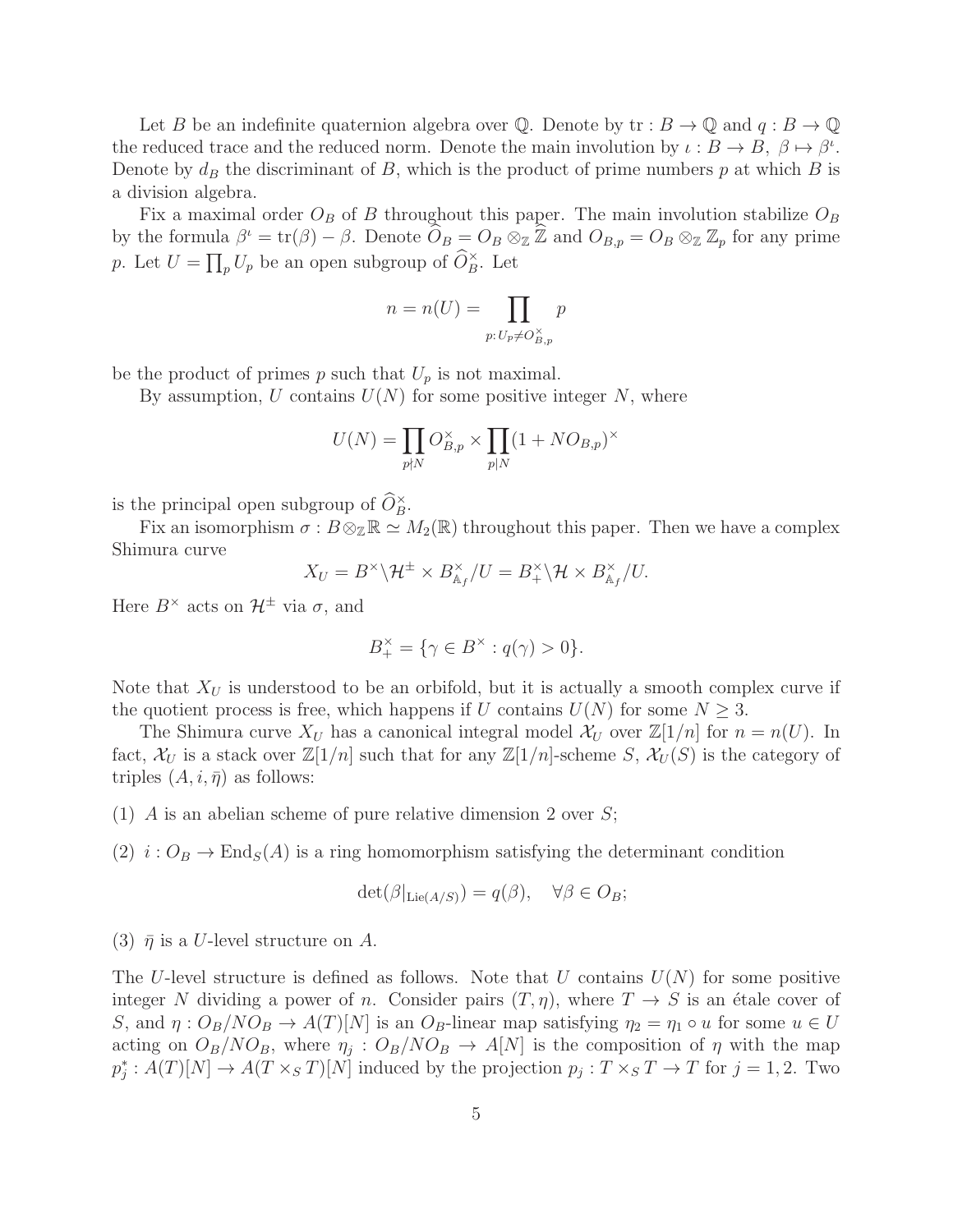pairs  $(T, \eta)$  and  $(T', \eta')$  are said to be U-equivalent if there is an étale cover  $V \to S$  refining both  $T \to S$  and  $T' \to S$  such that  $\eta_V' = \eta_V \circ u$  for some  $u \in U$  acting on  $O_B/NO_B$ , where  $\eta_V: O_B/NO_B \to A(V)[N]$  and  $\eta'_V: O_B/NO_B \to A(V)[N]$  are the maps induced by  $\eta$  and  $\eta'$ respectively. Finally, a U-level structure on A is an equivalence class of pairs  $(T, \eta)$ .

As mentioned in the introduction, there exists a unique principal polarization compatible with the moduli structure. In fact, fix an element  $\mu \in O_B$  such that  $\mu^2 = -d_B$  throughout this paper. This gives a positive involution

$$
*: B \longrightarrow B, \quad \beta^* = \mu^{-1} \beta^t \mu, \quad \beta \in B.
$$

The involution stabilizes  $O_B$  as a consequence of the same property at every finite place. Then for any triple  $(A, i, \bar{\eta})$  over S as above, there exists a unique principle polarization  $\lambda: A \to A^t$  whose Rosati involution on  $\text{End}_S(A)$  is compatible with the positive involution  $*$  on  $O_B$  via i. This result is a consequence of [\[Mil,](#page-28-3) Lemma 1.1], [\[BC,](#page-28-4) III, Proposition 1.5, Proposition 3.3], and [\[Bou,](#page-28-6) §8,§11].

It is well-known that  $\mathcal{X}_U$  is a regular Deligne–Mumford stack, flat and semistable over  $\mathbb{Z}[1/n]$ , and smooth outside  $d_B$ . Moreover, it is actually a scheme if U contains  $U(N)$  for some  $N \geq 3$ . If B is a division algebra, which is our major concern, then  $\mathcal{X}_U$  is further proper over  $\mathbb{Z}[1/n]$ .

As a Deligne–Mumford stack,  $\mathcal{X}_U$  has an étale cover by schemes, so most terminologies and properties of schemes can be transferred to  $\mathcal{X}_U$  via étale descent. Explicitly in the current situation, for any open subgroup  $U' \subset U$ , the morphism  $\mathcal{X}_{U'} \to \mathcal{X}_U$  is étale. Let U' be sufficiently small so that  $\mathcal{X}_{U'}$  is a scheme. Then all such  $\mathcal{X}_{U'}$  form an étale cover of  $\mathcal{X}_{U}$ by schemes. In fact, if U is maximal, we can always find two such  $\mathcal{X}_{U'}$  to cover  $\mathcal{X}_{U}$ ; if U is not maximal, we can find a single  $\mathcal{X}_{U'}$  to cover  $\mathcal{X}_{U}$ . Because of that, in our treatment, we can usually reduce the problem for the stack  $\mathcal{X}_U$  to that for the scheme  $\mathcal{X}_{U'}$ .

#### <span id="page-5-0"></span>2.2 Coarse moduli schemes

Now we review the notion of coarse moduli schemes and Hodge bundles over them. Our exposition is a special case of [\[YZ,](#page-29-0) §4].

Denote by  $\mathcal{X}_U^{\text{cs}}$  the *coarse moduli scheme* of  $\mathcal{X}_U$  over  $\mathbb{Z}[1/n]$ . This can be constructed explicitly as follows. Let  $U' \subset U$  be a normal and open subgroup such that  $\mathcal{X}_{U'}$  is a (regular) scheme over  $\mathbb{Z}[1/n(U')]$ . The finite group  $U/U'$  acts on the regular scheme  $\mathcal{X}_{U'}$ . Denote by  $\chi_{U'}/U = \chi_{U'}/(U/U')$  the quotient scheme over  $\mathbb{Z}[1/n(U')]$ . Recall that the quotient scheme is locally defined by the spectrum of the ring of invariant functions. If  $U''$  is another subgroup of that type, then  $\mathcal{X}_{U'}/U$  and  $\mathcal{X}_{U''}/U$  are canonically isomorphic over  $\mathbb{Z}[1/(n(U')n(U''))]$ . Thus we can glue all these  $\mathcal{X}_{U'}$  to form a scheme over  $\mathbb{Z}[1/n]$ , and the result is the coarse moduli scheme  $\mathcal{X}_U^{\text{cs}}$ .

By definition,  $\mathcal{X}_U^{\text{cs}}$  is a 2-dimensional normal scheme, flat and quasi-projective over  $\mathbb{Z}[1/n]$ . The generic fiber  $\mathcal{X}_{U,\mathbb{Q}}^{cs}$  of  $\mathcal{X}_{U}^{cs}$  is a smooth curve over  $\mathbb{Q}$  by the quotient process. If B is a division algebra, then  $\mathcal{X}_U^{\text{cs}}$  is projective over  $\mathbb{Z}[1/n]$ . Crucial to intersection theory, the quotient process further implies that  $\mathcal{X}_U^{\text{cs}}$  is  $\mathbb{Q}$ -factorial, i.e. any Weil divisor over  $\mathcal{X}_U^{\text{cs}}$  has a positive multiple which is a Cartier divisor.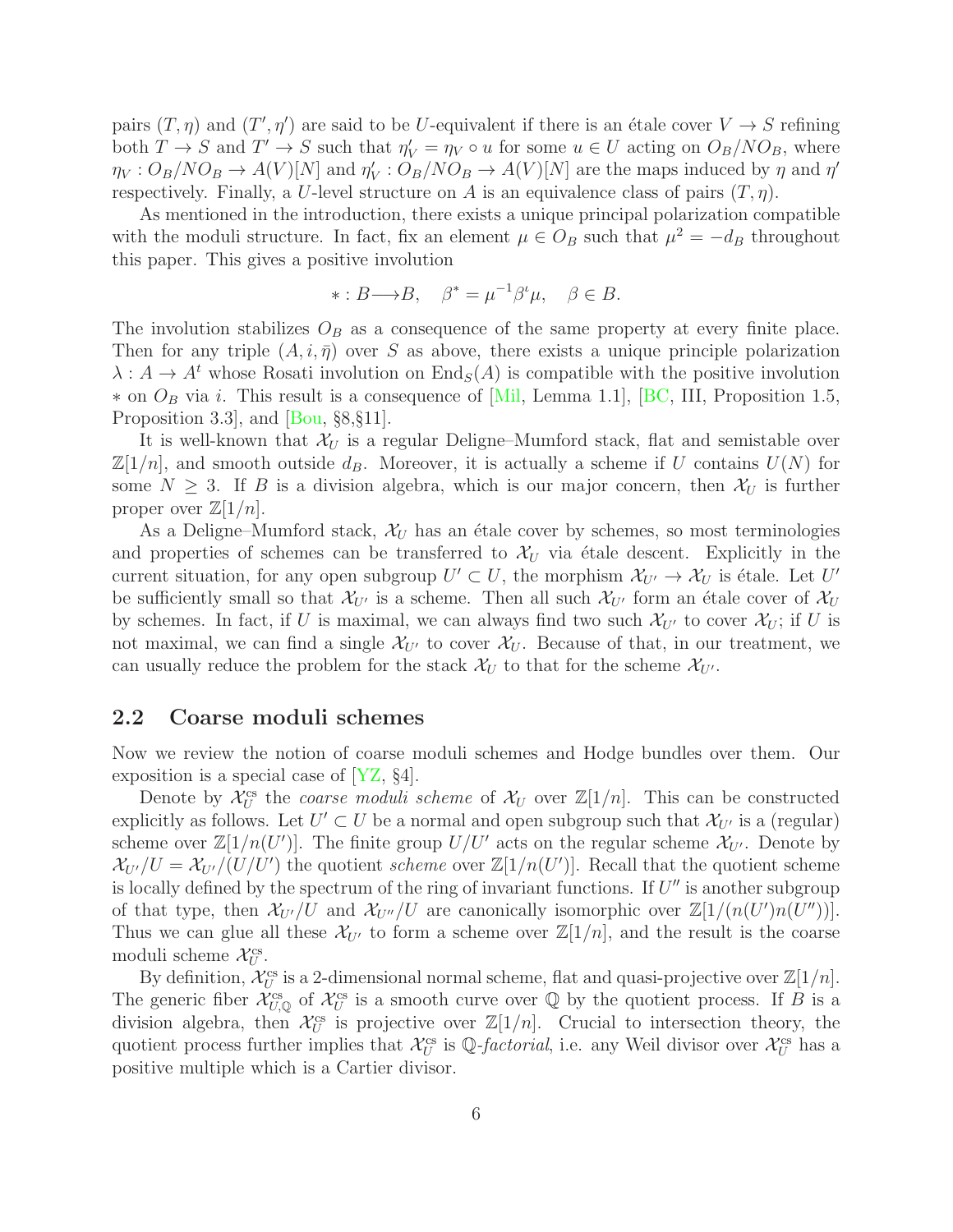To prove the last statement, it suffices to prove it for an effective Weil divisor  $\mathcal D$  over  $\mathcal{X}_{U'}/U$  for  $i = 1, 2$ . The pullback of D to  $\mathcal{X}_{U'}$  is locally defined by a regular function f on  $\mathcal{X}_{U'}$ . The key is that  $N(f) = \prod_{\gamma \in U/U'} \gamma(f)$  is a local regular function on  $\mathcal{X}_{U'}/U$ , and the divisor  $\text{div}(\mathcal{N}(f)) = [U:U']\mathcal{D}$ . This proves the Q-factorial property.

To introduce the Hodge bundle over the coarse moduli scheme, we first introduce the category of Q-line bundles in an abstract setting. For any Deligne–Mumford stack S, denote by  $Pic(S)$  the *category* of line bundles over S, in which the objects are line bundles (or equivalently invertible sheaves) over S, and the morphisms are morphisms of coherent sheaves. Denote by  $Pic(S)_{\mathbb{Q}}$  the *category* of  $\mathbb{Q}$ -line bundles over S, in which the objects are pairs  $(a, \mathcal{L})$  (or just written as  $\mathcal{L}^{\otimes a}$ ) with  $a \in \mathbb{Q}$  and  $\mathcal{L} \in \mathcal{P}ic(S)$ , and the morphism of two such objects is defined to be

$$
\operatorname{Hom}(\mathcal{L}^{\otimes a},\mathcal{L}'^{\otimes a'}) := \varinjlim_m \operatorname{Hom}(\mathcal{L}^{\otimes(am)},\mathcal{L}'^{\otimes(a'm)}),
$$

where  $m$  runs through positive integers such that  $am$  and  $a'm$  are both integers, and "Hom" on the right-hand side represents isomorphisms of integral line bundles. For the direct system, for any  $m|k$ , there is a transition map

$$
\mathrm{Hom}(\mathcal{L}^{\otimes (am)},\mathcal{L}'^{\otimes (a'm)}){\longrightarrow} \mathrm{Hom}(\mathcal{L}^{\otimes (ak)},\mathcal{L}'^{\otimes (a'k)})
$$

locally given by taking  $(k/m)$ -th power. A section of a Q-bundle  $\mathcal{L}^{\otimes a}$  is an element of Hom $(\mathcal{O}_S, \mathcal{L}^{\otimes a})$ . We can also introduce rational sections and their divisors similarly.

Denote by  $(\mathcal{X}_U^{\text{cs}})^{\text{reg}}$  the regular locus of  $\mathcal{X}_U^{\text{cs}}$ . Since  $\mathcal{X}_U^{\text{cs}}$  is normal, the complement of  $({\mathcal{X}}_U^{\text{cs}})^{\text{reg}}$  in  ${\mathcal{X}}_U^{\text{cs}}$  is 0-dimensional. Then the relative dualizing sheaf  $\omega_{({\mathcal{X}}_U^{\text{cs}})^{\text{reg}}/{\mathbb{Z}}[1/n]}$  extends to a Q-line bundle over  $\mathcal{X}_U$ , which can be checked by the passage between line bundles and divisors. Denote this extension by  $\omega_{\mathcal{X}_U^{cs}/\mathbb{Z}[1/n]}$ , and call it the *relative dualizing sheaf* of  $\mathcal{X}_U^{cs}$ over  $\mathbb{Z}[1/n]$ . It is unique up to unique isomorphisms.

Finally, the *Hodge bundle*  $\mathcal{L}_U$  is a Q-line bundle over  $\mathcal{X}_U^{\text{cs}}$  defined by

$$
\mathcal{L}_U:=\omega_{\mathcal{X}_U^{\text{cs}}/\mathbb{Z}[1/n]}\otimes \left(\bigotimes_{P\in \mathcal{X}_{U,{\mathbb Q}}^{\text{cs}}} \mathcal{O}_{\mathcal{X}_U^{\text{cs}}}(\mathcal{P})^{\otimes (1-e_P^{-1})}\right).
$$

Here  $\omega_{\mathcal{X}_U/\mathbb{Z}[1/n]}$  is the relative dualizing sheaf defined above, the summation is through closed points P on the generic fiber  $\mathcal{X}_{U,\mathbb{Q}}^{\text{cs}}$  of  $\mathcal{X}_{U}^{\text{cs}}$  over  $\mathbb{Q}, \mathcal{P}$  is the Zariski closure of P in  $\mathcal{X}_{U}^{\text{cs}}$ , and  $e_P$  is the ramification index of P in the map  $\mathcal{X}_{U'} \to \mathcal{X}_{U}^{cs}$  for any normal and open subgroup  $U' \subset U$  such that  $\mathcal{X}_{U'}$  is a scheme. One can check that  $e_P$  does not depend on the choice of U', and that  $e_P$  is also equal to the ramification index by the uniformization map from  $H$  to connected components of  $\mathcal{X}_U^{\text{cs}}(\mathbb{C})$ .

If  $\mathcal{X}_U$  is already a scheme, then we simply have  $\mathcal{X}_U^{\text{cs}} = \mathcal{X}_U$  and  $\mathcal{L}_U = \omega_{\mathcal{X}_U/\mathbb{Z}[1/n]}$ . The following result justifies the definition involving the ramification indices.

**Lemma 2.1.** (1) Let  $U' \subset U$  be a normal and open subgroup such that  $\mathcal{X}_{U'}$  is a scheme. Let  $\pi_{U',U}: \mathcal{X}_{U'} \to \mathcal{X}_{U}^{cs}$  be the natural morphism. Then there is a canonical isomorphism

$$
\pi^*_{U',U}\mathcal{L}_U {\longrightarrow} \mathcal{L}_{U'}
$$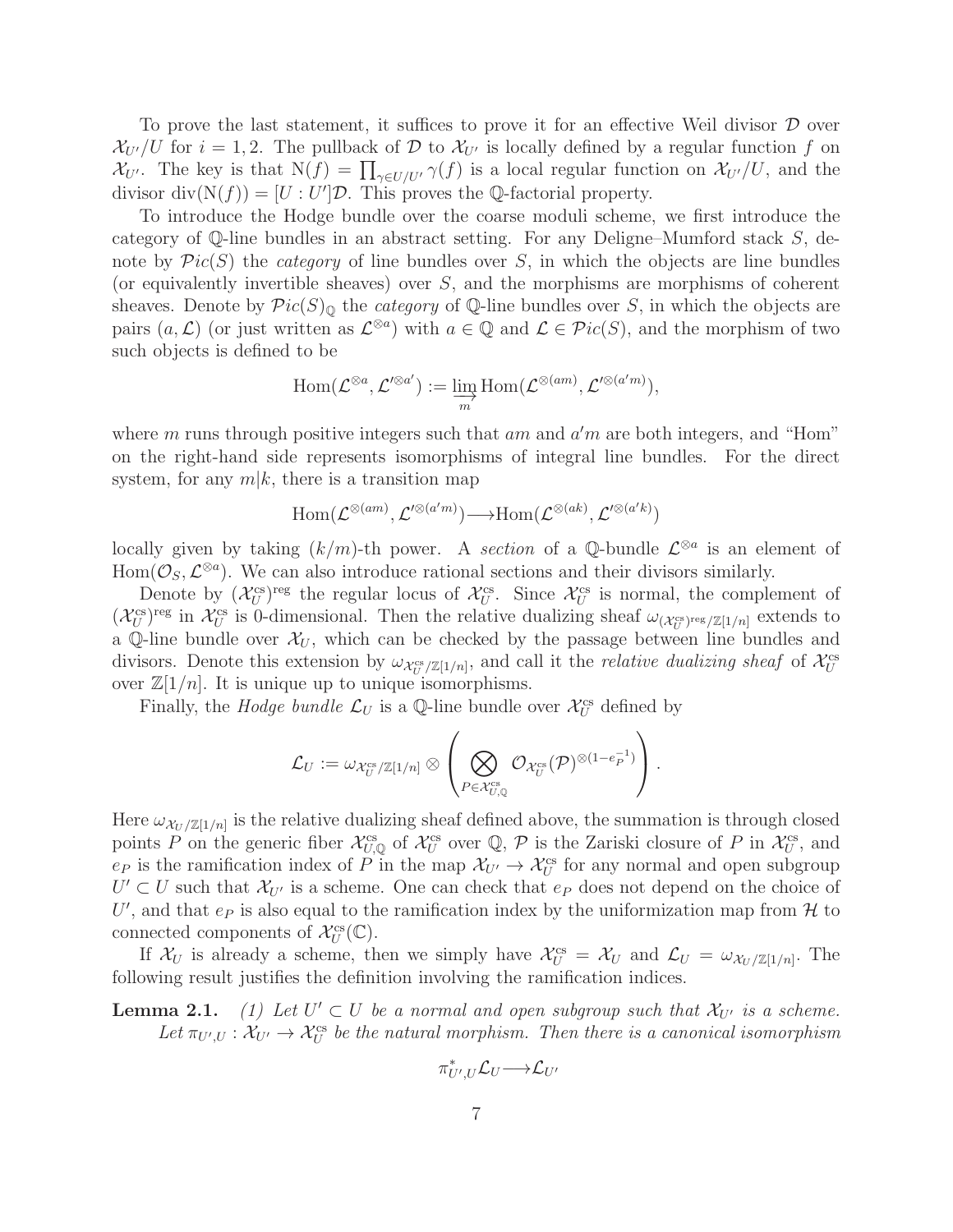of Q-line bundles over  $\mathcal{X}_{U'}$ .

(2) Denote by  $f: \mathcal{X}_U \to \mathcal{X}_U^{\text{cs}}$  the canonical morphism. Then there is a canonical isomorphism

$$
f^* \mathcal{L}_U \longrightarrow \omega_{\mathcal{X}_U/\mathbb{Z}}
$$

of  $\mathbb{Q}$ -line bundles over  $\mathcal{X}_{U}$ .

*Proof.* Note that (1) implies (2) by descent via the étale morphism  $\mathcal{X}_{U'} \to \mathcal{X}_{U}$ .

For (1), we first have a canonical isomorphism  $\pi^*_{U',U}$   $\mathcal{L}_{U,\mathbb{Q}} \to \mathcal{L}_{U',\mathbb{Q}}$  of the generic fibers in the setting of the classical Hurwitz formula. This gives a section of  $\pi^*_{U',U} \mathcal{L}_{U,\mathbb{Q}}^{\vee} \otimes \mathcal{L}_{U',\mathbb{Q}}$ , and thus a rational section s of  $\pi^*_{U',U} \mathcal{L}_U^{\vee} \otimes \mathcal{L}_{U'}$  over  $\mathcal{X}_{U'}$ . It suffices to prove that the Q-divisor  $\mathcal{D} = \text{div}(s)$  is 0 in  $\text{Div}(\mathcal{X}_{U'})_0$ . We already know that  $\mathcal D$  is 0 on the generic fiber. It suffices to prove that the support of  $D$  does not contain any irreducible component of a closed fiber of  $\mathcal{X}_{U'}$  over  $\mathbb{Z}[1/n(U')].$ 

In fact, let  $\eta'$  be the generic point of an irreducible component of the fiber of  $\mathcal{X}_{U'}$  above a prime p. Let  $\eta$  be the image of  $\eta'$  in  $\mathcal{X}_U^{\text{cs}}$ . As  $\mathcal{X}_U^{\text{cs}}$  is normal, it is regular in codimension 1. Then the local ring  $\mathcal{O}_{\mathcal{X}_{U}^{cs},\eta}$  is a discrete valuation ring. It follows that  $\mathcal{O}_{\mathcal{X}_{U'},\eta'}$  is flat over  $\mathcal{O}_{\mathcal{X}_{U}^{cs},\eta}$ . By base change,  $\mathcal{O}_{\mathcal{X}_{U'},\eta'}/p$  is flat over  $\mathcal{O}_{\mathcal{X}_{U}^{cs},\eta}/p$ . Note that  $\mathcal{O}_{\mathcal{X}_{U'},\eta'}/p$  is a field, by the key fact that all fibers of  $\mathcal{X}_{U'}$  are reduced. This forces  $\mathcal{O}_{\mathcal{X}_{U}^{cs},\eta}/p$  to be a field, and thus all fibers of  $\mathcal{X}_U^{\text{cs}}$  are also reduced. Then  $\mathcal{O}_{\mathcal{X}_{U'},\eta'}/p$  is a separable field extension over  $\mathcal{O}_{\mathcal{X}_{U'}^{cs},\eta}/p$ , as it is an extension of finite fields. Therefore,  $\mathcal{O}_{\mathcal{X}_{U'},\eta'}$  is étale over  $\mathcal{O}_{\mathcal{X}_{U}^{cs},\eta}$ . Consequently, the support of  $D$  does not contain  $\eta'$ . This finishes the proof.  $\Box$ 

By the lemma, we further see that the pull-back of every connected component of  $\mathcal{L}_U(\mathbb{C})$ to H is canonically isomorphic to  $\Omega_{H/\mathbb{C}}$ . Then it is reasonable to define the *Petersson metric*  $\|\cdot\|_{\text{Pet}}$  of  $\mathcal{L}_U$  by

$$
||d\tau||_{\text{Pet}} = 2 \operatorname{Im}(\tau),
$$

where  $\tau$  is the standard coordinate function on  $\mathcal{H} \subset \mathbb{C}$ . The isomorphism in Lemma 2.1 is an isometry.

<span id="page-7-0"></span>**Theorem 2.2.** Assume that B is a division algebra and that  $U = \widehat{O}_B^{\times}$ . Then the normalized arithmetic intersection numbers satisfy

$$
\frac{\widehat{\deg}(\hat{c}_1(\mathcal{L}_U, \|\cdot\|_{\text{Pet}})^2)}{2\deg(\mathcal{L}_{U,\mathbb{Q}})} = \frac{\widehat{\deg}(\hat{c}_1(\omega_{\mathcal{X}_U/\mathbb{Z}}, \|\cdot\|_{\text{Pet}})^2)}{2\deg(\omega_{\mathcal{X}_{U,\mathbb{Q}}/\mathbb{Q}})} = \frac{\widehat{\deg}(\hat{c}_1(\underline{\omega}_{\mathcal{A}}, \|\cdot\|_{\text{ Fal}})^2)}{2\deg(\underline{\omega}_{\mathcal{A},\mathbb{Q}})} + \frac{1}{2}\log d_B.
$$

*Proof.* The first equality follows from Lemma  $2.1(2)$ , where the isomorphism is an isometry under the Petersson metrics. The second equality follows from Theorem [1.1.](#page-2-0)  $\Box$ 

*Remark* 2.3. Note that  $Y_{\text{ua}}$ , Theorem 1.1 computes the first term of the theorem (as a special case); [\[KRY2,](#page-28-2) Theorem 1.0.5] computes the numerator  $\deg(\hat{c}_1(\underline{\omega}_{\mathcal{A}}, \|\cdot\|_{\text{Fal}})^2)$  in the third term of the theorem. The theorem asserts that these two formulas are compatible.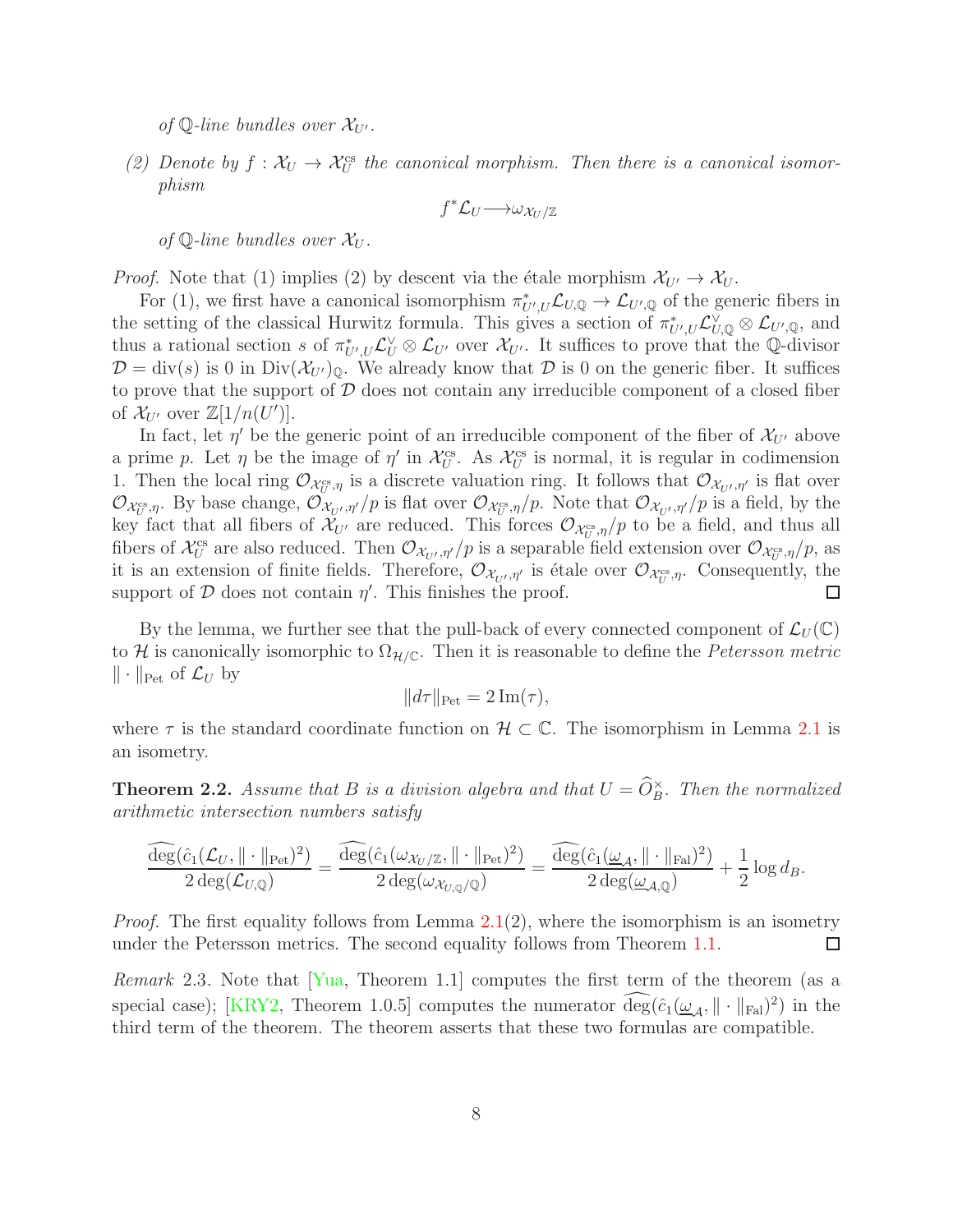## <span id="page-8-0"></span>3 Image over the integral model

The goal of this section is to prove the first statement of Theorem [1.1.](#page-2-0) The key is an isomorphism from deformation theory.

#### <span id="page-8-1"></span>3.1 Isomorphism from deformation theory

Here we introduce an isomorphism related to the Kodaira–Spencer map, which comes from deformation theory. It will be used in the proof of Theorem [1.1.](#page-2-0)

Denote by  $\mathcal{X}_U^{\text{sm}}$  the smooth locus of  $\mathcal{X}_U$  over  $\mathbb{Z}[1/n]$ , which is the maximal open substack of  $\mathcal{X}_U$  that is smooth over  $\mathbb{Z}[1/n]$ . Note that  $\mathcal{X}_U$  has semistable reduction over  $\mathbb{Z}[1/n]$ , so the non-smooth locus  $\mathcal{X}_U^{\text{sing}} = \mathcal{X}_U \setminus \mathcal{X}_U^{\text{sing}}$  is 0-dimensional in a suitable sense.

Recall that  $A \to X_U$  is the universal abelian scheme. The Kodaira–Spencer map

$$
\phi_1: \underline{\Omega}_{\mathcal{A}} \longrightarrow \underline{\Omega}_{\mathcal{A}^t}^{\vee} \otimes \omega_{\mathcal{X}_U/\mathbb{Z}[1/n]}.
$$

induces a morphism

$$
\phi_3 : \omega^\vee_{\mathcal{X}_U/\mathbb{Z}[1/n]} \longrightarrow \mathrm{Lie}(\mathcal{A}^t) \otimes \mathrm{Lie}(\mathcal{A})
$$

and a morphism

$$
\phi_4: T_{\mathcal{X}_U^{\text{sm}}/\mathbb{Z}[1/n]} \longrightarrow \mathcal{H}om(\text{Lie}(\mathcal{A}^t)^\vee, \text{Lie}(\mathcal{A}))|_{\mathcal{X}_U^{\text{sm}}}.
$$

By deformation theory, we know the image of this morphism.

<span id="page-8-2"></span>**Theorem 3.1.** The morphism  $\phi_4$  induces an isomorphism

$$
\phi_5: T_{\mathcal{X}_U^{\text{sm}}/\mathbb{Z}[1/n]} \longrightarrow \mathcal{H}om_{O_B}(\mathrm{Lie}(\mathcal{A}^t)^\vee, \mathrm{Lie}(\mathcal{A}))|_{\mathcal{X}_U^{\text{sm}}}.
$$

*Proof.* The Kodaira-Spencer map  $\phi_1$  induces a morphism

$$
\phi_6: \underline{\Omega}_{\mathcal{A}} \otimes \underline{\Omega}_{\mathcal{A}^t} \longrightarrow \omega_{\mathcal{X}_U/\mathbb{Z}[1/n]}.
$$

The key point is that deformation theory implies that  $\phi_6$  induces an isomorphism

$$
\phi_7: (\underline{\Omega}_{\mathcal{A}} \otimes \underline{\Omega}_{\mathcal{A}^t})|_{\mathcal{X}_U^{\text{sm}}} / \mathcal{R} \longrightarrow \omega_{\mathcal{X}_U^{\text{sm}} / \mathbb{Z}[1/n]},
$$

where  $\mathcal R$  is the subsheaf of  $(\underline{\Omega}_{\mathcal A}\otimes \underline{\Omega}_{\mathcal A^t}^\vee)|_{\mathcal X^{\text{sm}}_U}$  locally generated by

$$
(i(\beta)^*u)\otimes v - u\otimes ((i(\beta)^t)^*v), \qquad u\in \underline{\Omega}_{\mathcal{A}}, \ v\in \underline{\Omega}_{\mathcal{A}^t}, \ \beta\in O_B.
$$

Here  $i(\beta)^t : A^t \to A^t$  is the dual of  $i(\beta) : A \to A$  induced by the pull-back map of line bundles. For a serious proof of this fact, we refer to [\[Lan,](#page-28-7) Proposition 2.3.5.2]. Note that our moduli structure does not involve a polarization, so there is no polarization in the deformation, either.

To convert the isomorphism to the form in the theorem, we claim that the dual of  $\phi_7$ gives an isomorphism

$$
\phi_8: T_{\mathcal{X}_U^{\text{sm}}/\mathbb{Z}[1/n]} \longrightarrow (\text{Lie}(\mathcal{A}) \otimes \text{Lie}(\mathcal{A}^t))|_{\mathcal{X}_U^{\text{sm}}}^{O_{\mathcal{B}}},
$$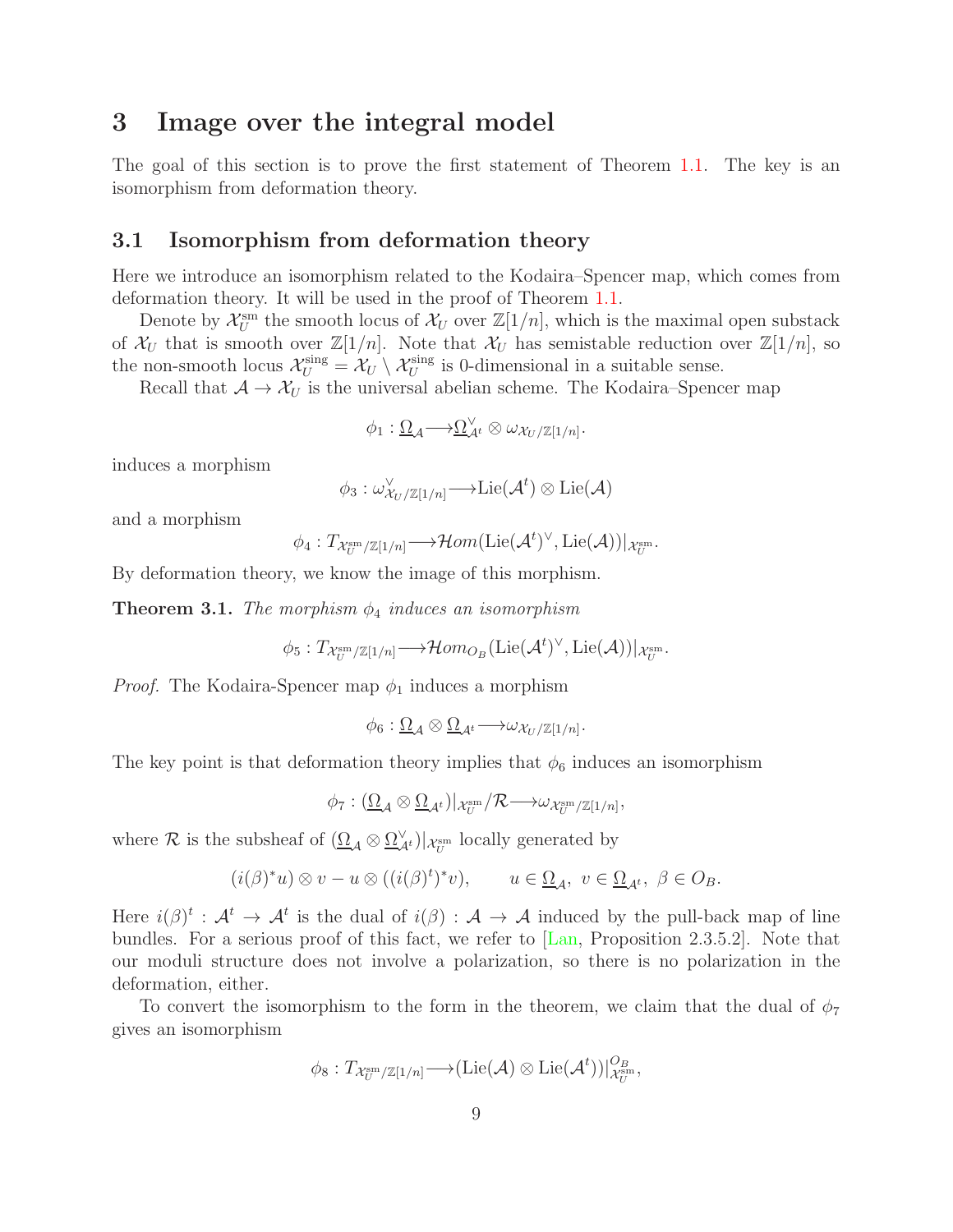where the right-hand side denotes the subsheaf of  $(\text{Lie}(\mathcal{A}) \otimes \text{Lie}(\mathcal{A}^t))|_{\mathcal{X}_U^{\text{sm}}}$  over  $\mathcal{X}_U^{\text{sm}}$  locally generated by local sections  $\sum_j x_j \otimes y_j$  satisfying

$$
\sum_j (i(\beta)x_j) \otimes y_j = \sum_j x_j \otimes (i(\beta)^t y_j), \quad \forall \beta \in O_B.
$$

In fact, since  $\omega_{\mathcal{X}_U^{\text{sm}}/\mathbb{Z}[1/n]}$  is locally free, the exact sequence

$$
0 \longrightarrow \mathcal{R} \longrightarrow (\underline{\Omega}_{\mathcal{A}} \otimes \underline{\Omega}_{\mathcal{A}^t})|_{\mathcal{X}_U^{\text{sm}}} \longrightarrow \omega_{\mathcal{X}_U^{\text{sm}}/\mathbb{Z}[1/n]} \longrightarrow 0
$$

induces an exact sequence

$$
0 \longrightarrow T_{\mathcal{X}_U^{\text{sm}}/\mathbb{Z}[1/n]} \longrightarrow (\text{Lie}(\mathcal{A}) \otimes \text{Lie}(\mathcal{A}^t))|_{\mathcal{X}_U^{\text{sm}}} \longrightarrow \mathcal{R}^{\vee} \longrightarrow 0.
$$

The remaining part can be checked by passing to an étale covering, and then checked Zariski locally.

Finally, the theorem follows from the canonical isomorphism

$$
(\mathrm{Lie}(\mathcal{A})\otimes \mathrm{Lie}(\mathcal{A}^t))|_{\mathcal{X}_U^{\mathrm{sm}}}^{\mathcal{O}_B}\longrightarrow \mathcal{H}om_{\mathcal{O}_B}(\mathrm{Lie}(\mathcal{A}^t)^\vee,\mathrm{Lie}(\mathcal{A}))|_{\mathcal{X}_U^{\mathrm{sm}}}.
$$

#### <span id="page-9-0"></span>3.2 Image over the integral model

Now we are ready to prove the first statement of Theorem [1.1,](#page-2-0) i.e. the canonical map  $\psi_3: \underline{\omega}_\mathcal{A}^{\otimes 2} \to \omega_{\mathcal{X}_U}^{\otimes 2}$  $\frac{\otimes 2}{\mathcal{X}_U/\mathbb{Z}[1/n]}$  induces an isomorphism  $\underline{\omega}_{\mathcal{A}}^{\otimes 2} \to d_B \omega_{\mathcal{X}_U}^{\otimes 2}$  $\frac{\otimes 2}{\mathcal{X}_U/\mathbb{Z}[1/n]}$ . Since  $\mathcal{X}_U$  is regular and  $\mathcal{X}_{U}^{\text{sing}}$  has codimension 2 in  $\mathcal{X}_{U}$ , it suffices to prove that the map induces an isomorphism  $\omega_{\mathcal{A}}^{\otimes 2} \rightarrow d_B \, \omega_{\mathcal{X}_U}^{\otimes 2}$  $\frac{\otimes 2}{\mathcal{X}_U/\mathbb{Z}[1/n]}$  over  $\mathcal{X}^{\text{sm}}_U$ .

For simplicity, denote

$$
\mathcal{T} = \text{Lie}(\mathcal{A}), \qquad \mathcal{T}' = \text{Lie}(\mathcal{A}^t)^{\vee}, \qquad \mathcal{N} = \mathcal{H}om_{O_B}(\mathcal{T}', \mathcal{T}).
$$

These are coherent sheaves over  $\mathcal{X}_U$ . Recall that Theorem [3.1](#page-8-2) gives an isomorphism

$$
\phi_5: T_{\mathcal{X}_U^{\text{sm}}/\mathbb{Z}[1/n]} \longrightarrow \mathcal{N}|_{\mathcal{X}_U^{\text{sm}}}.
$$

A simple consequence is that  $\mathcal{N}|_{\mathcal{X}_U^{\text{sm}}}$  is a line bundle over  $\mathcal{X}_U^{\text{sm}}$ , which can also be seen by our local argument later. There is a canonical composition

$$
\mathcal{N}\otimes \mathcal{T}' {\longrightarrow} \mathcal{H}om_{\mathcal{O}_{\mathcal{X}_U}}(\mathcal{T}',\mathcal{T})\otimes \mathcal{T}' {\longrightarrow} \mathcal{T}.
$$

Taking determinants of the composition, we obtain a morphism

$$
\mathcal{N}^{\otimes 2} \otimes \det(\mathcal{T}') {\longrightarrow} \det(\mathcal{T}).
$$

over  $\mathcal{X}_U^{\text{sm}}$ . It suffices to prove that this map induces an isomorphism

$$
\mathcal{N}^{\otimes 2} \otimes \det(\mathcal{T}') \longrightarrow d_B \det(\mathcal{T}).
$$

over  $\mathcal{X}_U^{\text{sm}}$ .

It suffices to prove the base change of the result from  $\mathbb{Z}[1/n]$  to  $\mathbb{Z}_p$  for every prime  $p \nmid n$ . In the following, we treat the cases  $p \nmid d_B$  and  $p \mid d_B$  separately.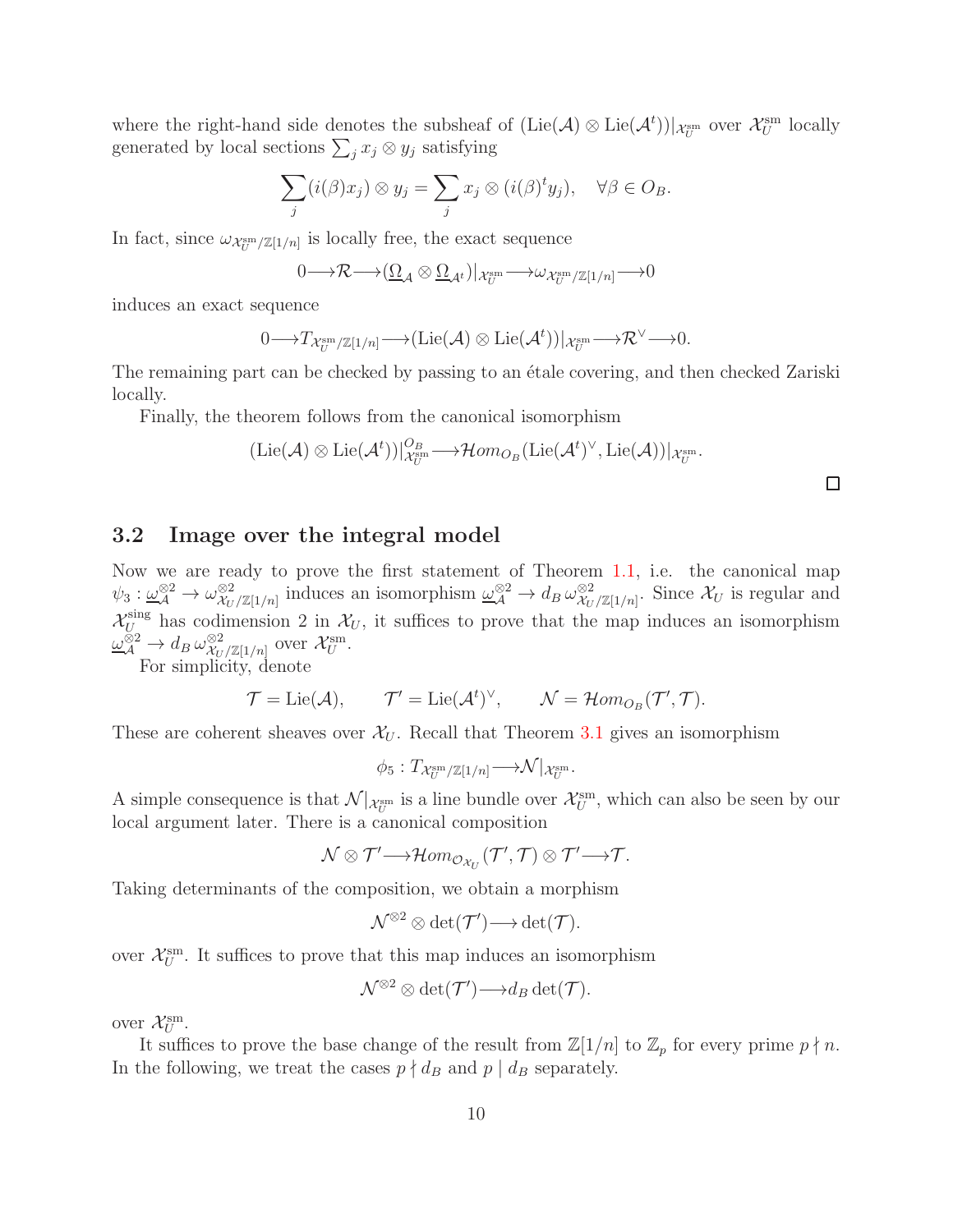#### Good prime

We first treat case  $p \nmid d_B$ . For convenience, we use subscript p to indicate the base change  $\otimes_{\mathbb{Z}}\mathbb{Z}_p$ . Then  $O_{B,p} = O_B \otimes_{\mathbb{Z}} \mathbb{Z}_p$  is isomorphic to  $M_2(\mathbb{Z}_p)$ . Fix such an isomorphism. Take idempotents  $e_1 =$  $\left(\begin{array}{cc} 1 & 0 \\ 0 & 0 \end{array}\right)$ ,  $e_2 =$  $\left(\begin{array}{cc} 0 & 0 \\ 0 & 1 \end{array}\right)$  and the involution  $\epsilon =$  $\left(\begin{array}{cc} 0 & 1 \\ 1 & 0 \end{array}\right)$  in  $O_{B,p}$ . The idempotents give decompositions

$$
\mathcal{T}_p = e_1 \mathcal{T}_p \oplus e_2 \mathcal{T}_p, \qquad \mathcal{T}'_p = e_1 \mathcal{T}'_p \oplus e_2 \mathcal{T}'_p.
$$

The involution  $\epsilon$  gives isomorphisms  $e_1 \mathcal{T}_p \to e_2 \mathcal{T}_p$  and  $e_1 \mathcal{T}'_p \to e_2 \mathcal{T}'_p$ . These are locally free over  $\mathcal{X}_{U,p}$  since they are direct summations of locally free sheaves, and they are line bundles by the determinant condition.

For  $j = 1, 2$ , the canonical maps

$$
\mathcal{N}_p \longrightarrow \mathcal{H}om_{O_B}(\mathcal{T}'_p, \mathcal{T}_p) \longrightarrow \mathcal{H}om_{\mathcal{O}_{\mathcal{X}_{U,p}}}(e_j\mathcal{T}'_p, e_j\mathcal{T}_p) \longrightarrow (e_j\mathcal{T}'_p)^{\vee} \otimes (e_j\mathcal{T}_p)
$$

are isomorphisms. Then we obtain isomorphisms

$$
\mathcal{N}_p^{\otimes 2} \longrightarrow \left(e_1 \mathcal{T}'_p\right)^{\vee} \otimes \left(e_1 \mathcal{T}_p\right) \otimes \left(e_2 \mathcal{T}'_p\right)^{\vee} \otimes \left(e_2 \mathcal{T}_p\right) \longrightarrow \det(\mathcal{T}'_p)^{\vee} \otimes \det(\mathcal{T}_p).
$$

This proves the case  $p \nmid d_B$ .

#### Bad prime

Here we prove the first statement of Theorem [1.1](#page-2-0) at bad primes  $p \mid d_B$ . Assume that  $p \mid d_B$ in the following.

To split B, we will pass to  $\mathbb{Q}_{p^2}$ , the unique unramified quadratic extension of  $\mathbb{Q}_p$ . Denote by  $\mathbb{Z}_{p^2}$  the valuation ring of  $\mathbb{Q}_{p^2}$ . It suffices to prove that the determinant process induces a canonical isomorphism

$$
\mathcal{N}^{\otimes 2} \otimes \det(\mathcal{T}') \longrightarrow p \det(\mathcal{T})
$$

over the base change  $\mathcal{X}_U^{\text{sm}} \times_{\mathbb{Z}} \mathbb{Z}_{p^2}$ . By taking an étale covering, we can replace  $\mathcal{X}_U^{\text{sm}} \times_{\mathbb{Z}} \mathbb{Z}_{p^2}$ by a smooth scheme S over  $\mathbb{Z}_{p^2}$ .

The problem is local on S, so it suffices to prove the corresponding result at every closed point  $s \in S$  above p. Denote by  $R = \mathcal{O}_{S,s}$  the local ring. Denote the R-modules

$$
T = \mathcal{T} \times_{\mathcal{O}_S} R = \text{Lie}(\mathcal{A}_R/R), \qquad T' = \mathcal{T}' \times_{\mathcal{O}_S} R = \text{Lie}(\mathcal{A}_R^t/R)^\vee
$$

and

$$
N = \mathcal{N} \otimes_{\mathcal{O}_S} R = \text{Hom}_{O_B}(T', T).
$$

We need to prove that the determinant process induces a canonical isomorphism

$$
N^{\otimes 2}\otimes_R \det(T') \longrightarrow p \det(T).
$$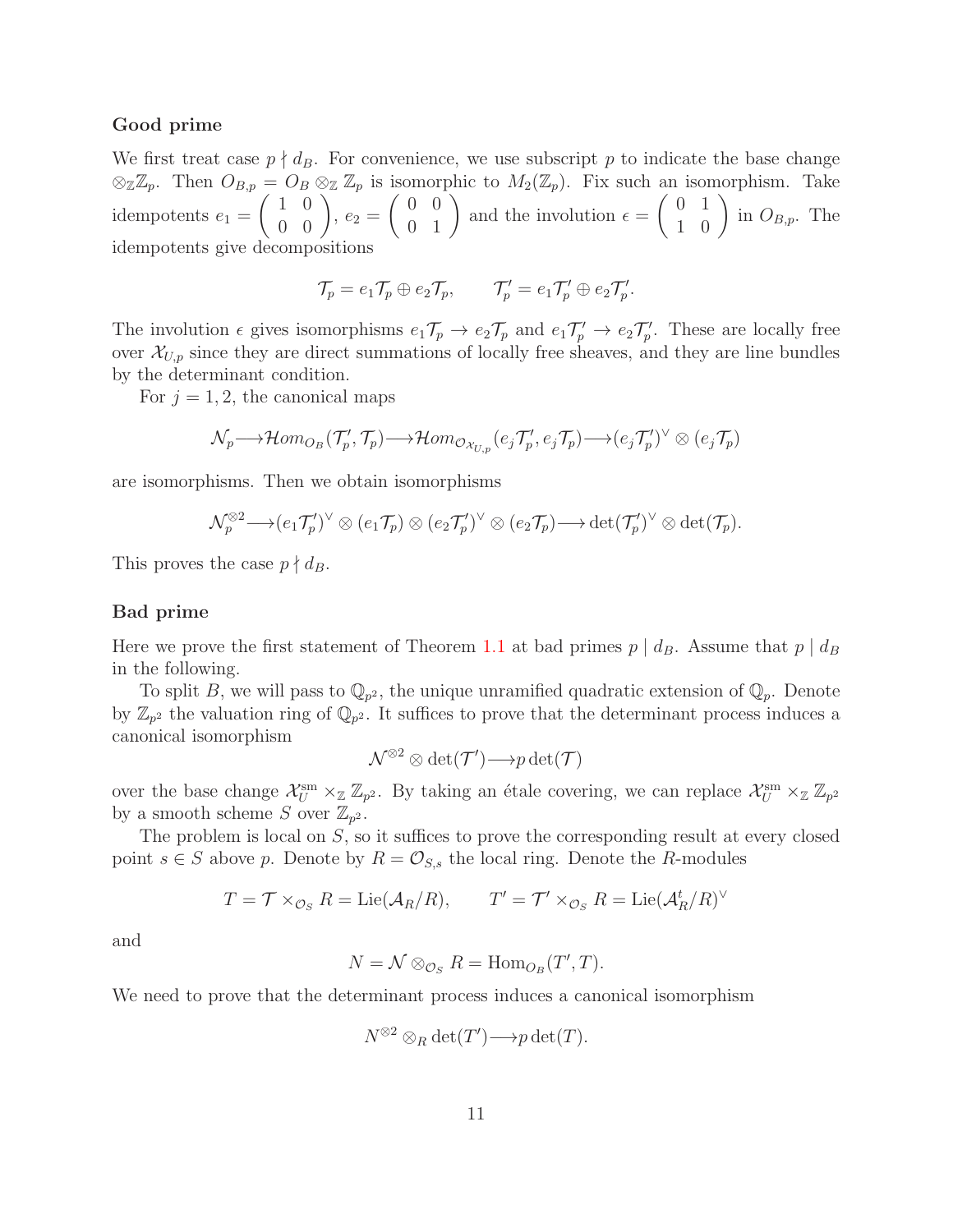For convenience, we start with some terminologies in basic algebra and basic representation. Denote

$$
D = B \otimes_{\mathbb{Q}} \mathbb{Q}_p, \qquad O_D = O_B \otimes_{\mathbb{Z}} \mathbb{Z}_p
$$

Then  $O<sub>D</sub>$  is the unique maximal order of the division quaternion algebra  $D$ .

By a left (resp. right)  $O_D$ -module of rank 2 over R, we mean a pair  $(M, i)$ , where M is a free R-module of rank 2 and  $i: O_D \to \text{End}_R(M)$  is a  $\mathbb{Z}_p$ -linear homomorphism (resp. anti-homomorphism). A *one-sided*  $O_p$ -module of rank 2 over R means either a left or a right O<sub>D</sub>-module of rank 2 over R; an O<sub>D</sub>-module of rank 2 over R means a left O<sub>D</sub>-module of rank 2 over R. In either case, the determinant condition means  $\det(i(\beta)) = q(\beta)$  for any  $\beta \in O_D$ .

Now we introduce two operations which keep the determinant condition. The first is the conjugation action. Let  $\gamma \in D$  be a nonzero element, which gives the conjugation action

$$
ad(\gamma) : O_D \longrightarrow O_D, \qquad \beta \longmapsto \gamma \beta \gamma^{-1}.
$$

If  $(M, i)$  is a one-sided  $O_p$ -module of rank 2 over R, then so is  $(M, i \circ \text{ad}(\gamma))$ .

The second is the dual module. If  $(M, i)$  is a one-sided  $O_p$ -module of rank 2 over R, define the *dual*  $(M^{\vee}, i^{\vee})$  as follows. The underlying R-module  $M^{\vee} = \text{Hom}_{R}(M, R)$ , and the action of  $\beta \in O_D$  sends  $\ell \in \text{Hom}_R(M, R)$  to  $\ell \circ i(\beta)$ . Then  $(M^{\vee}, i^{\vee})$  is also a one-sided  $O<sub>D</sub>$ -module of rank 2 over R. The dual process switch left modules and right modules.

As a basic result, if  $(M, i)$  is a one-sided  $O_p$ -module of rank 2 over R satisfying the determinant condition, then  $(M^{\vee}, i^{\vee})$  is isomorphic to  $(M, i \circ \iota)$  as a one-sided  $O_D$ -module. Here  $\iota: O_D \to O_D$  is the main involution. In fact, consider the R-bilinear pairing

$$
M \times M \longrightarrow R, \quad (x, y) \longmapsto \det(x, y).
$$

Here we fix an isomorphic  $M \simeq R^2$  and view elements of M as column vectors, so det $(x, y)$ is the determinant of a 2 × 2 matrix. For any nonzero  $\beta \in D$ , the determinant condition gives

$$
\det(i(\beta)x, y) = q(\beta) \det(i(\beta)^{-1}i(\beta)x, i(\beta)^{-1}y) = \det(x, q(\beta)i(\beta)^{-1}y) = \det(x, i(\beta^t)y).
$$

The pairing induces an isomorphism  $M^{\vee} \to M$ , under which  $i^{\vee}$  becomes  $i \circ \iota$ .

Return to

$$
T = \text{Lie}(\mathcal{A}_R/R), \qquad T' = \text{Lie}(\mathcal{A}_R^t/R)^\vee
$$

Then  $(T, i)$  is a left  $O_D$ -module of rank 2 over R satisfying the determinant condition, where  $i: O_D \to \text{End}_R(T)$  is as in the moduli structure. We claim that T' with the natural action is a left  $O_p$ -module of rank 2 over R isomorphic to  $(T, i \circ ad(\mu))$ , where  $\mu \in O_B$  is the element used to define the positive involution  $\beta^* = \mu^{-1} \beta^i \mu = \mu \beta^i \mu^{-1}$  on B.

In fact, the principal polarization induces an isomorphism  $T \to \text{Lie}(\mathcal{A}^t_R/R)$ . By compatibility with the Rosati involution,  $Lie(\mathcal{A}^t_R/R)$  with the dual action of  $O_D$  is isomorphic to  $(T, i \circ *)$ . Then  $T' = \text{Lie}(\mathcal{A}^t_R/R)^\vee$  is isomorphic to  $(T, i \circ * \circ \iota) = (T, i \circ \text{ad}(\mu))$ .

Now the theorem follows from the following basic result on abstract  $O_D$ -modules of rank 2 over R satisfying the determinant condition.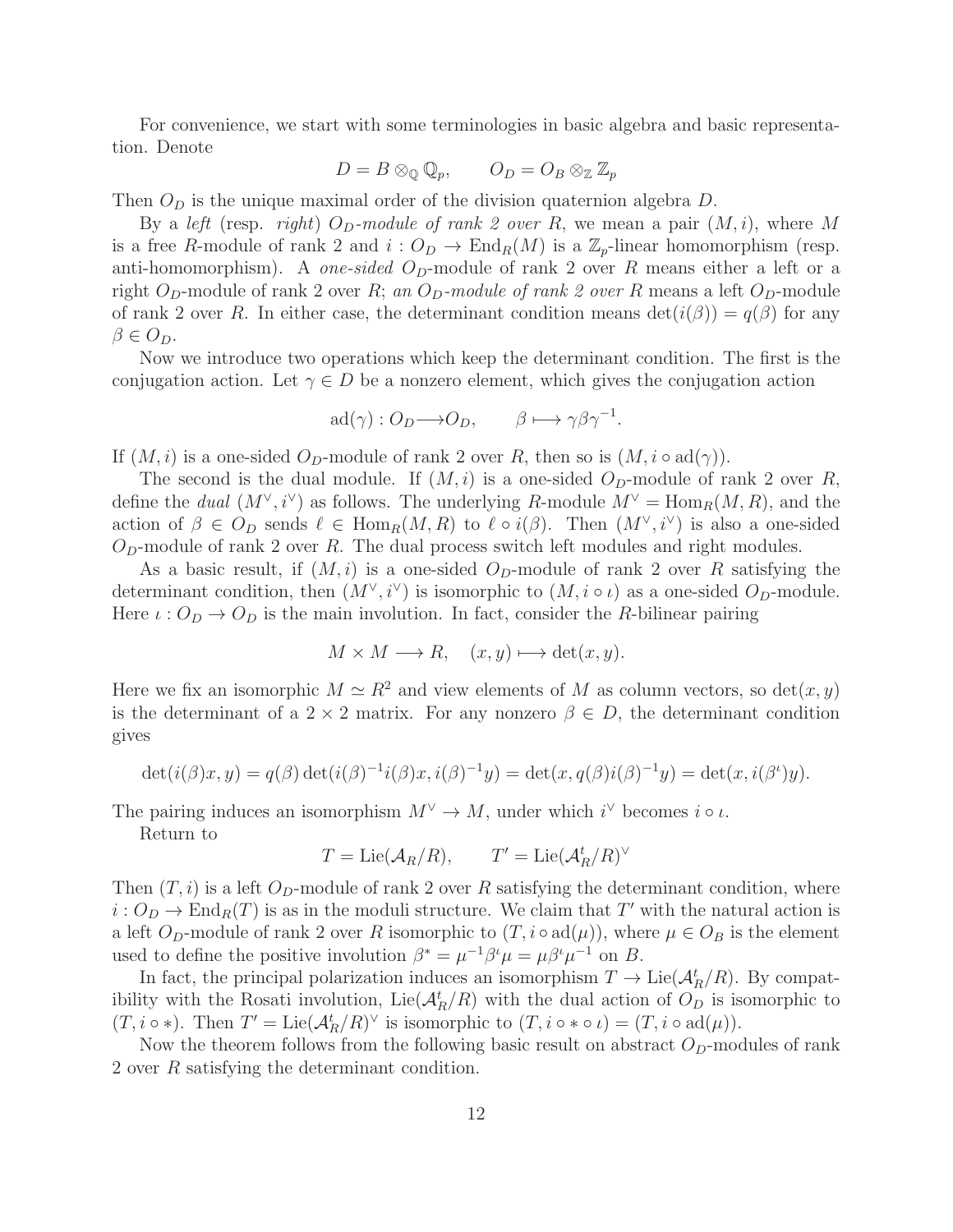**Lemma 3.2.** Let R be a flat noetherian local ring over  $\mathbb{Z}_{p^2}$  such that pR is a prime ideal of R. Let  $(T, i)$  be a left  $O_D$ -module of rank 2 over R satisfying the determinant condition. Let  $(T', i') = (T, i \circ \text{ad}(\mu))$  be another left  $O_D$ -module over R, where  $\mu \in O_D$  is any element such that  $\text{ord}_p(q(\mu)) = 1$ . Then the following hold.

(1) The R-module  $N = \text{Hom}_{O_B}(T', T)$  is free or rank 1.

(2) Let

$$
\psi: N^{\otimes 2} \otimes_R \det(T') \longrightarrow \det(T)
$$

be the determinant of the composition map

$$
N \otimes_R T' \longrightarrow \text{Hom}_R(T', T) \otimes_R T' \longrightarrow T.
$$

Then  $\psi$  is injective with  $\text{Im}(\psi) = p \det(T)$ .

Proof. First, we claim that there is an R-linear ring isomorphism

$$
\tau: O_D \otimes_{\mathbb{Z}_p} R \longrightarrow \left( \begin{array}{cc} R & R \\ pR & R \end{array} \right).
$$

For this, it suffices to check the case  $R = \mathbb{Z}_{p^2}$ . Write  $O_D = \mathbb{Z}_{p^2} + \mathbb{Z}_{p^2}j$  with  $j \in O_D$  satisfying

$$
j^{\iota} = -j, \quad j^2 = p, \quad jx = \bar{x}j, \ \forall x \in \mathbb{Z}_{p^2}.
$$

Here  $\bar{x}$  denotes the image of x under the nontrivial element of  $Gal(\mathbb{Q}_{p^2}/\mathbb{Q}_p)$ , which is compatible with the main involution of D. Take an injective homomorphism

$$
\rho_1: O_D \longrightarrow M_2(\mathbb{Z}_{p^2}), \quad x \longmapsto \left(\begin{array}{c} x \\ \bar{x} \end{array}\right), \quad j \longmapsto \left(\begin{array}{c} 1 \\ p \end{array}\right), \quad x \in \mathbb{Z}_{p^2}.
$$

It induces an injective homomorphism

$$
\rho_2: O_D \otimes_{\mathbb{Z}_p} \mathbb{Z}_{p^2} \longrightarrow M_2(\mathbb{Z}_{p^2}), \quad x \otimes a \longmapsto \left(\begin{array}{c} ax \\ a\bar{x} \end{array}\right), \quad j \longmapsto \left(\begin{array}{c} 1 \\ p \end{array}\right), \quad x \otimes a \in \mathbb{Z}_{p^2} \otimes_{\mathbb{Z}_p} \mathbb{Z}_{p^2}.
$$

As  $\mathbb{Z}_{p^2}$  is unramified over  $\mathbb{Z}_p$ , there is an isomorphism

$$
\mathbb{Z}_{p^2} \otimes_{\mathbb{Z}_p} \mathbb{Z}_{p^2} \longrightarrow \mathbb{Z}_{p^2} \oplus \mathbb{Z}_{p^2}, \quad x \otimes a \longmapsto (ax, a\overline{x}).
$$

Then we see that the image of  $\rho_2$  is as required.

Second, we claim that up to isomorphism, there are exactly two  $O_D$ -modules M of rank 2 over R satisfying the determinant condition. Identify  $O_D \otimes_{\mathbb{Z}_p} R$  with the matrix ring via τ. Then  $O_D \otimes_{\mathbb{Z}_p} R$  contains elements

$$
e_1 = \left(\begin{array}{cc} 1 & 0 \\ 0 & 0 \end{array}\right), \quad e_2 = \left(\begin{array}{cc} 0 & 0 \\ 0 & 1 \end{array}\right), \quad j = \left(\begin{array}{cc} 0 & 1 \\ p & 0 \end{array}\right).
$$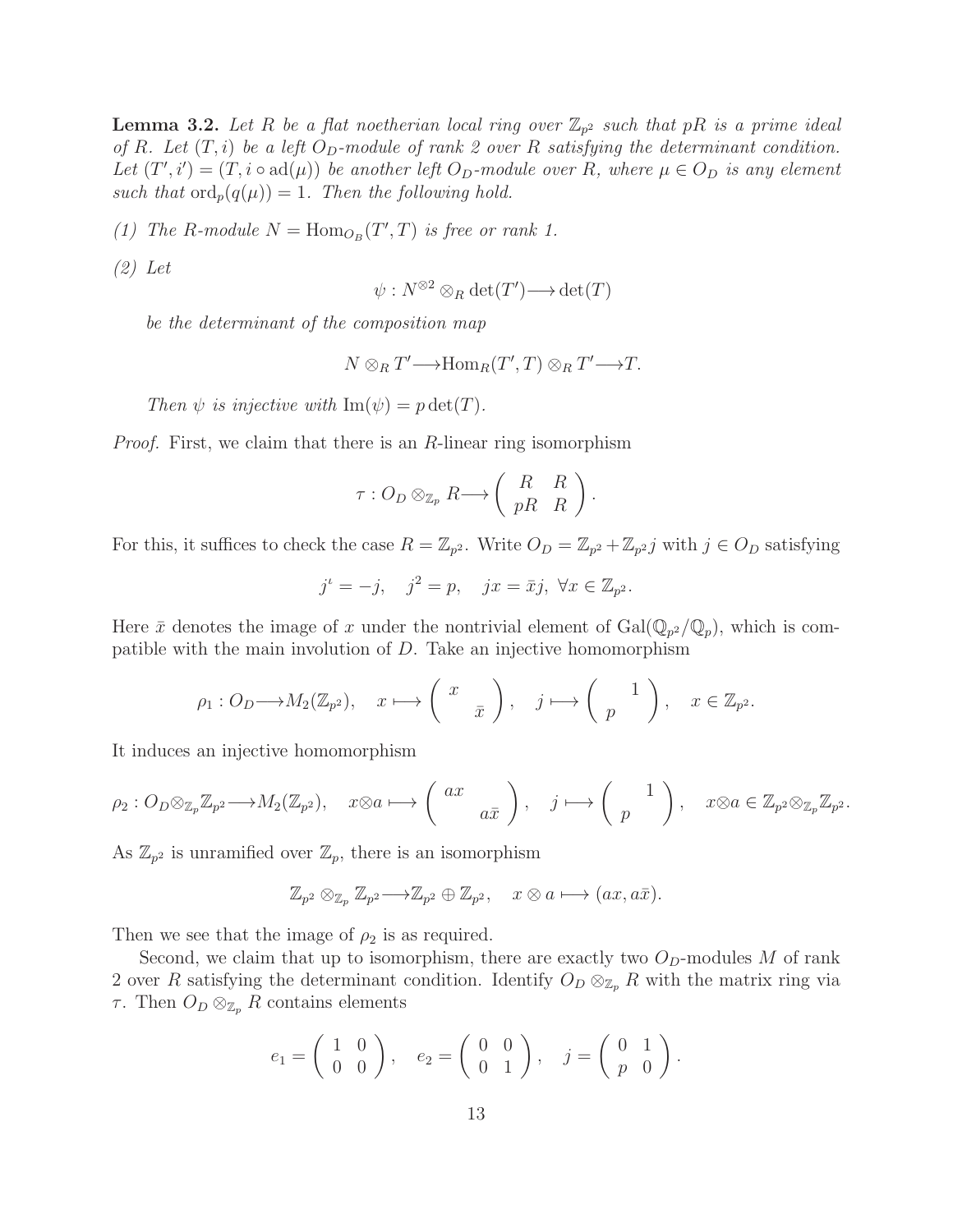We can write

$$
M = e_1 M \oplus e_2 M, \quad e_1 M = Rx, \quad e_2 M = Ry
$$

as R-modules. Note that  $e_1M, e_2M$  are projective and thus free over R, and they have rank 1 by the determinant condition. The elements x, y are their bases. As  $je_1 = e_2j$  and  $je_2 = e_1j$ , the action of j on M switches  $e_1M, e_2M$ . Write the action

$$
jx = ay, \quad jy = bx, \quad a, b \in R.
$$

Then we have  $ab = p$  by  $j^2 = p$ . By assumption, pR is a prime ideal, so either  $a \in \mathbb{R}^\times$  or  $b \in R^{\times}$ . If  $b \in R^{\times}$ , replacing x by  $b^{-1}x$  in the above, we obtain

$$
jx = py, \quad jy = x.
$$

This is the standard representation. If  $a \in R^{\times}$ , replacing y by  $a^{-1}y$  in the above, we obtain

$$
jx = y, \quad jy = px.
$$

These give the two  $O_p$ -modules, which are not isomorphic by considering surjectivity of  $j : e_1M \to e_2M$ .

Third, let T and T' be the  $O<sub>D</sub>$ -modules as in the lemma. Then up to isomorphism, T and T' are exactly the two distinct  $O_D$ -modules in the above classification. In fact, as  $O_D$ is the maximal order and  $\text{ord}_pq(j) = \text{ord}_pq(\mu)$ , the quotient  $j\mu^{-1}$  lies in  $O_D^{\times}$ . Then in the definition of T', we can assume  $\mu = j$ . As the action  $\text{ad}(j) : O_B \to O_B$  switches  $e_1, e_2$ , we see that composing  $O_B \to \text{End}(M)$  with ad(j) switches the two representations above. This proves that  $T$  and  $T'$  are the two distinct  $O_D$ -modules.

Fourth, we can finally prove the lemma. We only consider the case that  $T$  is the above standard representation  $M$ , since the other case is similar. Then  $T$  has a presentation

$$
T = e_1 T \oplus e_2 T, \quad e_1 T = Rx, \quad e_2 T = Ry, \quad jx = py, \quad jy = x.
$$

Then  $T'$  has a presentation

$$
T' = e_1 T' \oplus e_2 T', \quad e_1 T' = Rx', \quad e_2 T' = Ry', \quad jx' = y', \quad jy' = px'.
$$

Any  $f \in \text{Hom}_{O_B}(T', T)$  sends  $e_i T'$  to  $e_i T$  for  $i = 1, 2$ . Write  $f(x') = ax$  and  $f(y') = by$  with  $a, b \in R$ . The action of j gives  $f(y') = app$  and  $f(px') = bx$ . Comparing these four relations gives  $b = pa$ . One can check that any pair  $(a, pa)$  with  $a \in R$  gives a unique homomorphism f. Then the canonical maps

$$
\text{Hom}_{O_B}(T',T) \longrightarrow \text{Hom}_R(e_1T',e_1T),
$$
  

$$
\text{Hom}_{O_B}(T',T) \longrightarrow p \text{Hom}_R(e_2T',e_2T)
$$

are isomorphisms. Hence, the natural map

$$
\operatorname{Hom}_{O_B}(T',T)\otimes_R T' \longrightarrow T'
$$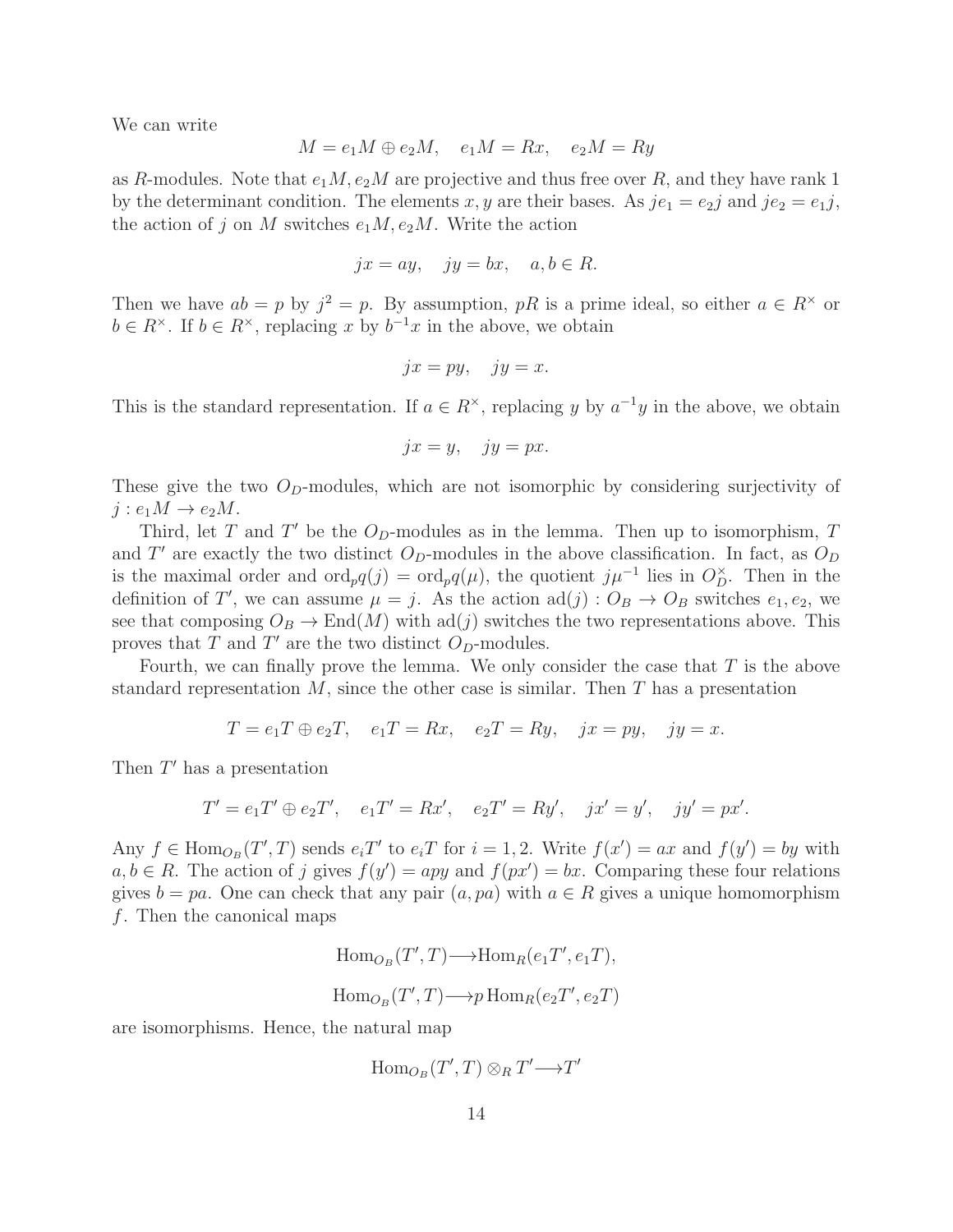induces an isomorphism

$$
\mathrm{Hom}_{O_B}(T',T)\otimes_R T'\longrightarrow e_1T\oplus pe_2T.
$$

Taking determinants, we have canonical isomorphisms

$$
(\mathrm{Hom}_{O_B}(T',T))^{\otimes 2}\otimes_R \det(T') \longrightarrow (e_1T)\otimes_R (pe_2T) \longrightarrow p \det(T).
$$

<span id="page-14-0"></span>This finishes the proof.

# 4 Comparison of the metrics

The goal of this section is to prove the compatibility of metrics in Theorem [1.1.](#page-2-0) Then the situation is complex analytic, and can be performed over the universal abelian surface over the upper half plane. In  $\S 4.1$ , we use Cech cohomology to describe the map between tangent spaces induced by a polarization, which will be used in the proof afterwards. In §[4.2,](#page-17-0) we compute the Kodaira–Spencer map over the upper half plane explicitly. Then the comparison of the metrics is easily done in §[4.3.](#page-22-0)

#### <span id="page-14-1"></span>4.1 Maps between complex tangent spaces

Let  $A = V/\Lambda$  be a g-dimensional complex abelian variety. Here V is a complex vector space of dimension g, and  $\Lambda$  is a full lattice in V. We have identification  $V = \Lambda \otimes_{\mathbb{Z}} \mathbb{R}$  and canonical isomorphism Lie(A)  $\simeq$  V. Let  $\lambda : A \to A^t$  be a polarization induced by a Riemann form

$$
E: \Lambda \times \Lambda \longrightarrow \mathbb{Z}.
$$

The polarization is not assumed to be principal here. We refer to [\[Mum,](#page-28-8) §1-3,§9] for basics of complex abelian varieties.

This induces isomorphisms

$$
V \longrightarrow \text{Lie}(A) \longrightarrow \text{Lie}(A^t) \longrightarrow H^1(A, \mathcal{O}_A),
$$

where the second arrow is by the polarization and the third arrow is the canonical isomorphism by deformation of line bundles over A. The goal here is to describe this composition explicitly.

### Cech cohomology

The Hodge theory gives a split exact sequence

$$
0 \longrightarrow H^0(A, \Omega_{A/\mathbb{C}}) \longrightarrow H^1(A, \mathbb{C}) \longrightarrow H^1(A, \mathcal{O}_A) \longrightarrow 0.
$$

We have canonical isomorphisms

 $H^1(A,\mathbb{C}) \simeq \text{Hom}_{\mathbb{Z}}(H_1(A,\mathbb{Z}),\mathbb{C}) \simeq \text{Hom}_{\mathbb{Z}}(\Lambda,\mathbb{C}) \simeq \text{Hom}_{\mathbb{R}}(V,\mathbb{C}) \simeq \text{Hom}_{\mathbb{C}}(V \otimes_{\mathbb{R}} \mathbb{C},\mathbb{C}),$ 

 $\Box$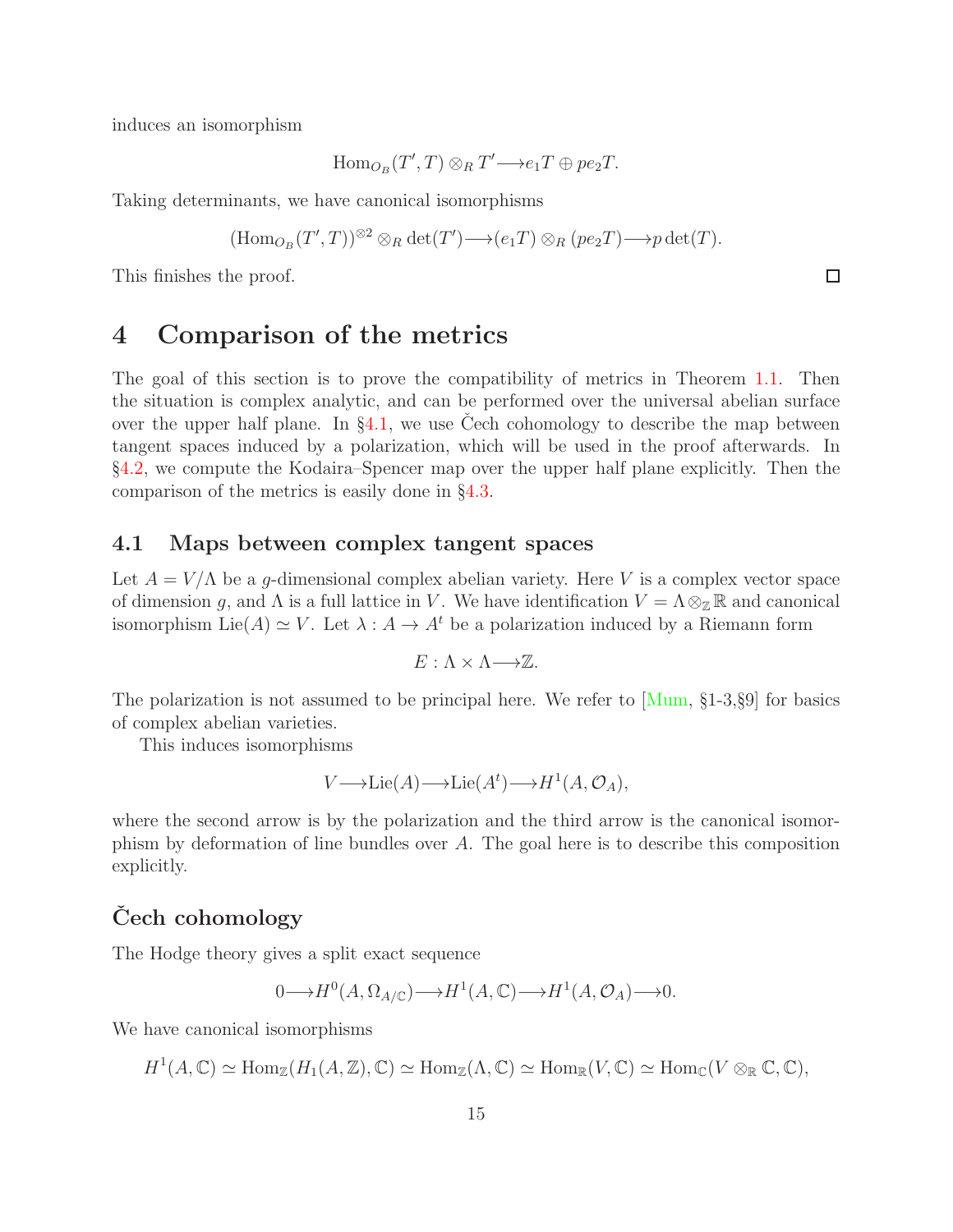together with a canonical decomposition

$$
\mathrm{Hom}_{\mathbb{C}}(V \otimes_{\mathbb{R}} \mathbb{C}, \mathbb{C}) \simeq \mathrm{Hom}_{\mathbb{C}\text{-linear}}(V, \mathbb{C}) \oplus \mathrm{Hom}_{\mathbb{C}\text{-semilinear}}(V, \mathbb{C}).
$$

This decomposition corresponds to canonical isomorphisms

$$
H^0(A, \Omega_{A/\mathbb{C}}) \simeq \text{Hom}_{\mathbb{C}\text{-linear}}(V, \mathbb{C})
$$

and

$$
H^1(A, \mathcal{O}_A) \simeq \text{Hom}_{\mathbb{C}\text{-semilinear}}(V, \mathbb{C}).
$$

Although these maps are canonical, they are not explicit or convenient enough for our purpose, so we will not use them in the above setting.

Alternatively, we will use Čech cohomology for  $H^1(A, \mathcal{O}_A)$  to introduce an explicit canonical map

$$
h: \operatorname{Hom}_{\mathbb{Z}}(\Lambda, \mathbb{C}) \longrightarrow H^1(A, \mathcal{O}_A).
$$

More generally, let F be either the sheaf  $\mathcal{O}$  or the sheaf  $\mathcal{O}^{\times}$  in the complex analytic setting. We are going to introduce an explicit homomorphism

$$
\delta: H^1(\Lambda, \mathcal{F}(V)) \longrightarrow H^1(A, \mathcal{F}_A).
$$

The homomorphism is an isomorphism for both cases, but we do not need this fact. Our approach fits the general Hochschild–Serre spectral sequence for the Galois cover  $V \to A$ , but we do not need the spectral sequence, either.

We first need an open cover of A coming from the universal cover V. Take a set  $\{U_t\}_{t\in I}$ of open subsets  $U_t$  of V satisfying the following conditions:

- (1) every composition  $U_t \to V \to A$  is injective,
- (2) the induced map  $\cup_{t\in I}U_t\to A$  is surjective,
- (3) for any  $t, t' \in I$  (allowing  $t = t'$ ), the difference  $U_{t'} U_t = \{z' z : z \in U_t, z' \in U_{t'}\}$ , as a subset of V, contains at most one point of  $\Lambda$ . This point is denoted by  $c_{t,t'} \in \Lambda$  if it exists.

Denote  $\bar{U}_t$  the image of  $U_t \to A$ . Then  $\{\bar{U}_t\}_{t\in I}$  forms an open cover of A. We call it an admissible cover of A. We are going to use this open cover to compute Cech cohomology.

Now we define the explicit map

$$
\delta: H^1(\Lambda, \mathcal{F}(V)) \longrightarrow H^1(A, \mathcal{F}_A).
$$

For a cross-homomorphism  $\alpha : \Lambda \to \mathcal{F}(V)$ , we define a Čech cocycle  $\delta(\alpha)$  whose component  $\delta(\alpha)_{t,t'} \in \mathcal{F}(\bar{U}_{t,t'})$  on the overlap  $\bar{U}_{t,t'} = \bar{U}_t \cap \bar{U}_{t'}$  is defined by the image of  $\alpha(c_{t,t'})$  under the composition

$$
\mathcal{F}(V) \longrightarrow \mathcal{F}(U_t) \longrightarrow \mathcal{F}(\bar{U}_t) \longrightarrow \mathcal{F}(\bar{U}_{t,t'}).
$$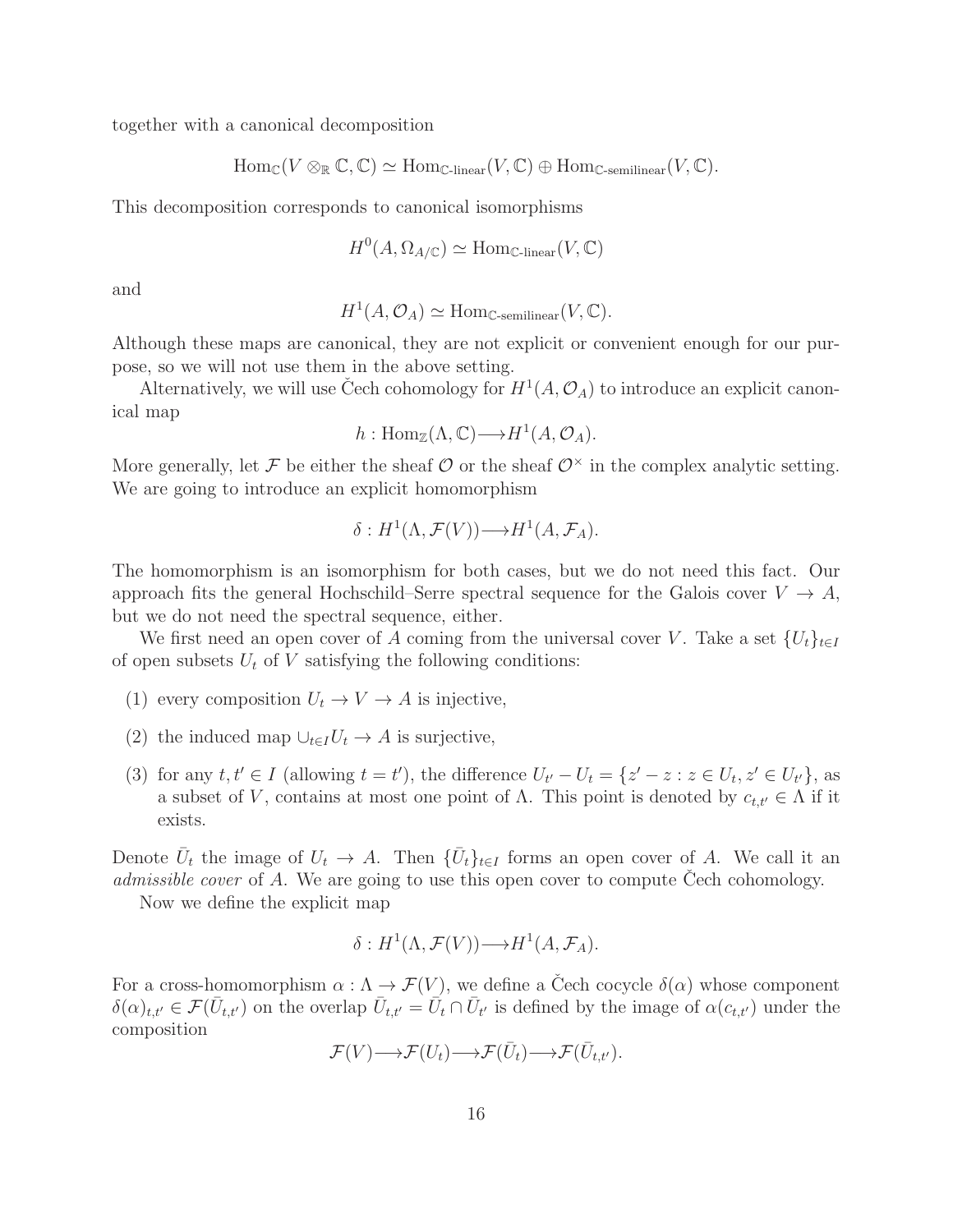One checks that this is a Cech cocycle. Then we set

$$
\delta(\alpha) := (\delta(\alpha)_{t,t'}) \in H^1(A, \mathcal{F}_A).
$$

Now we define the map

$$
h: \operatorname{Hom}_{\mathbb{Z}}(\Lambda, \mathbb{C}) \longrightarrow H^1(A, \mathcal{O}_A)
$$

as the composition

$$
\text{Hom}_{\mathbb{Z}}(\Lambda, \mathbb{C}) \longrightarrow H^1(\Lambda, \mathbb{C}) \longrightarrow H^1(\Lambda, \mathcal{O}(V)) \stackrel{\delta}{\longrightarrow} H^1(A, \mathcal{O}_A).
$$

Here the first arrow is the canonical isomorphism by the fact that  $\Lambda$  acts trivially on  $\mathbb C$ (viewed as the space of constant functions), and the second arrow is the map induced by the natural map  $\mathbb{C} \to \mathcal{O}(V)$ . Similarly, we define the map

$$
h^{\times} : \text{Hom}_{\mathbb{Z}}(\Lambda, \mathbb{C}^{\times}) \longrightarrow H^{1}(A, \mathcal{O}_{A}^{\times}).
$$

as the composition

$$
\text{Hom}_{\mathbb{Z}}(\Lambda, \mathbb{C}^{\times}) \longrightarrow H^{1}(\Lambda, \mathbb{C}^{\times}) \longrightarrow H^{1}(\Lambda, \mathcal{O}^{\times}(V)) \stackrel{\delta}{\longrightarrow} H^{1}(A, \mathcal{O}_{A}^{\times}).
$$

#### Maps between tangent spaces

Recall that the polarization  $\lambda: A \to A^t$  is induced by the Riemann form  $E: \Lambda \times \Lambda \to \mathbb{Z}$ . Now we can present our main result of this subsection.

<span id="page-16-0"></span>Lemma 4.1. The composition

$$
V \longrightarrow \text{Lie}(A) \stackrel{\lambda}{\longrightarrow} \text{Lie}(A^t) \longrightarrow H^1(A, \mathcal{O}_A)
$$

is given by

$$
z \longmapsto 2\pi i \, h(E(z, \cdot)),
$$

where  $E(z, \cdot) : \Lambda \to \mathbb{C}$  is viewed as an element of  $\text{Hom}_{\mathbb{Z}}(\Lambda, \mathbb{C})$ , and  $h : \text{Hom}_{\mathbb{Z}}(\Lambda, \mathbb{C}) \to$  $H<sup>1</sup>(A, \mathcal{O}<sub>A</sub>)$  is the canonical map defined above.

*Proof.* Let us first describe the polarization  $\lambda : A \to A^t$  in terms of the Riemann form  $E: \Lambda \times \Lambda \to \mathbb{Z}$ . Denote by  $H: V \times V \to \mathbb{C}$  the hermitian form corresponding to E. By [\[Mum,](#page-28-8) p. 20, §2], there is a line bundle  $L(H, \alpha)$  over A depending on the choice of a map

$$
\alpha : \Lambda \longrightarrow S^1 = \{ z \in \mathbb{C} : |z| = 1 \}
$$

satisfying

$$
\alpha(u_1 + u_2) = \alpha(u_1)\alpha(u_2)e^{\pi i E(u_1, u_2)}
$$

.

This gives the polarization map

$$
\lambda: A \longrightarrow A^t, \quad x \longmapsto T_x^*(L(H, \alpha)) \otimes L(H, \alpha)^{\vee}.
$$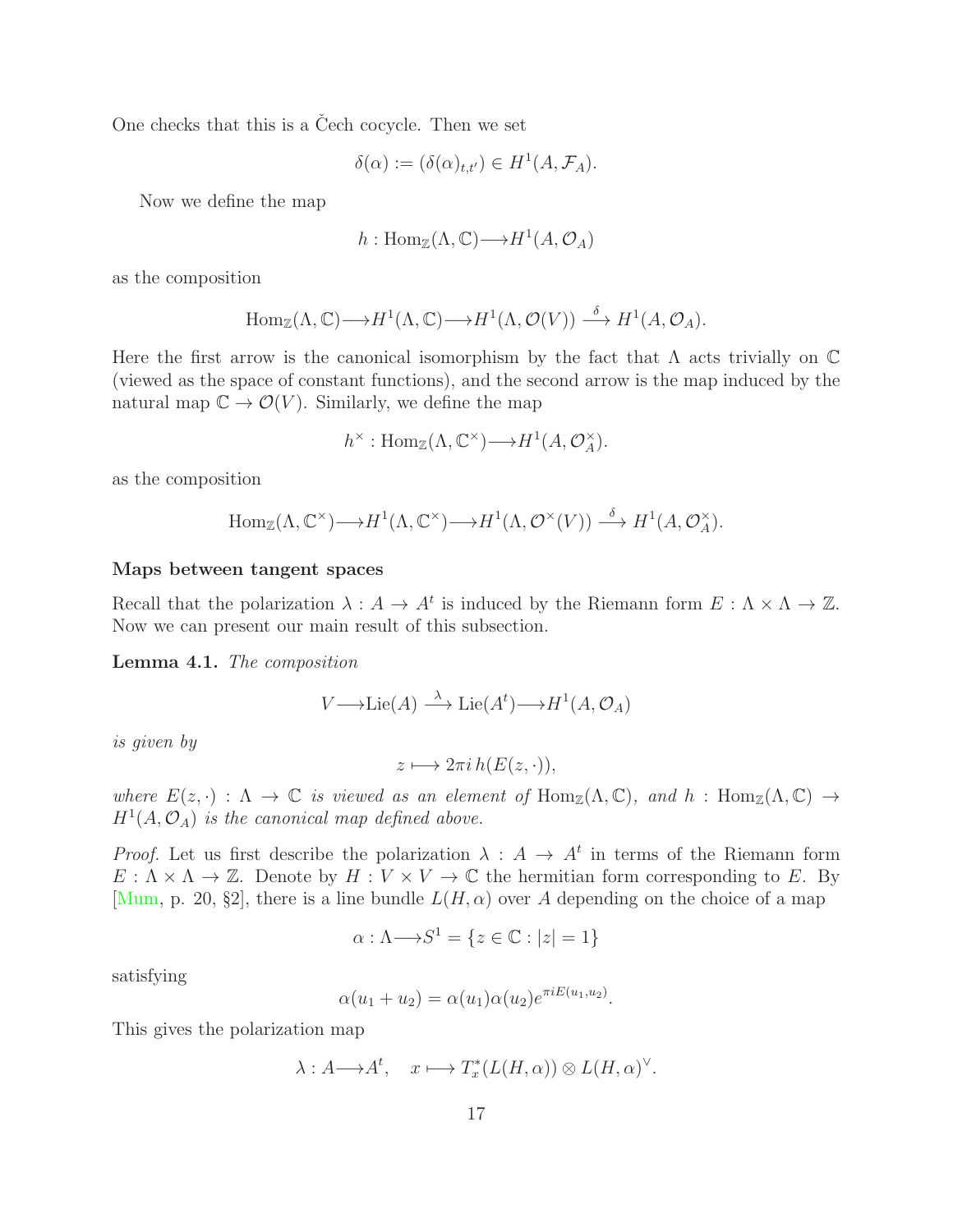The line bundle  $L(H, \alpha)$  depends on the choice of  $\alpha$ , but its cohomology class is given by H and thus independent of  $\alpha$ . As a consequence, the polarization  $\lambda$  is also independent of  $\alpha$ .

By [\[Mum,](#page-28-8) §9, p. 84], we actually have

$$
\lambda([z]) = L(0, \gamma_z), \quad z \in V.
$$

Here  $[z] \in A$  denotes the image of z under  $V \to A$ , and

$$
\gamma_z : \Lambda \longrightarrow S^1, \quad \gamma_z(u) = e^{2\pi i E(z, u)}.
$$

Note that  $\gamma_z$  lies in Hom $(\Lambda, \mathbb{C}^{\times})$ . By the loc. cit., the class of the line bundle  $L(0, \gamma_z)$  in  $Pic(A) \simeq H^1(A, \mathcal{O}_A^{\times})$  $_{A}^{\times}$ ) is exactly  $h^{\times}(\gamma_z)$  via

$$
h^{\times} : \text{Hom}(\Lambda, \mathbb{C}^{\times}) \longrightarrow H^{1}(A, \mathcal{O}_{A}^{\times}).
$$

In summary, the natural composition

$$
A \xrightarrow{\lambda} A^t \longrightarrow \text{Pic}^0(A) \longrightarrow \text{Pic}(A) \longrightarrow H^1(A, \mathcal{O}_A^{\times})
$$

is given by

$$
\lambda_1: A \longrightarrow H^1(A, \mathcal{O}_A^{\times}), \quad [z] \longmapsto h^{\times}(\gamma_z).
$$

We can obtain the map

$$
Lie(A) {\longrightarrow} H^1(A, \mathcal{O}_A)
$$

by differentiating the map

$$
\lambda_1: A \longrightarrow H^1(A, \mathcal{O}_A^{\times}).
$$

This corresponds to deformations of line bundles over A in algebraic geometry. For that, fix  $z \in V$ , and take  $\epsilon$  to be a real number converging to 0. Then the above argument gives

$$
\lambda_1([\epsilon z]) = h^{\times}(\gamma_{\epsilon z}) = h^{\times}(e^{2\pi i E(\epsilon z, \cdot)}) = h^{\times}(1 + 2\pi i E(z, \cdot)\epsilon + O(\epsilon^2)).
$$

The linear term in  $\epsilon$  gives

$$
(d\lambda_1)(z) = 2\pi i h(E(z, \cdot)).
$$

This finishes the proof.

#### <span id="page-17-0"></span>4.2 Explicit map in the complex setting

Consider the universal abelian surface  $\pi : A \rightarrow \mathcal{H}$  given by

$$
\mathcal{A}=O_B\backslash(\mathcal{H}\times\mathbb{C}^2),
$$

where  $O_B$  acts on  $\mathcal{H} \times \mathbb{C}^2$  by

$$
\beta(\tau, z) = (\tau, z + \sigma(\beta)(\tau, 1)^t).
$$

 $\Box$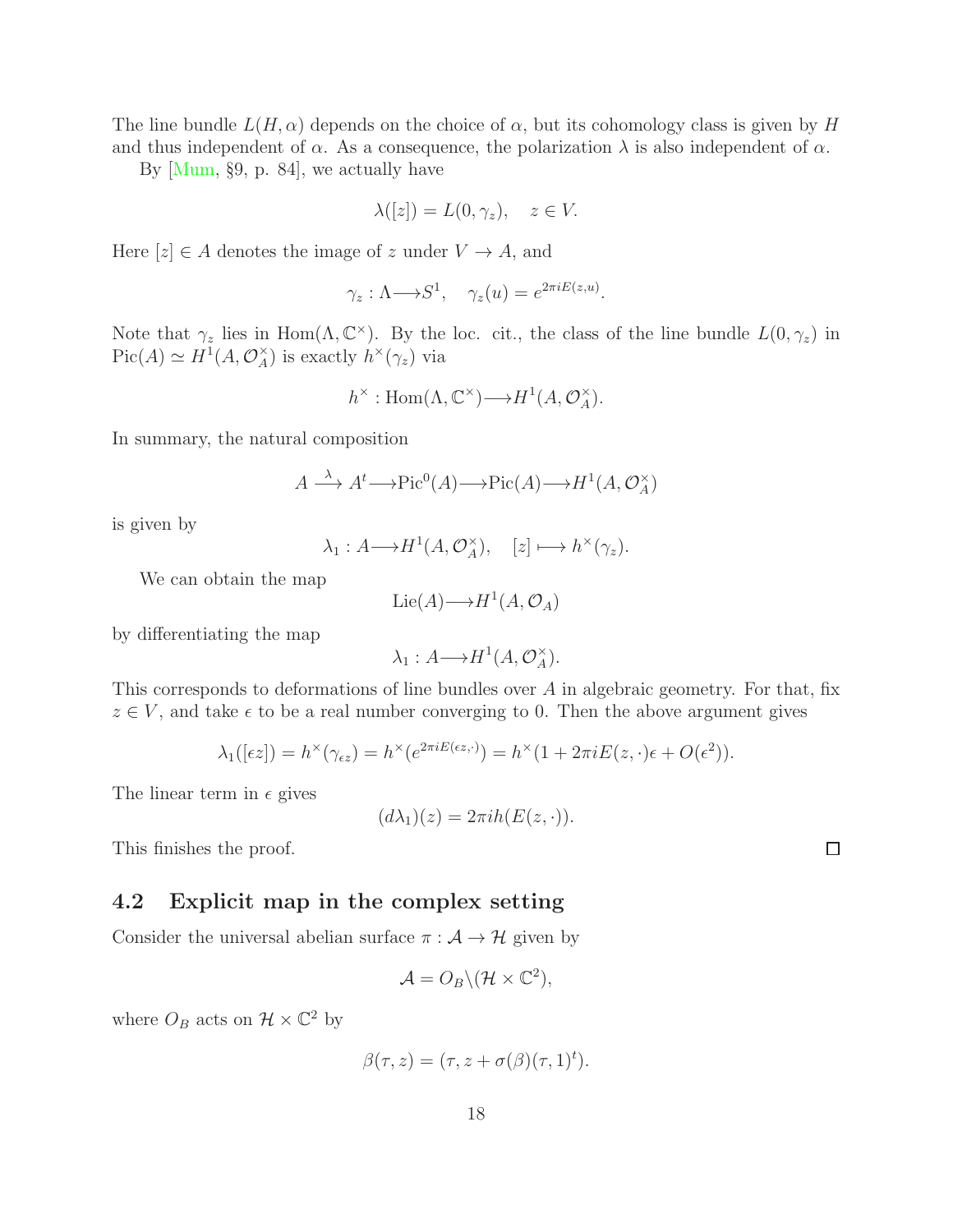Here  $(\tau,1)^t \in \mathbb{C}^2$  is viewed as a column vector, and  $\sigma(\beta)(\tau,1)^t$  is the matrix multiplication via the identification  $\sigma: B_{\mathbb{R}} \to M_2(\mathbb{R})$ . For simplicity, we will write  $\beta(\tau,1)^t$  for  $\sigma(\beta)(\tau,1)^t$ .

For each  $\tau \in \mathcal{H}$ , we have a canonical uniformization

$$
\mathcal{A}_{\tau} = \mathbb{C}^2/\Lambda_{\tau}, \quad \Lambda_{\tau} = O_B(\tau, 1)^t.
$$

Note that the map  $O_B \to O_B(\tau, 1)^t = \Lambda_\tau$  is injective, so  $\Lambda_\tau$  has rank 4 over Z. The space  $\Lambda_{\tau} \otimes_{\mathbb{Z}} \mathbb{R} = M_2(\mathbb{R})(\tau, 1)^t = \mathbb{C}^2$ . So  $\Lambda_{\tau}$  is indeed a full lattice of  $\mathbb{C}^2$ .

The complex torus  $A<sub>\tau</sub>$  has a canonical positive Riemann form as follows. Recall that we have an element  $\mu \in O_B$  such that  $\mu^2 = -d_B$ . It induces a symplectic pairing

$$
E: \Lambda_{\tau} \times \Lambda_{\tau} \longrightarrow \mathbb{Z}, \qquad E(\beta(\tau, 1)^{t}, \beta'(\tau, 1)^{t}) = -\text{tr}(\mu^{-1}\beta\overline{\beta}').
$$

By [\[Voi,](#page-29-2) Lemma 43.6.16, Lemma 43.6.22], this is indeed a self-dual positive Riemann form. It gives principal polarizations

$$
\lambda:{\mathcal A}_{\tau}{\longrightarrow} {\mathcal A}_{\tau}^t,\qquad \lambda:{\mathcal A}{\longrightarrow} {\mathcal A}^t
$$

Denote by  $\Lambda$  the inverse image in  $\mathcal{H} \times \mathbb{C}^2$  of the identity section of  $\mathcal{A} \to \mathcal{H}$ . Then we have

$$
\Lambda = \bigcup_{\tau \in \mathcal{H}} \Lambda_{\tau} = \bigcup_{\tau \in \mathcal{H}} O_B(\tau, 1)^t = \{ \beta(\tau, 1)^t : \beta \in O_B, \tau \in \mathcal{H} \}.
$$

We have a biholomorphic map

$$
\Lambda \longrightarrow \mathcal{H} \times O_B, \quad \beta(\tau, 1)^t \longmapsto (\tau, \beta),
$$

and a natural bijection  $\pi_0(\Lambda) \to O_B$ .

#### Explicit Kodaira–Spencer map

Now we are ready to compute the Kodaira–Spencer map

$$
\phi: \pi_*\Omega_{\mathcal{A}/\mathcal{H}} \longrightarrow \mathrm{Lie}(\mathcal{A}/\mathcal{H}) \otimes \Omega_{\mathcal{H}/\mathbb{C}}.
$$

Similar to the algebraic setting, we denote

$$
\underline{\Omega}_{\mathcal{A}/\mathcal{H}} = \pi_* \Omega_{\mathcal{A}/\mathcal{H}}, \qquad \underline{\omega}_{\mathcal{A}/\mathcal{H}} = \pi_* \omega_{\mathcal{A}/\mathcal{H}} = \det \underline{\Omega}_{\mathcal{A}}.
$$

Let  $\tau$  be the standard coordinate function of  $\mathcal{H} \subset \mathbb{C}$ . Let  $z = (z_1, z_2)$  be the standard coordinate functions of  $\mathbb{C}^2$ . Then we have

$$
\Omega_{\mathcal{A}/\mathcal{H}} = \mathcal{O}_{\mathcal{A}} dz_1 + \mathcal{O}_{\mathcal{A}} dz_2, \quad \underline{\Omega}_{\mathcal{A}/\mathcal{H}} = \mathcal{O}_{\mathcal{H}} dz_1 + \mathcal{O}_{\mathcal{H}} dz_2, \quad \underline{\omega}_{\mathcal{A}/\mathcal{H}} = \mathcal{O}_{\mathcal{H}} dz_1 \wedge dz_2, \quad \Omega_{\mathcal{H}/\mathbb{C}} = \mathcal{O}_{\mathcal{H}} d\tau.
$$

In the following, we write  $\mu =$  $\begin{pmatrix} a & b \\ c & d \end{pmatrix}$  under  $\sigma : B_{\mathbb{R}} \to M_2(\mathbb{R})$ . The explicit Kodaira-Spencer map is as follows.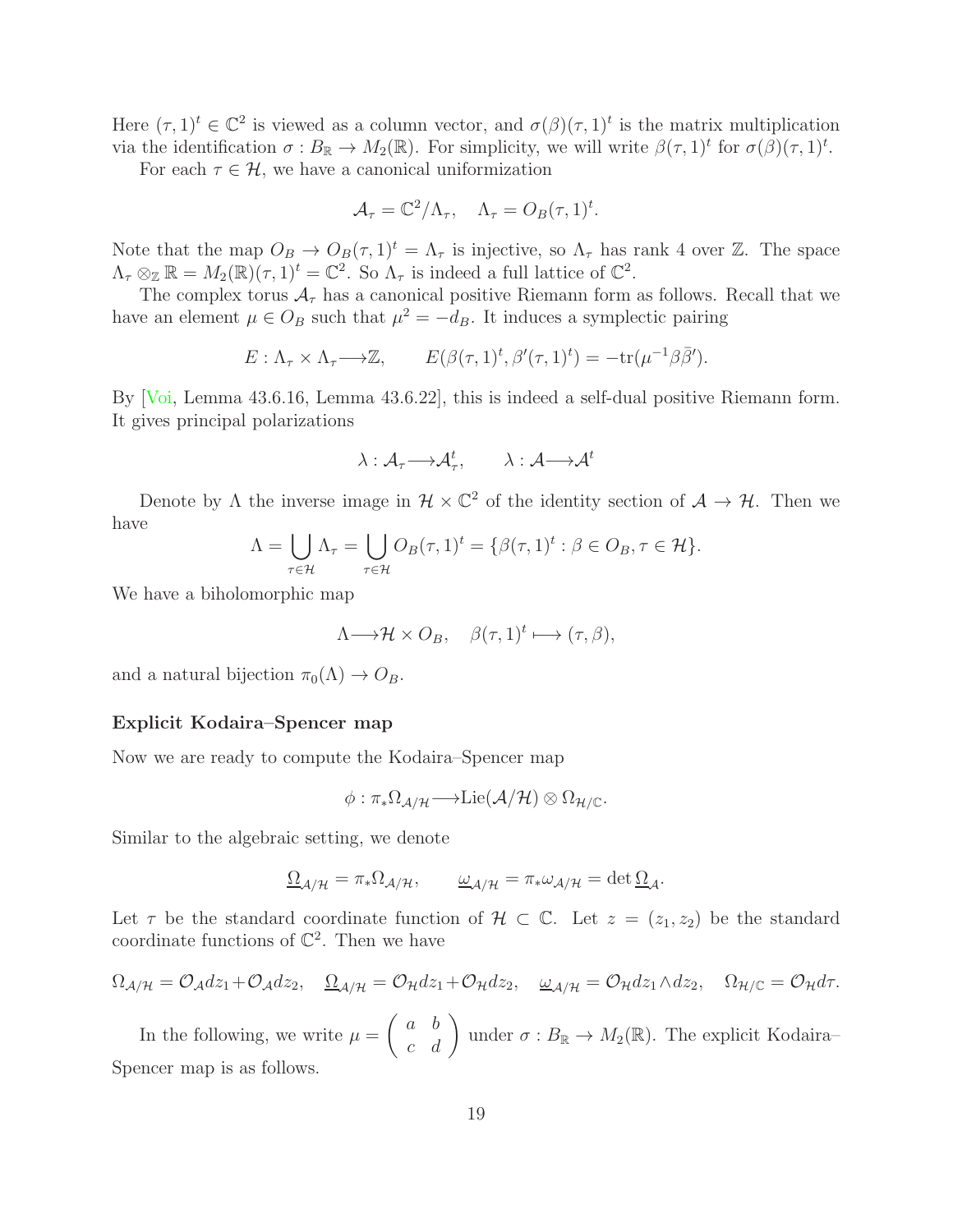<span id="page-19-0"></span>Theorem 4.2. The Kodaira–Spencer map

$$
\phi: \pi_*\Omega_{\mathcal{A}/\mathcal{H}} \longrightarrow \mathrm{Lie}(\mathcal{A}/\mathcal{H}) \otimes \Omega_{\mathcal{H}/\mathbb{C}}
$$

gives

$$
\phi(dz_1) = \frac{1}{2\pi i} (b\frac{\partial}{\partial z_1} + d\frac{\partial}{\partial z_2}) \otimes d\tau,
$$
  

$$
\phi(dz_2) = -\frac{1}{2\pi i} (a\frac{\partial}{\partial z_1} + c\frac{\partial}{\partial z_2}) \otimes d\tau.
$$

Therefore, the map

$$
\psi: \underline{\omega}^{\otimes 2}_{\mathcal{A}/\mathcal{H}} {\longrightarrow} \omega^{\otimes 2}_{\mathcal{H}/\mathbb{C}}
$$

*induced by*  $det(\phi)$  *gives* 

$$
\psi((dz_1 \wedge dz_2)^{\otimes 2}) = \frac{d_B}{(2\pi i)^2} (d\tau)^{\otimes 2}.
$$

Proof. It is easy to prove the second statement by the first statement. In fact, the map

$$
\det(\phi) : \det \pi_* \Omega_{\mathcal{A}/\mathcal{H}} \longrightarrow \det \mathrm{Lie}(\mathcal{A}/\mathcal{H}) \otimes \omega_{\mathcal{H}/\mathbb{C}}^{\otimes 2}
$$

is given by

$$
dz_1 \wedge dz_2 \longmapsto \frac{ad - bc}{(2\pi i)^2} \left(\frac{\partial}{\partial z_1} \wedge \frac{\partial}{\partial z_2}\right) \otimes (d\tau)^{\otimes 2}.
$$

This gives the second statement by  $ad - bc = q(\mu) = -\mu^2 = d_B$ .

Now we prove the first statement. Recall that

$$
\phi_0: \pi_*\Omega_{\mathcal{A}/\mathcal{H}} \longrightarrow R^1\pi_*\left(\pi^*\Omega_{\mathcal{H}/\mathbb{C}}\right) = R^1\pi_*\mathcal{O}_{\mathcal{A}} \otimes \Omega_{\mathcal{H}/\mathbb{C}}
$$

is the connecting map induced by the short exact sequence

$$
0 \longrightarrow \pi^* \Omega_{\mathcal{H}/\mathbb{C}} \longrightarrow \Omega_{\mathcal{A}/\mathbb{C}} \longrightarrow \Omega_{\mathcal{A}/\mathcal{H}} \longrightarrow 0.
$$

Fix a point  $\tau_0 \in \mathcal{H}$ . We claim that on the fibers above  $\tau_0$ ,

$$
\phi_0(dz_j)|_{\tau_0} = h(\ell_{j1}) \otimes d\tau|_{\tau_0}, \quad j = 1, 2.
$$

Here the canonical map

$$
h: \mathrm{Hom}_{\mathbb{Z}}(\Lambda_{\tau_0}, \mathbb{C}) {\longrightarrow} H^1(\mathcal{A}_{\tau_0}, \mathcal{O}_{\mathcal{A}_{\tau_0}})
$$

is defined before, and

$$
\ell_{jk}: \Lambda_{\tau_0} = \sigma(O_B)(\tau_0, 1)^t \longrightarrow \sigma(O_B) \longrightarrow \mathbb{R}
$$

picks up the  $(j, k)$ -coefficient of  $\sigma(O_B) \subset M_2(\mathbb{R})$ .

We will use Cech cohomology to prove the claim. Similar to the case of a single abelian variety in §[4.1,](#page-14-1) we can have a notion of admissible cover of A by the universal cover  $\mathcal{H} \times \mathbb{C}^2$ . In fact, take a set  $\{U_t\}_{t\in I}$  of open subsets  $U_t$  of  $\mathcal{H} \times \mathbb{C}^2$  satisfying the following conditions: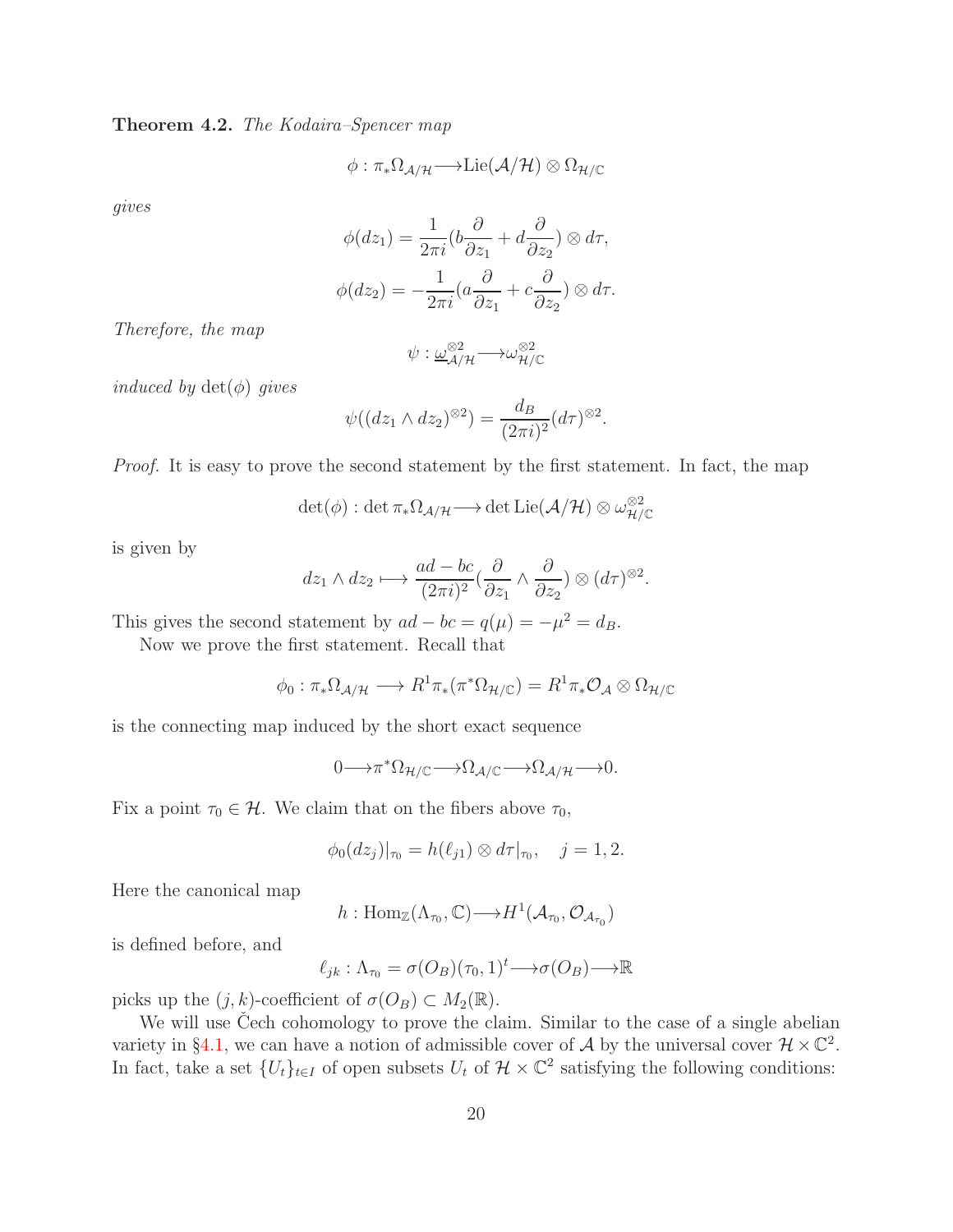- (1) every composition  $U_t \to \mathcal{H} \times \mathbb{C}^2 \to \mathcal{A}$  is injective,
- (2) the induced map  $\cup_t U_t \to \mathcal{A}$  is surjective,
- (3) for any  $t, t' \in I$ , the difference  $U_{t'}-U_t = \{(\tau, z'-z) : (\tau, z) \in U_t, (\tau, z') \in U_{t'}\}$  in  $\mathcal{H} \times \mathbb{C}^2$ intersects at most one connected component of  $\Lambda = \cup_{\tau} \Lambda_{\tau}$ . Denote by  $\beta_{t,t'} \in O_B$  the element representing this connected component (if non-empty) via the natural bijection  $\pi_0(\Lambda) \to O_B.$

Denote by  $\bar{U}_t$  the image of  $U_t \to A$ . Then  $\{\bar{U}_t\}_{t\in I}$  forms an admissible open cover of A.

Now we are ready to use Cech cohomology with respect to the admissible cover to compute  $\phi_0(dz_i)$ , the image of the connecting map induced by

$$
0 \longrightarrow \pi^* \Omega_{\mathcal{H}/\mathbb{C}} \longrightarrow \Omega_{\mathcal{A}/\mathbb{C}} \longrightarrow \Omega_{\mathcal{A}/\mathcal{H}} \longrightarrow 0.
$$

Note that the section  $dz_j$  of  $\Omega_{\mathcal{A}/\mathbb{C}}$  over each  $U_t$  lifts the section  $dz_j$  of  $\pi_*\Omega_{\mathcal{A}/\mathcal{H}}$ . Denote by  $(dz_j)_t$  the pushward of  $\ddot{dz}_j$  via  $\ddot{U}_t \to \bar{U}_t$ . Now we compute  $(dz_j)_{t'} - (dz_j)_t$  on the overlap  $\overline{U}_{t,t'} = \overline{U}_t \cap \overline{U}_{t'}$  (if nonempty). This overlap induces an isomorphism  $U_{t,t'} \to U_{t',t}$ , where  $U_{t,t'}$ (resp.  $U_{t',t}$ ) is the subset of  $U_t$  (resp.  $U'_t$ ) bijective to  $\bar{U}_{t,t'}$ . By definition, the isomorphism  $U_{t,t'} \to U_{t',t}$  maps  $(\tau, z)$  to  $(\tau, z + \beta_{t,t'}(\tau, 1)^t)$ . Thus the pull-back of the function  $z_j \in \mathcal{O}(U_{t',t})$ to  $\mathcal{O}(U_{t,t'})$  becomes

$$
z'_{j} = z_{j} + \ell_{j1}(\beta_{t,t'}) \tau + \ell_{j2}(\beta_{t,t'}),
$$

where we write  $\sigma(\beta_{t,t'}) = \begin{pmatrix} \ell_{11}(\beta_{t,t'}) & \ell_{12}(\beta_{t,t'}) \ \ell_{11}(\beta_{t,t'}) & \ell_{12}(\beta_{t,t'}) \end{pmatrix}$  $\ell_{21}(\beta_{t,t'}) \quad \ell_{22}(\beta_{t,t'})$  $\setminus$ . As a consequence, the pull-back of  $(dz_j)_{t'} - (dz_j)_t$  to  $U_{t,t'}$  is just

$$
dz'_{j} - dz_{j} = d(z_{j} + \ell_{j1}(\beta_{t,t'}) \tau + \ell_{j2}(\beta_{t,t'})) - dz_{j} = \ell_{j1}(\beta_{t,t'}) d\tau.
$$

As a consequence, the class  $\phi_0(dz_j)$  in  $R^1\pi_*\mathcal{O}_\mathcal{A}\otimes\Omega_{\mathcal{H}/\mathbb{C}}$  is represented by the Čech cocycle

$$
(\ell_{j1}(\beta_{t,t'}) d\tau)_{t,t'\in J} = (\ell_{j1}(\beta_{t,t'}))_{t,t'\in J} \otimes d\tau.
$$

Hence, the restriction of  $\phi_0(dz_j)$  to the fiber  $\mathcal{A}_{\tau_0}$  above  $\tau_0 \in \mathcal{H}$  is exactly

$$
\phi_0(dz_j)|_{\tau_0}=h(\ell_{j1})\otimes d\tau|_{\tau_0}\in H^1(\mathcal{A}_{\tau_0},\mathcal{O}_{\mathcal{A}_{\tau_0}})\otimes\Omega_{\mathcal{H}/\mathbb{C}}(\tau_0).
$$

This proves the claim.

By Theorem [4.1,](#page-16-0) the composition

$$
\mathbb{C}^2 \simeq \mathrm{Lie}(\mathcal{A}_{\tau_0}) \longrightarrow \mathrm{Lie}(\mathcal{A}_{\tau_0}^t) \longrightarrow H^1(\mathcal{A}_{\tau_0}, \mathcal{O}_{\mathcal{A}_{\tau_0}})
$$

is given by

$$
\rho: z \longmapsto 2\pi i h(E(z, \cdot)).
$$

We are going to find a  $w_j \in \mathbb{C}^2$  such that

$$
h(\ell_{j1}) = (2\pi i)^{-1} \rho(w_j) = h(E(w_j, \cdot)).
$$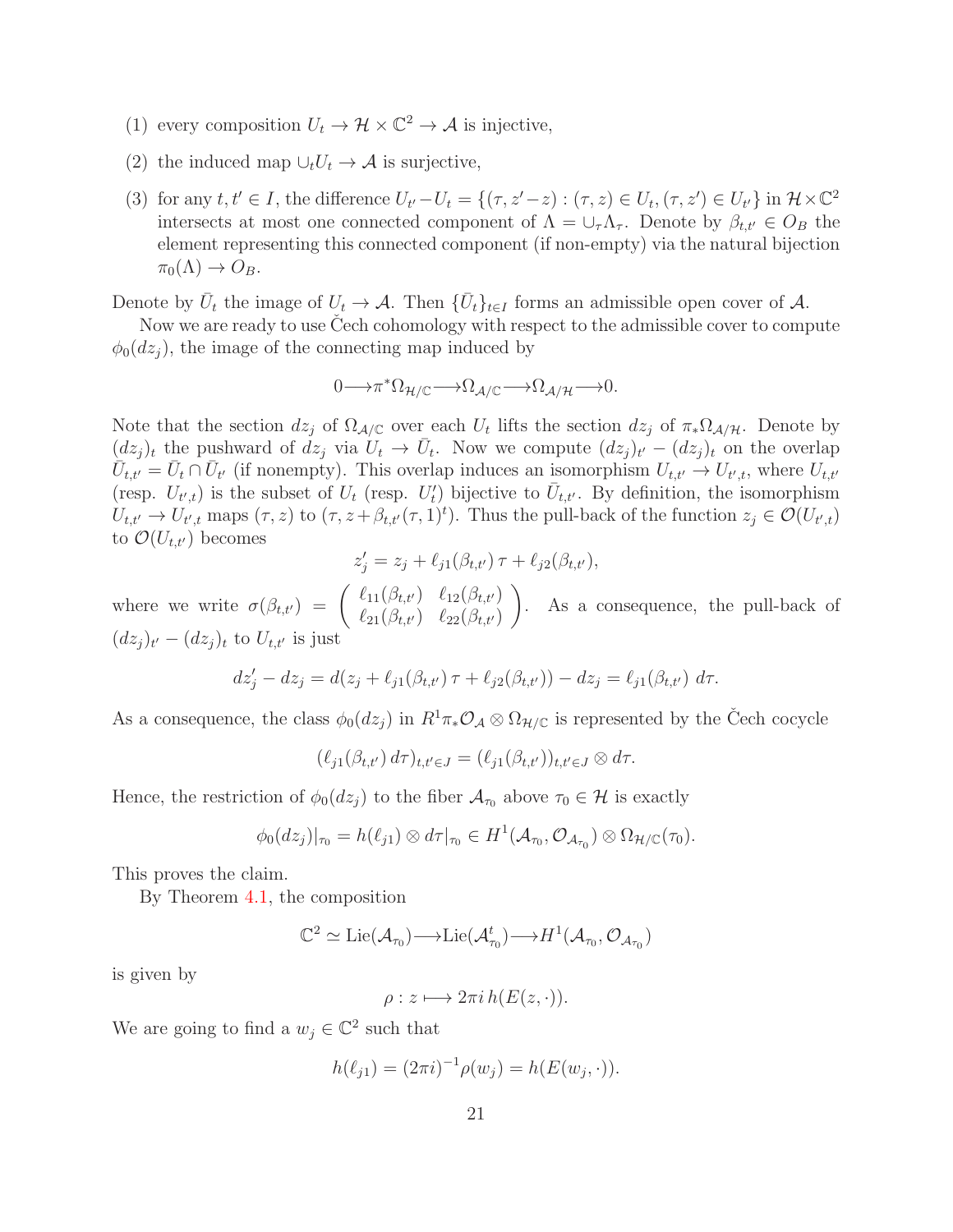It suffices to find a  $w_j \in \mathbb{C}^2$  satisfying  $E(w_j, \cdot) = \ell_{j1}$  in  $\text{Hom}_{\mathbb{Z}}(\Lambda_{\tau_0}, \mathbb{C})$ . Recall that the Riemann form over  $\Lambda_{\tau_0} = O_B(\tau_0, 1)^t$  is given by

$$
E: \Lambda_{\tau_0} \times \Lambda_{\tau_0} \longrightarrow \mathbb{Z}, \qquad E(\beta(\tau_0, 1)^t, \beta'(\tau_0, 1)^t) = -\text{tr}(\mu^{-1}\beta\beta'^t).
$$

Set  $w_j = \beta_j(\tau_0, 1)^t$  with  $\beta_j \in M_2(\mathbb{R})$ . Then the equation becomes

$$
-tr(\mu^{-1}\beta_j\beta^{\prime\prime}) = \ell_{j1}(\beta^{\prime}), \quad \forall \beta^{\prime} \in M_2(\mathbb{R}).
$$

Recall that  $\mu =$  $\begin{pmatrix} a & b \\ c & d \end{pmatrix}$  under  $\sigma : B_{\mathbb{R}} \to M_2(\mathbb{R})$ . Some matrix calculations give a solution

$$
\beta_j = \begin{cases} \begin{pmatrix} 0 & b \\ 0 & d \end{pmatrix} & j = 1, \\ \begin{pmatrix} 0 & -a \\ 0 & -c \end{pmatrix} & j = 2. \end{cases}
$$

The corresponding

$$
w_j = \beta_j(\tau_0, 1)^t = \begin{cases} (b, d)^t & j = 1, \\ (-a, -c)^t & j = 2. \end{cases}
$$

These vectors in  $\mathbb{C}^2$  are written respectively as  $b\frac{\partial}{\partial x}$  $\partial z_1$  $+ d$ ∂  $\partial z_2$ and  $-a$ ∂  $\partial z_1$  $- c$ ∂  $\partial z_2$ under the identification  $\mathbb{C}^2 \simeq \mathrm{Lie}(\mathcal{A}_{\tau_0}).$ 

Finally, the relation  $h(\ell_{j1}) = (2\pi i)^{-1} \rho(w_j)$  gives

$$
\phi_0(dz_1)|_{\tau_0} = \frac{1}{2\pi i} \rho(b\frac{\partial}{\partial z_1} + d\frac{\partial}{\partial z_2}) \otimes d\tau \in H^1(\mathcal{A}_{\tau_0}, \mathcal{O}_{\mathcal{A}_{\tau_0}}) \otimes \Omega_{\mathcal{H}/\mathbb{C}}(\tau_0),
$$

and

$$
\phi_0(dz_2)|_{\tau_0} = \frac{1}{2\pi i} \rho(-a\frac{\partial}{\partial z_1} - c\frac{\partial}{\partial z_2}) \otimes d\tau \in H^1(\mathcal{A}_{\tau_0}, \mathcal{O}_{\mathcal{A}_{\tau_0}}) \otimes \Omega_{\mathcal{H}/\mathbb{C}}(\tau_0),
$$

It follows that the map

$$
\phi: \pi_*\Omega_{\mathcal{A}/\mathcal{H}} \longrightarrow \mathrm{Lie}(\mathcal{A}/\mathcal{H}) \otimes \Omega_{\mathcal{H}/\mathbb{C}},
$$

which satisfies  $\phi_0 = (\rho \otimes 1) \circ \phi$ , gives

$$
\phi(dz_1)|_{\tau_0} = \frac{1}{2\pi i} (b\frac{\partial}{\partial z_1} + d\frac{\partial}{\partial z_2}) \otimes d\tau \in \text{Lie}(\mathcal{A}_{\tau_0}) \otimes \Omega_{\mathcal{H}/\mathbb{C}}(\tau_0),
$$

and

$$
\phi(dz_2)|_{\tau_0} = -\frac{1}{2\pi i} (a\frac{\partial}{\partial z_1} + c\frac{\partial}{\partial z_2}) \otimes d\tau \in \text{Lie}(\mathcal{A}_{\tau_0}) \otimes \Omega_{\mathcal{H}/\mathbb{C}}(\tau_0).
$$

This finishes the proof.

 $\Box$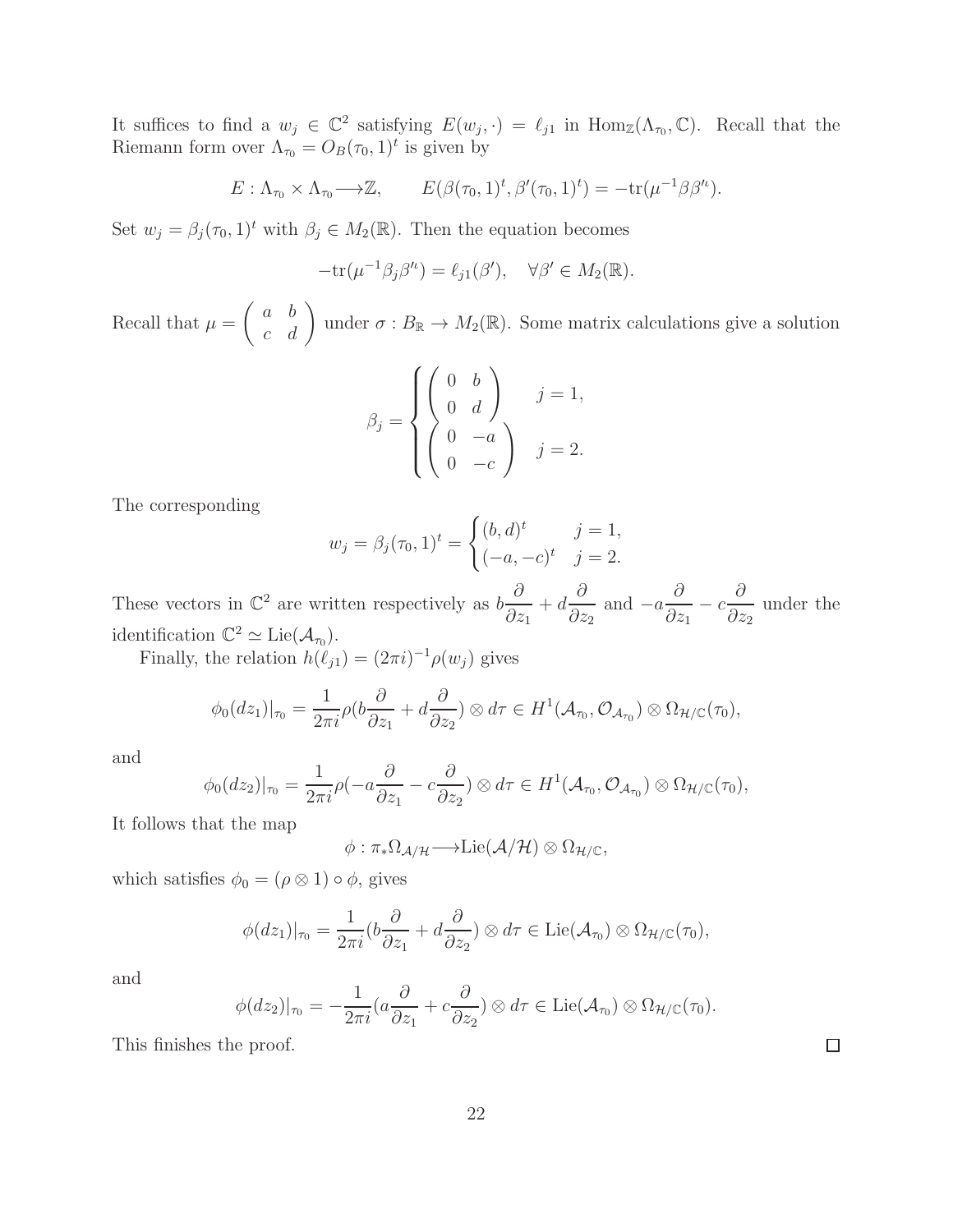#### <span id="page-22-0"></span>4.3 Comparison of the metrics

Now we are ready to prove the second statement of Theorem [1.1.](#page-2-0) Every connected component of  $\mathcal{X}_U(\mathbb{C})$  is a quotient of  $\mathcal{H}$  by a discrete subgroup of  $O_B^{\times}$  $B^{\times}$ . The pull-back abelian schemes of  $\mathcal{A}(\mathbb{C}) \to \mathcal{X}_U(\mathbb{C})$  to H (via connected components of  $\mathcal{X}_U(\mathbb{C})$ ) are the universal abelian variety  $A \rightarrow \mathcal{H}$  in the complex setting described above. The Hodge bundles, the canonical bundle, the Kodaira–Spencer maps, and the metrics are compatible with the pull-back. So we only need to compare the metric in this complex setting.

The Faltings metric on  $\omega_{\mathcal{A}/\mathcal{H}}$  is given by

$$
\|\alpha_{\tau_0}\|_{\mathrm{Fal}}^2 = \frac{1}{(2\pi)^2} \left| \int_{\mathcal{A}_{\tau_0}} \alpha_{\tau_0} \wedge \bar{\alpha}_{\tau_0} \right|,
$$

where  $\alpha_{\tau_0} \in \underline{\omega}_{\mathcal{A}/\mathcal{H}}(\tau_0)$  for  $\tau_0 \in \mathcal{H}$ . The Peterson metric on  $\omega_{\mathcal{H}/\mathbb{C}}$  is given by

$$
||d\tau||_{\text{Pet}} = 2 \operatorname{Im}(\tau).
$$

Now we will see that these two metrics are equal under the Kodaira–Spencer map.

As before, let  $z_1, z_2$  be coordinates of  $\mathbb{C}^2$  as in  $\mathcal{A}_{\tau_0} = \mathbb{C}^2/O_B(\tau_0, 1)^t$ . By definition, we have

$$
||dz_1 \wedge dz_2||_{\text{Fal}}^2(\tau_0) = \frac{1}{(2\pi)^2} \left| \int_{\mathcal{A}_{\tau_0}} dz_1 \wedge dz_2 \wedge d\bar{z}_1 \wedge d\bar{z}_2 \right| = \frac{1}{\pi^2} \text{vol}(\mathbb{C}^2/O_B(\tau_0, 1)^t).
$$

Here the right-hand side is the volume under the Lebesgue measure of  $\mathbb{C}^2$ .

First, we claim that

$$
\text{vol}(\mathbb{C}^2/O_B(\tau_0,1)^t) = (\text{Im}(\tau_0))^2 \text{vol}(M_2(\mathbb{R})/\sigma(O_B)),
$$

where  $M_2(\mathbb{R}) \simeq \mathbb{R}^4$  uses the Lebesgue measure. In fact, let  $g_1, g_2, g_3, g_4$  be a Z-basis of  $\sigma(O_B)$ . Write  $g_j =$  $\int a_j \quad b_j$  $c_j$   $d_j$  $\setminus$ for  $j = 1, 2, 3, 4$ . Write  $\tau_0 = x + yi$ . Then we see that  $O_B(\tau_0, 1)^t$  is generated by  $(a_j \tau_0 + b_j, c_j \tau_0 + d_j)^t \in \mathbb{C}^2$  for  $j = 1, 2, 3, 4$ . In terms of  $\mathbb{C}^2 \simeq \mathbb{R}^4$ , this becomes  $(a_jx + b_j, a_jy, c_jx + d_j, c_jy)^t$  for  $j = 1, 2, 3, 4$ . They form a  $4 \times 4$  matrix, and vol $(\mathbb{C}^2/O_B(\tau_0, 1)^t)$  is the absolute value of the determinant of this matrix. By row operations, this can be changed to  $(b_j, a_j, d_j, c_j)^t$  for  $j = 1, 2, 3, 4$ , and the determinant is changed by a multiple  $y^2$ .

Second, we claim that

$$
vol(M_2(\mathbb{R})/\sigma(O_B)) = d_B.
$$

In fact, for any full lattice  $\Lambda$  of  $M_2(\mathbb{R})$ , we have

$$
\text{vol}(M_2(\mathbb{R})/\Lambda)\text{vol}(M_2(\mathbb{R})/\Lambda^{\#})=1
$$

for the dual lattice  $\Lambda^{\#}$  of  $\Lambda$  under the standard pairing  $(x, y) \mapsto \text{tr}(xy^{\iota})$  on  $M_2(\mathbb{R})$ . Here  $y^{\iota}$  denotes the main involution. This can be checked by using elementary operations in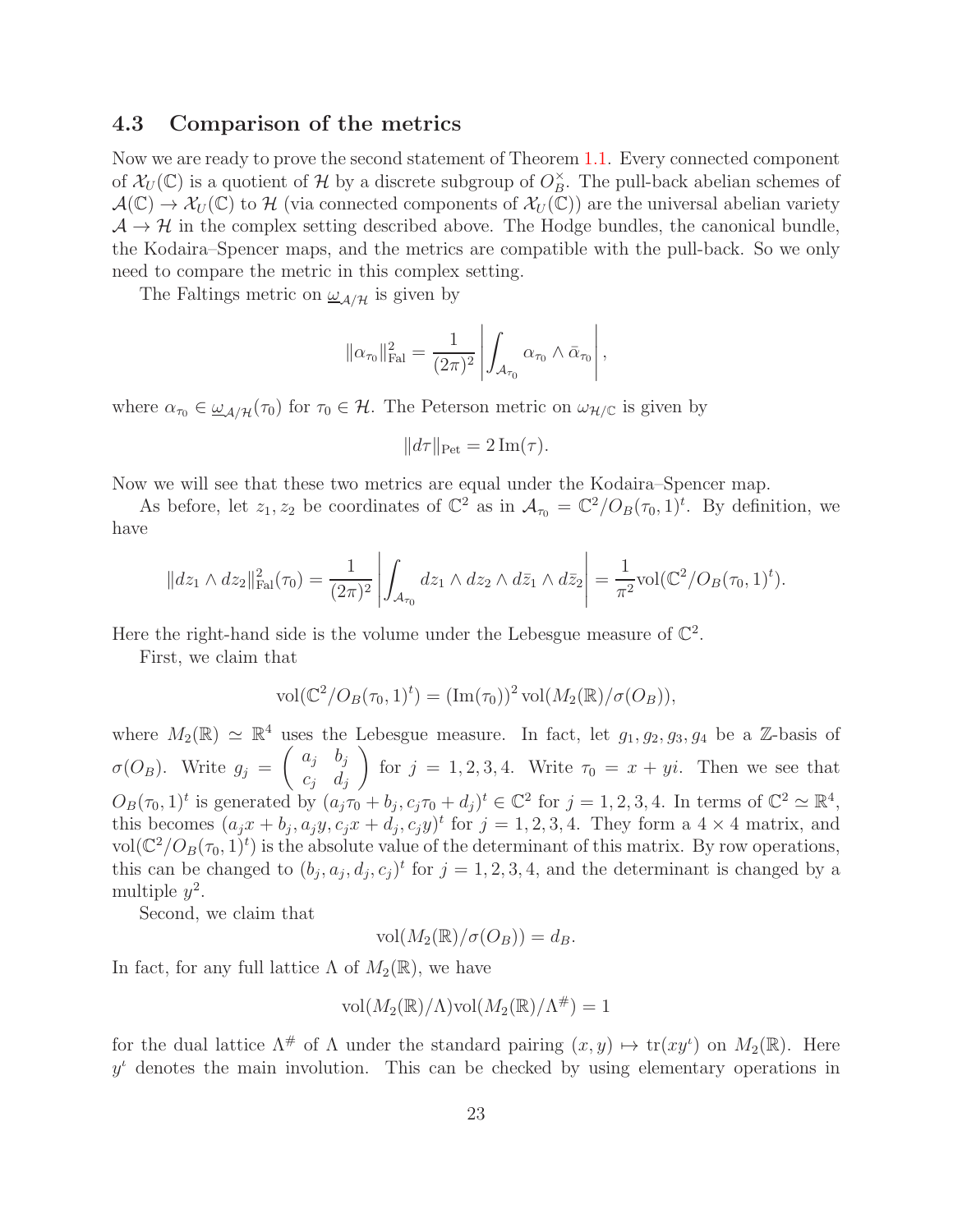$M_2(\mathbb{R}) \simeq \mathbb{R}^4$  to convert  $\Lambda$  to the self-dual lattice  $M_2(\mathbb{Z}) \simeq \mathbb{Z}^4$ . By [\[Voi,](#page-29-2) Lemma 15.6.17], the dual  $\sigma(O_B)^{\#}$  of the lattice  $\sigma(O_B)$  satisfies  $\#(\sigma(O_B)^{\#}/\sigma(O_B)) = d_B^2$ . This gives the result.

As a consequence,

$$
||dz_1 \wedge dz_2||_{\text{Fal}}^2(\tau_0) = \frac{1}{\pi^2} (\text{Im}(\tau_0))^2 d_B.
$$

As  $\tau_0$  varies, we have

$$
||dz_1 \wedge dz_2||_{\text{Fal}}^2 = \frac{1}{\pi^2} (\text{Im}(\tau))^2 d_B.
$$

Recall that Theorem [4.2](#page-19-0) gives

$$
\psi: \underline{\omega}_{\mathcal{A}/\mathcal{H}}^{\otimes 2} \longrightarrow \omega_{\mathcal{H}/\mathbb{C}}^{\otimes 2}, \quad (dz_1 \wedge dz_2)^{\otimes 2} \longmapsto \frac{d_B}{(2\pi i)^2} (d\tau)^{\otimes 2}.
$$

Then we exactly have

$$
||dz_1 \wedge dz_2||_{\text{Fal}}^2 = ||\psi(dz_1 \wedge dz_2)||_{\text{Pet}}^2.
$$

<span id="page-23-0"></span>This proves the compatibility of the metrics.

# 5 Modular curves

If  $B = M_2(\mathbb{Q})$ , then the Shimura curve  $X_U$  is just the usual modular curve. In this section, we consider extensions of the Hodge bundles and the Kodaira–Spencer maps to the Deligne– Rapoport compactification of the modular curves. Most of the treatment is similar to the case of general Shimura curves, so our exposition here will be sketchy.

#### <span id="page-23-1"></span>5.1 Compactification

Assume  $B = M_2(\mathbb{Q})$  and take  $O_B = M_2(\mathbb{Z})$ . For simplicity, we assume that

$$
U = U(N) = \prod_{p \nmid N} \mathrm{GL}_2(\mathbb{Z}_p) \times \prod_{p \mid N} (1 + NM_2(\mathbb{Z}_p))^{\times}
$$

is the principal open subgroup of  $\widehat{O}_B^\times = GL_2(\widehat{\mathbb{Z}})$  for some  $N \geq 1$ . As in §[2,](#page-3-0) we have the complex modular curve

$$
X_U = GL_2(\mathbb{Q}) \backslash \mathcal{H}^{\pm} \times GL_2(\mathbb{A}_f)/U = GL_2(\mathbb{Q})_+ \backslash \mathcal{H} \times GL_2(\mathbb{A}_f)/U.
$$

Then we have the compactification

$$
\widetilde{X}_U = \mathrm{GL}_2(\mathbb{Q})_+ \backslash \mathcal{H}^* \times \mathrm{GL}_2(\mathbb{A}_f)/U,
$$

where  $\mathcal{H}^* = \mathcal{H} \sqcup \mathbb{P}^1(\mathbb{Q})$  is the extended upper half plane. The result  $X_U$  is a proper and smooth orbifold, which is a projective curve if  $N \geq 3$ .

The modular curve  $X_U$  has a canonical integral model  $\mathcal{X}_U$  over  $\mathbb{Z}[1/N]$ . In fact,  $\mathcal{X}_U$  is a stack over  $\mathbb{Z}[1/N]$  such that for any  $\mathbb{Z}[1/N]$ -scheme S,  $\mathcal{X}_U(S)$  is the category of pairs  $(E, \eta)$ as follows: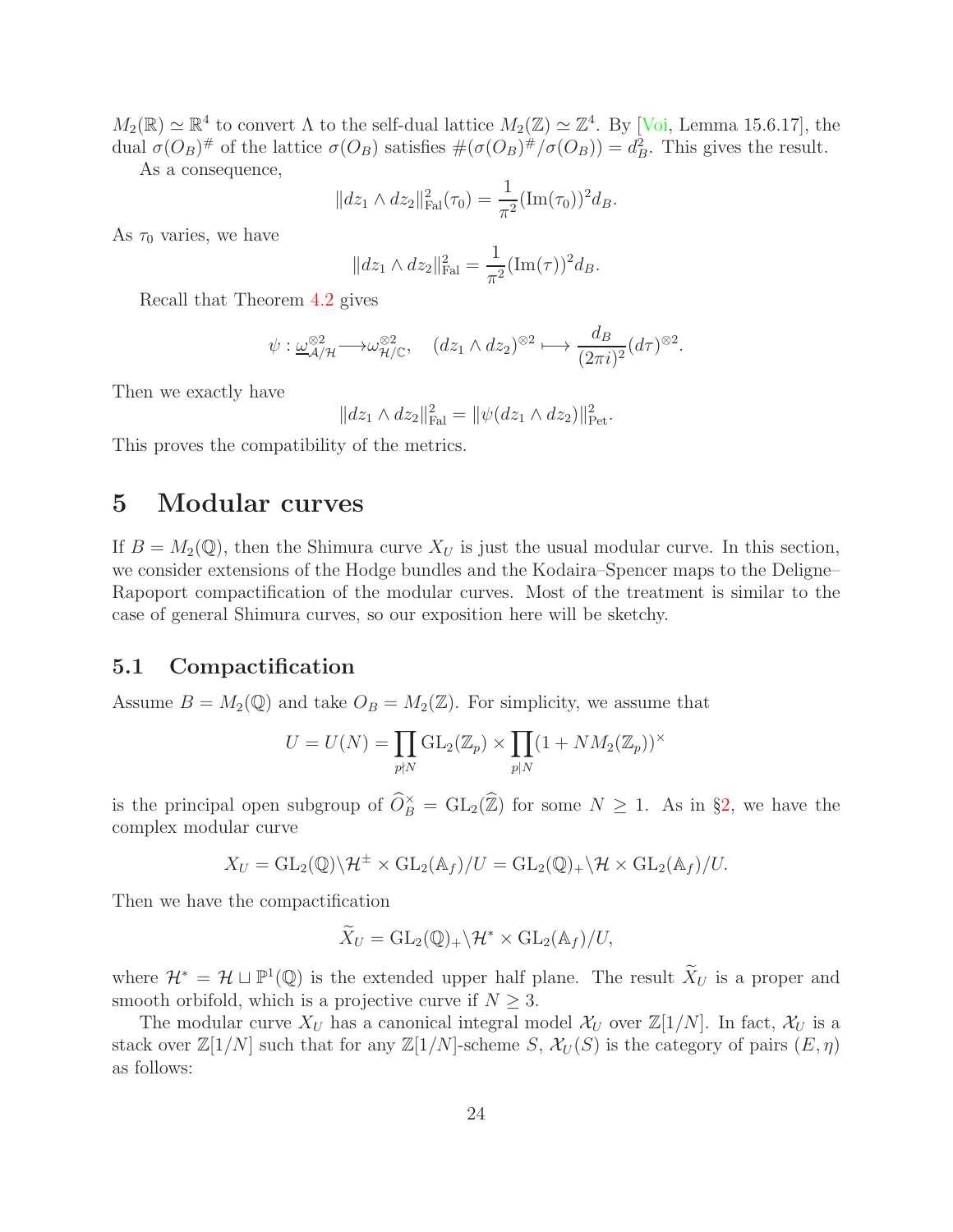- (1) E is an abelian scheme of pure relative dimension 1 over  $S$ ;
- (2)  $\eta : (\mathbb{Z}/N\mathbb{Z})^2 \to E(S)[N]$  is an isomorphism of groups.

Then  $\mathcal{X}_U$  is a smooth Deligne-Mumford stack over  $\mathbb{Z}[1/N]$ .

Note that the definition of  $\mathcal{X}_U$  here is compatible with the definition in §[2.](#page-3-0) In fact, for a triple  $(A, i, \bar{\eta})$  in the setting of Shimura curve, we can use the usual idempotents of  $M_2(\mathbb{Z})$ to get a canonical splitting  $A \simeq E \times E$ .

Following [\[DR,](#page-28-9) IV, §2], the canonical compactification  $\widetilde{\mathcal{X}}_U$  of  $\mathcal{X}_U$  is a stack over  $\mathbb{Z}[1/N]$ defined as follows. For any  $\mathbb{Z}[1/N]$ -scheme S,  $\mathcal{X}_U(S)$  is the category of pairs  $(E, \eta)$  as follows:

- (1)  $\widetilde{E}$  is a generalized elliptic curve over S whose geometric fibers are either elliptic curves or N $éron$  N-gons;
- (2)  $\eta : (\mathbb{Z}/N\mathbb{Z})^2 \to E^{\circ}(S)[N]$  is an isomorphism of groups.

Here  $\widetilde{E}^{\circ}$  denotes the smooth locus of  $\widetilde{E}$  over S, which is a smooth group scheme over S.

It turns out that  $\mathcal{X}_U$  is a proper and smooth Deligne–Mumford stack over  $\mathbb{Z}[1/N]$ , and it is a scheme if  $N \geq 3$ . The natural morphism  $\mathcal{X}_U \to \widetilde{\mathcal{X}}_U$  is open, and the complement

$$
\widetilde{\mathcal{X}}_U^\infty:=\widetilde{\mathcal{X}}_U\setminus \mathcal{X}_U
$$

is finite and étale over  $\mathbb{Z}[1/N]$ .

#### <span id="page-24-0"></span>5.2 Kodaira–Spencer map

Denote by  $\pi : \mathcal{E} \to \mathcal{X}_U$  the universal elliptic curve, and denote by  $\widetilde{\pi} : \widetilde{\mathcal{E}} \to \widetilde{\mathcal{X}}_U$  the universal generalized elliptic curve. Denote by  $\epsilon : \mathcal{X}_U \to \mathcal{E}$  and  $\tilde{\epsilon} : \tilde{\mathcal{X}}_U \to \tilde{\mathcal{E}}$  the identity sections.

The *Hodge bundle*  $\underline{\omega}_{\mathcal{E}}$  over  $\mathcal{X}_U$  is defined as

$$
\underline{\omega}_{\mathcal{E}} := \underline{\Omega}_{\mathcal{E}} := \epsilon^* \Omega_{\mathcal{E}/\mathcal{X}_U} \simeq \pi_* \Omega_{\mathcal{E}/\mathcal{X}_U}.
$$

The *Hodge bundle*  $\underline{\omega}_{\widetilde{\mathcal{E}}}$  over  $\widetilde{\mathcal{X}}_U$  is defined as

$$
\underline{\omega}_{\widetilde{\mathcal{E}}} := \underline{\Omega}_{\widetilde{\mathcal{E}}} := \epsilon^* \Omega_{\widetilde{\mathcal{E}} / \widetilde{\mathcal{X}}_U} \simeq \widetilde{\pi}_* \Omega_{\widetilde{\mathcal{E}} / \widetilde{\mathcal{X}}_U}.
$$

Endow the Hodge bundle  $\underline{\omega}_{\mathcal{E}}$  over  $\mathcal{X}_U$  with the *Faltings metric*  $\|\cdot\|_{\text{Fal}}$  as follows. For any point  $x \in \mathcal{X}_U(\mathbb{C})$ , and any section  $\alpha \in \underline{\omega}_{\mathcal{E}}(x) \simeq \Gamma(\mathcal{E}_x, \omega_{\mathcal{E}_x/\mathbb{C}})$ , the Faltings metric is defined by

$$
\|\alpha\|_{\mathrm{Fal}}^2 := \frac{1}{2\pi} \left| \int_{\mathcal{E}_x(\mathbb{C})} \alpha \wedge \overline{\alpha} \right|.
$$

Here  $\mathcal{E}_x$  is the fiber of  $\mathcal E$  above x, and  $\alpha$  is viewed as a holomorphic 1-form over  $\mathcal E_x$  via the canonical isomorphism  $\omega_{\mathcal{E}}(x) \simeq \Gamma(\mathcal{E}_x, \omega_{\mathcal{E}_x/\mathbb{C}}).$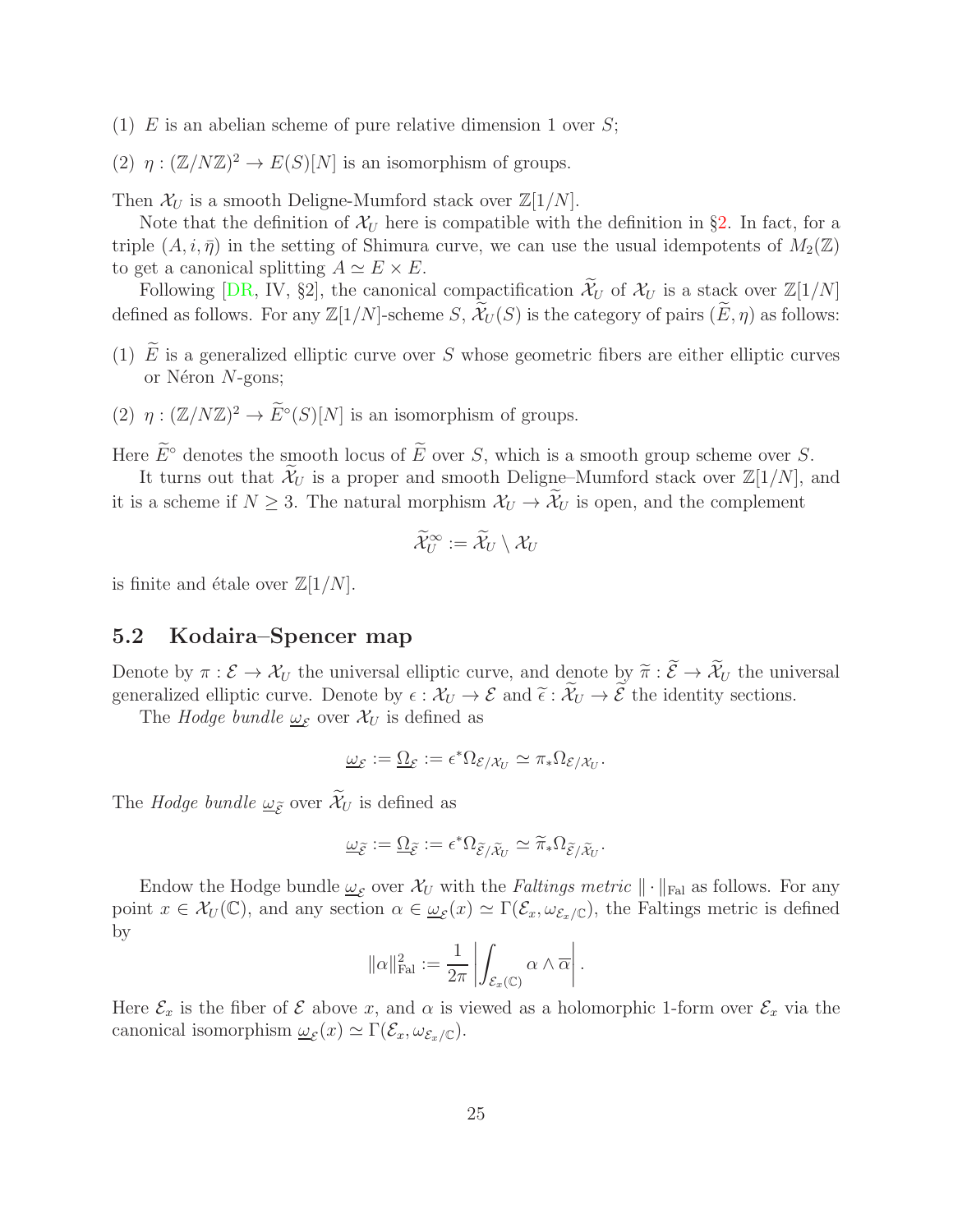Endow the relative dualizing sheaf  $\omega_{\mathcal{X}_U/\mathbb{Z}[1/n]}$  over  $\mathcal{X}_U$  with the *Petersson metric*  $\|\cdot\|_{\text{Pet}}$ as follows. Via the complex uniformization of H to every connected component of  $\mathcal{X}_U(\mathbb{C})$ , the Petersson metric is defined by

$$
||d\tau||_{\text{Pet}} := 2 \operatorname{Im}(\tau).
$$

Here  $\tau$  is the usual coordinate function of  $\mathcal{H} \subset \mathbb{C}$ .

The Kodaira–Spencer map is defined similarly. Start with the exact sequence

$$
0 \longrightarrow \pi^* \Omega_{\mathcal{X}_U/\mathbb{Z}[1/n]} \longrightarrow \Omega_{\mathcal{E}/\mathbb{Z}[1/n]} \longrightarrow \Omega_{\mathcal{E}/\mathcal{X}_U} \longrightarrow 0.
$$

Apply derived functors of  $\pi_*$ . It gives a connecting morphism

$$
\phi_0: \pi_*\Omega_{\mathcal{E}/\mathcal{X}_U} \longrightarrow R^1\pi_*\left(\pi^*\Omega_{\mathcal{X}_U/\mathbb{Z}[1/n]}\right).
$$

This is the Kodaira–Spencer map. There are canonical isomorphisms

$$
R^1\pi_* (\pi^* \Omega_{\mathcal{X}_U/\mathbb{Z}[1/n]}) \longrightarrow R^1\pi_* \mathcal{O}_{\mathcal{E}} \otimes \Omega_{\mathcal{X}_U/\mathbb{Z}[1/n]} \longrightarrow \mathrm{Lie}(\mathcal{E}^t) \otimes \Omega_{\mathcal{X}_U/\mathbb{Z}[1/n]} \longrightarrow \underline{\Omega}_{\mathcal{E}^t}^{\vee} \otimes \Omega_{\mathcal{X}_U/\mathbb{Z}[1/n]},
$$

where  $\mathcal{E}^t \to \mathcal{X}_U$  denotes the dual abelian scheme of  $\mathcal{E} \to \mathcal{X}_U$ . Then the Kodaira–Spencer map is also written as

$$
\phi_1: \underline{\Omega}_{\mathcal{E}} \longrightarrow \underline{\Omega}_{\mathcal{E}^t}^{\vee} \otimes \Omega_{\mathcal{X}_U/\mathbb{Z}[1/n]}.
$$

Via the canonical principal polarization  $\lambda : \mathcal{E} \to \mathcal{E}^t$  induced by line bundle associated to the identity section, the map induces a morphism

$$
\phi_2: \underline{\omega}_{\mathcal{E}}^{\otimes 2} \longrightarrow \omega_{\mathcal{X}_U/\mathbb{Z}[1/n]}.
$$

Note that there is a natural identification  $i_{\text{can}} : \mathcal{E} \simeq \mathcal{E}^t$  coming from identification of line bundles with divisors, but it turns out that  $\lambda = -i_{\text{can}}$ . So switching between  $\lambda$  and  $i_{\text{can}}$ changes  $\phi_2$  by a negative sign.

As an easier version of Theorem [3.1,](#page-8-2) deformation theory simply implies that this morphism is an isomorphism over  $\mathcal{X}_U$ . To extend the morphism to the compactifications, we have the following result, which is parallel to Theorem [1.1.](#page-2-0)

<span id="page-25-0"></span>**Theorem 5.1.** The canonical isomorphism  $\phi_2 : \underline{\omega}_{\mathcal{E}}^{\otimes 2} \to \omega_{\mathcal{X}_U/\mathbb{Z}[1/n]}$  induces an isomorphism

$$
\widetilde{\phi}_2: \underline{\omega}_{\widetilde{\mathcal{E}}}^{\otimes 2} \longrightarrow \omega_{\widetilde{\mathcal{X}}_U/\mathbb{Z}[1/n]}(\widetilde{\mathcal{X}}_U^{\infty}).
$$

Moreover, under  $\phi_2$ , we have  $\|\cdot\|_{\text{Fal}}^2 = \|\cdot\|_{\text{Pet}}$  over  $\mathcal{X}_U(\mathbb{C})$ .

The first statement is in [\[DR,](#page-28-9) VI, §4.5], a consequence of the calculation of deformation in  $[DR, III, §1]$ . The second statement is proved similarly to Theorem [1.1,](#page-2-0) and it is actually slightly easier. We give some main ingredients below.

It suffices to compute the Kodaira–Spencer map of the universal elliptic curve  $\pi : \mathcal{E} \to \mathcal{H}$ given by

$$
\mathcal{E} = (\mathcal{H} \times \mathbb{C})/\mathbb{Z}^2,
$$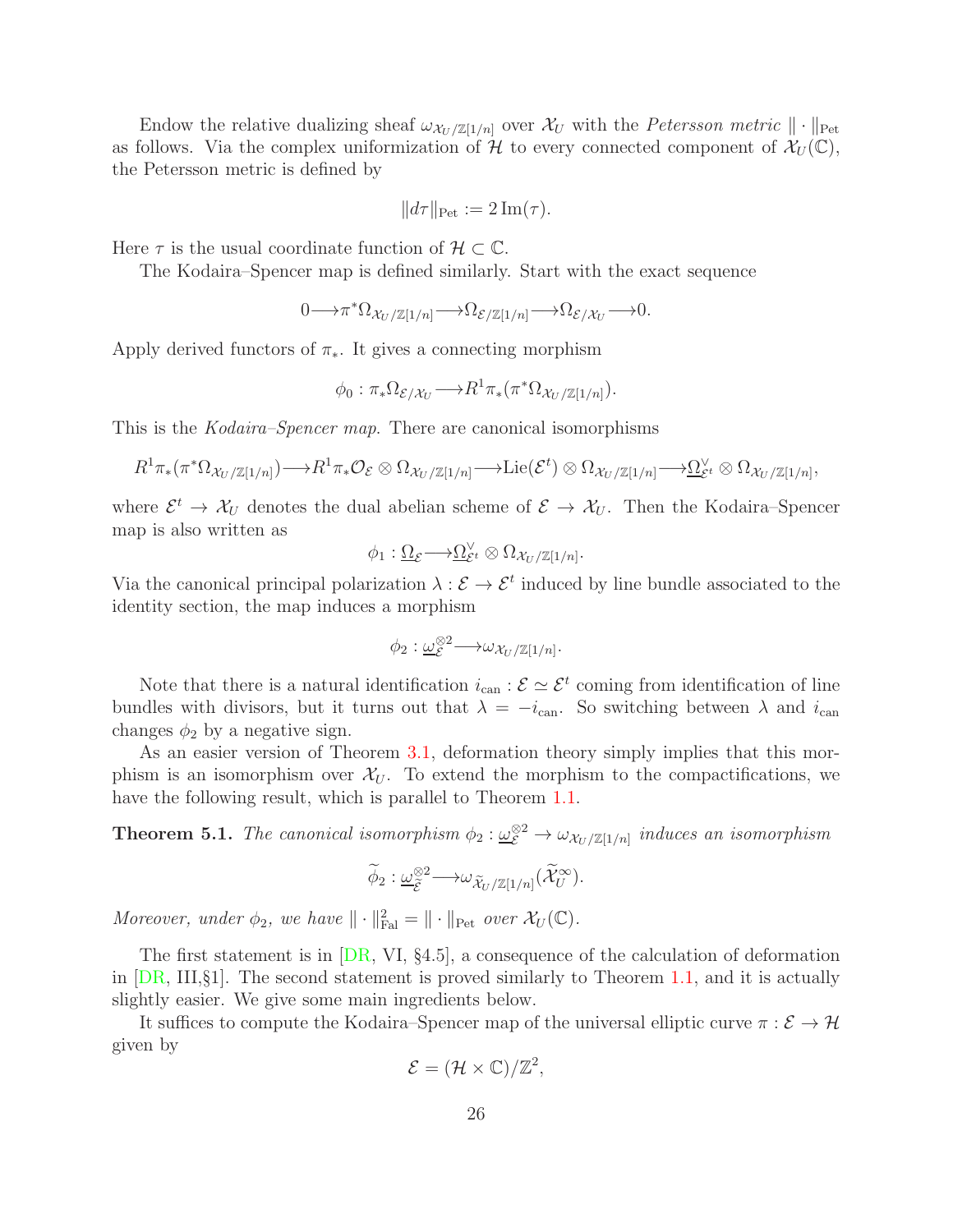where  $\mathbb{Z}^2$  acts on  $\mathcal{H} \times \mathbb{C}$  by

$$
(a,b)\circ(\tau,z)=(\tau,z+a\tau+b).
$$

For each  $\tau \in \mathcal{H}$ , we have a canonical uniformization

$$
\mathcal{E}_{\tau} = \mathbb{C}/\Lambda_{\tau}, \quad \Lambda_{\tau} = \tau \mathbb{Z} + \mathbb{Z}.
$$

The complex torus  $\mathcal{E}_{\tau}$  has a canonical positive Riemann form

$$
E: \Lambda_{\tau} \times \Lambda_{\tau} \longrightarrow \mathbb{Z}, \qquad E(a\tau + b, a'\tau + b') = ab' - a'b.
$$

Similar to Theorem [4.2,](#page-19-0) we can prove that the Kodaira–Spencer map

$$
\phi: \pi_*\Omega_{\mathcal{E}/\mathcal{H}} \longrightarrow \mathrm{Lie}(\mathcal{E}/\mathcal{H}) \otimes \Omega_{\mathcal{H}/\mathbb{C}}
$$

gives

$$
\phi(dz) = \frac{i}{2\pi} \frac{\partial}{\partial z} \otimes d\tau.
$$

Then the induced map

$$
\phi_2 : \underline{\omega}_{\mathcal{E}}^{\otimes 2} \longrightarrow \omega_{\mathcal{H}/\mathbb{C}}
$$

gives

$$
\phi((dz)^{\otimes 2}) = \frac{i}{2\pi} d\tau.
$$

<span id="page-26-0"></span>This implies the compatibility of the metrics in Theorem [5.1.](#page-25-0)

#### 5.3 Coarse moduli schemes

In §[2.2,](#page-5-0) we have introduced the coarse moduli scheme  $\mathcal{X}_U^{\text{cs}}$  associated to  $\mathcal{X}_U$ . Denote by  $\mathcal{X}_U^{\text{cs}}$ the coarse moduli scheme associated to  $\widetilde{\mathcal{X}}_U$ . This is also constructed by the quotient process in §[2.2.](#page-5-0) See also [\[DR,](#page-28-9) VI] for more properties of it. Similar to Shimura curves,  $\mathcal{X}_U^{\text{cs}}$  is a 2-dimensional Q-factorial normal scheme, flat and projective over  $\mathbb{Z}[1/N]$ .

Similar to the situation in §[2.2,](#page-5-0) the relative dualizing sheaf of the regular locus of  $\widetilde{\mathcal{X}}_U^{\text{cs}}$  over  $\mathbb{Z}[1/N]$  extends to a unique Q-line bundle over  $\widetilde{\mathcal{X}}_U^{\text{cs}}$ . Denote this extension by  $\omega_{\widetilde{\mathcal{X}}_U^{\text{cs}}/\mathbb{Z}[1/N]}$ , and call it the *relative dualizing sheaf* of  $\widetilde{\mathcal{X}}_U^{\text{cs}}$  over  $\mathbb{Z}[1/N]$ .

In §[2.2,](#page-5-0) we have defined the Hodge bundle  $\mathcal{L}_U$  over  $\mathcal{X}_U^{\text{cs}}$ . The Hodge bundle  $\mathcal{L}_U$  over  $\mathcal{X}_U^{\text{cs}}$ is a Q-line bundle over  $\mathcal{X}_U^{\text{cs}}$  defined by

$$
\widetilde{\mathcal{L}}_U:=\omega_{\widetilde{\mathcal{X}}_U^{\text{cs}}/\mathbb{Z}[1/N]}\otimes \left(\bigotimes_{P\in \widetilde{\mathcal{X}}_{U,{\mathbb Q}}^{\text{cs}}} \mathcal{O}_{\mathcal{X}_U^{\text{cs}}}(\mathcal{P})^{\otimes (1-e_P^{-1})}\right).
$$

Here the summation is through closed points P on the generic fiber  $\mathcal{X}_{U,Q}^{\text{cs}}$  of  $\mathcal{X}_{U}^{\text{cs}}$  over  $\mathbb{Q}$ , and P is the Zariski closure of P in  $\mathcal{X}_U^{\text{cs}}$ . If P is a cusp, set  $e_P = \infty$  and  $1 - e_P^{-1} = 1$ ; if P is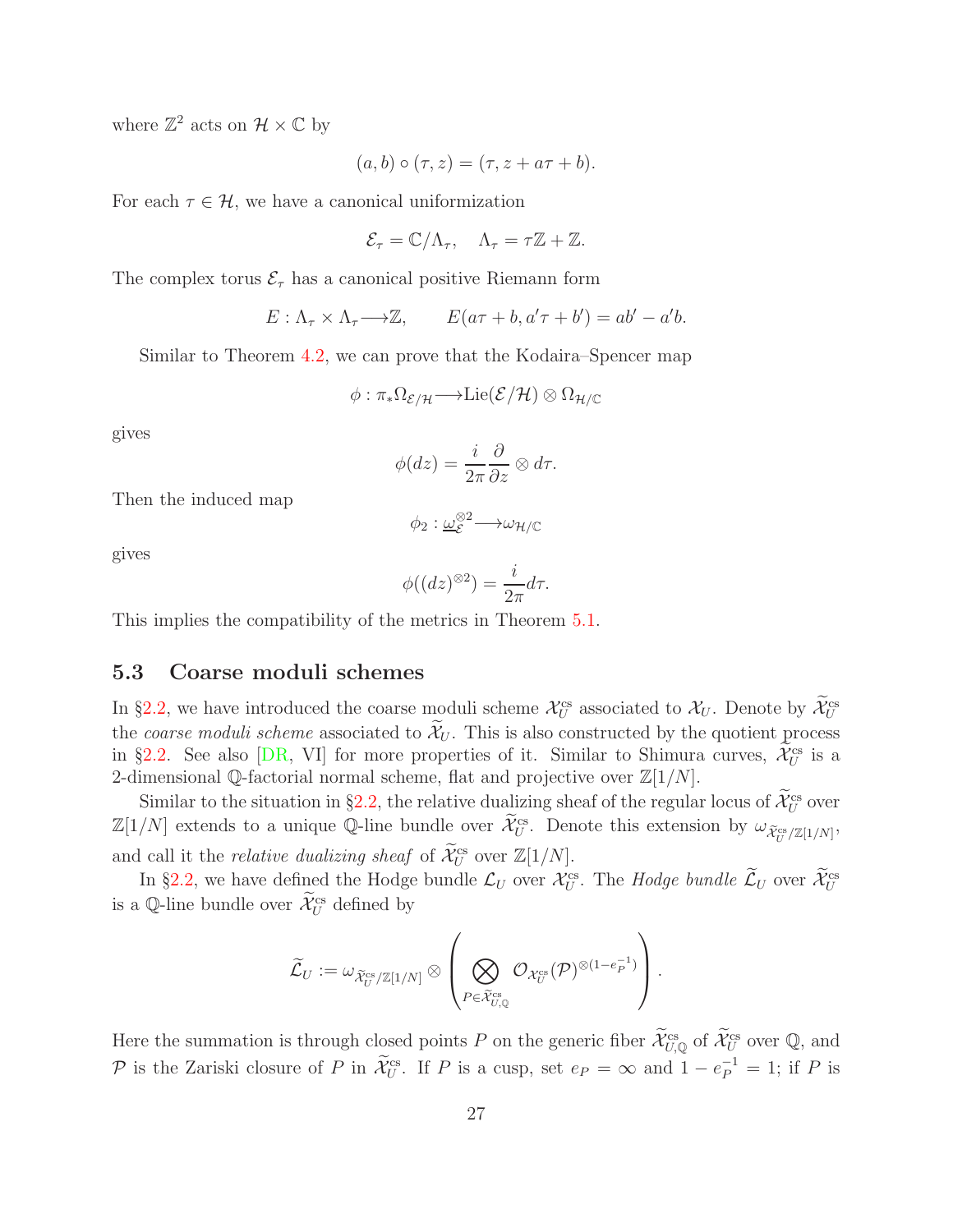not a cusp, then  $e_P$  is the ramification index of P in the map  $\mathcal{X}_{U(N')} \to \mathcal{X}_U^{cs}$  for any open subgroup  $U(N') \subset U$  with  $N' \geq 3$ . One can check that  $e_P$  does not depend on the choice of  $N'$ , and that  $e_P$  is also equal to the ramification index by the uniformization map from  $\mathcal H$ to connected components of  $\mathcal{X}_U^{\text{cs}}(\mathbb{C})$ .

If  $\mathcal{X}_U$  is already a scheme, then we simply have

$$
\widetilde{\mathcal{X}}_U^{\textup{cs}}=\widetilde{\mathcal{X}}_U,\qquad \widetilde{\mathcal{L}}_U=\omega_{\widetilde{\mathcal{X}}_U/\mathbb{Z}[1/N]}(\widetilde{\mathcal{X}}_U^{\infty}).
$$

Here  $\mathcal{X}_U^{\infty} = \mathcal{X}_U \setminus \mathcal{X}_U$  is the locus of cusps, endowed with the reduced scheme structure. The following result, a counterpart of Lemma 2.1, justifies the definition involving the ramification indices.

**Lemma 5.2.** (1) Let  $U' = U(N')$  be an open subgroup of U for some  $N' \geq 3$ . Let  $\widetilde{\pi}_{U',U}$ :  $\widetilde{\mathcal{X}}_{U'} \to \widetilde{\mathcal{X}}_U^{\text{cs}}$  be the natural morphism. Then there is a canonical isomorphism

$$
\widetilde{\pi}_{U',U}^* \widetilde{\mathcal{L}}_U \longrightarrow \widetilde{\mathcal{L}}_{U'}
$$

of  $\mathbb{O}$ -line bundles over  $\widetilde{\mathcal{X}}_{U'}$ .

(2) Denote by  $\tilde{f} : \tilde{\mathcal{X}}_U \to \tilde{\mathcal{X}}_U^{\text{cs}}$  the canonical morphism. Then there is a canonical isomorphism

$$
\tilde{f}^* \mathcal{L}_U \longrightarrow \omega_{\widetilde{\mathcal{X}}_U/\mathbb{Z}[1/n]}(\widetilde{\mathcal{X}}_U^{\infty}).
$$

of  $\mathbb{O}$ -line bundles over  $\widetilde{\mathcal{X}}_{U}$ .

Proof. The proof is similar to Lemma 2.1, noting that the Hurwitz formula also matches multiplicities at cusps.  $\Box$ 

Recall that in §[2.2,](#page-5-0) the Petersson metric *Petersson metric*  $\|\cdot\|_{\text{Pet}}$  of  $\mathcal{L}_U$  is defined such that its pull-back to  $\mathcal H$  is given by

$$
||d\tau||_{\text{Pet}} = 2 \operatorname{Im}(\tau),
$$

where  $\tau$  is the standard coordinate function on  $\mathcal{H} \subset \mathbb{C}$ . Then the isomorphisms in Lemma 5.2 are isometries.

Up to now, we have introduced the metric  $\|\cdot\|_{\text{Fal}}$  of  $\underline{\omega}_{\mathcal{E}}$  over  $\mathcal{X}_U$ , the metric  $\|\cdot\|_{\text{Pet}}$  of  $\omega_{\mathcal{X}_U/\mathbb{Z}[1/n]}$  over  $\mathcal{X}_U$ , and the metric  $\|\cdot\|_{\text{Pet}}$  of  $\mathcal{L}_U$  over  $\mathcal{X}_U^{\text{cs}}$ . Considering the behavior of the metics at the cusps, they are not smooth, but have logarithmic singularity. This lies in the framework of Bost [\[Bos\]](#page-28-10) or Kühn [\[Kuh\]](#page-28-1), by which their arithmetic intersection numbers are still defined.

In the case  $U = GL_2(\mathbb{Z})$ , we have  $\mathcal{X}_U^{\text{cs}} \simeq \mathbb{P}_{\mathbb{Z}}^1$  via the *j*-function. See [\[DR,](#page-28-9) VI, §1]. Finally, we have the following counterpart of Theorem [2.2.](#page-7-0)

<span id="page-27-0"></span>**Theorem 5.3.** Assume  $U = GL_2(\widehat{\mathbb{Z}})$ . Then the normalized arithmetic intersection numbers satisfy

$$
\frac{\widehat{\deg}(\widehat{c}_1(\widetilde{\mathcal{L}}_{U}, \|\cdot\|_{\text{Pet}})^2)}{2\deg(\widetilde{\mathcal{L}}_{U,\mathbb{Q}})} = \frac{\widehat{\deg}(\widehat{c}_1(\omega_{\widetilde{\mathcal{X}}_{U}/\mathbb{Z}}(\widetilde{\mathcal{X}}_{U}^{\infty}), \|\cdot\|_{\text{Pet}})^2)}{2\deg(\omega_{\widetilde{\mathcal{X}}_{U,\mathbb{Q}}/\mathbb{Q}}(\widetilde{\mathcal{X}}_{U,\mathbb{Q}}^{\infty}))} = \frac{\widehat{\deg}(\widehat{c}_1(\omega_{\widetilde{\mathcal{E}}}, \|\cdot\|_{\text{ Fal}})^2)}{\deg(\omega_{\widetilde{\mathcal{E}},\mathbb{Q}})}.
$$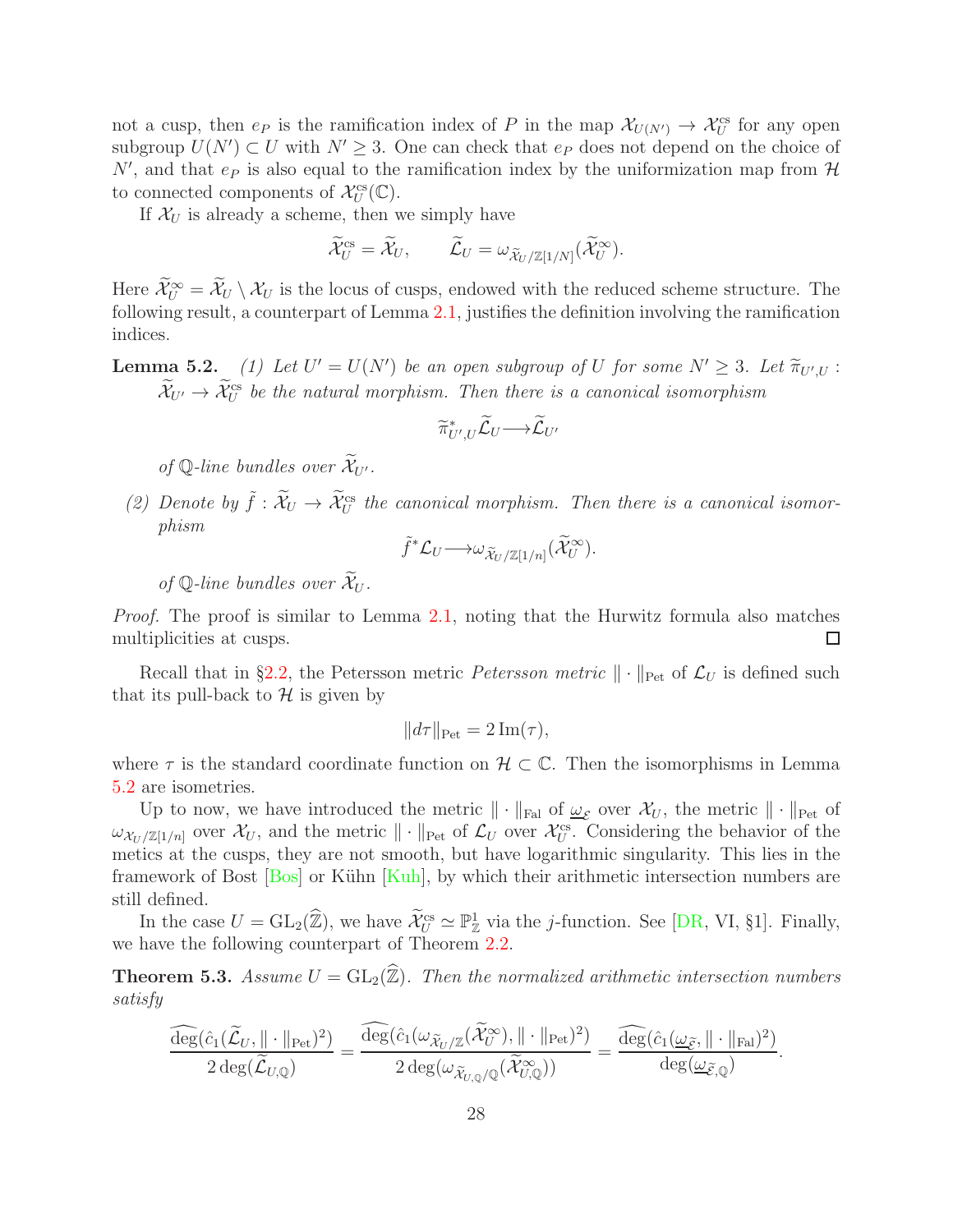Remark 5.4. Note that [\[Yua,](#page-29-1) Theorem 1.1] computes the first term of the theorem (as a special case);  $\overline{Kuh}$ , Theorem 6.1] computes the numerator of the third term of the theorem. The theorem asserts that these two formulas are compatible.

# References

- <span id="page-28-4"></span>[BC] J. -F. Boutot, H. Carayol, Uniformisation p-adique des courbes de Shimura: les théorèmes de Cerednik et de Drinfel'd. Astérisque No. 196-197 (1991), 7, 45–158 (1992).
- <span id="page-28-10"></span>[Bos] J. -B. Bost, Potential theory and Lefschetz theorems for arithmetic surfaces, Ann. Sci. Ecole Norm. Sup. 32 (1999), 241–312. ´
- <span id="page-28-6"></span>[Bou] J. F. Boutot, Le probleme de modules en inegale caracterstique in Varietes de Shimura et fonctions L, Publ. Math. Univ. Paris VII 6, Université de Paris VII, U.E.R. de Mathématiques, Paris, 1979, 43-62.
- <span id="page-28-5"></span>[Buz] K. Buzzard, Integral models of certain Shimura curves. Duke Math. J. 87 (1997), no. 3, 591–612.
- <span id="page-28-9"></span>[DR] P. Deligne, M. Rapoport, Les sch´emas de modules de courbes elliptiques. Modular Functions of One Variable II, Proc. Internat. Summer School, Univ. Antwerp 1972, Lect. Notes Math. 349 (1973), 143–316.
- <span id="page-28-0"></span>[KRY1] S. Kudla, M. Rapoport, T. Yang, Derivatives of Eisenstein series and Faltings heights, Compos. Math. 140 (2004), no. 4, 887–951.
- <span id="page-28-2"></span>[KRY2] S. Kudla, M. Rapoport, and T. Yang, Modular forms and special cycles on Shimura curves, Annals of Math. Studies series, vol 161, Princeton Univ. Publ., 2006.
- <span id="page-28-1"></span>[Kuh] U. Kühn, Generalized arithmetic intersection numbers, J. reine angew. Math. 534 (2001), 209–236.
- <span id="page-28-7"></span>[Lan] K. Lan, Arithmetic compactifications of PEL-type Shimura varieties, London Mathematical Society Monographs Series, 36. Princeton University Press, Princeton, NJ, 2013.
- <span id="page-28-3"></span>[Mil] J. S. Milne, Points on Shimura varieties mod p, Automorphic forms, representations and L-functions (Proc. Sympos. Pure Math., Oregon State Univ., Corvallis, Ore., 1977), Part 2, pp. 165–184, Proc. Sympos. Pure Math., XXXIII, Amer. Math. Soc., Providence, R.I., 1979.
- <span id="page-28-8"></span>[Mum] D. Mumford, Abelian varieties, With appendices by C. P. Ramanujam and Yuri Manin. Corrected reprint of the second (1974) edition. Tata Institute of Fundamental Research Studies in Mathematics, 5. Published for the Tata Institute of Fundamental Research, Bombay; by Hindustan Book Agency, New Delhi, 2008.